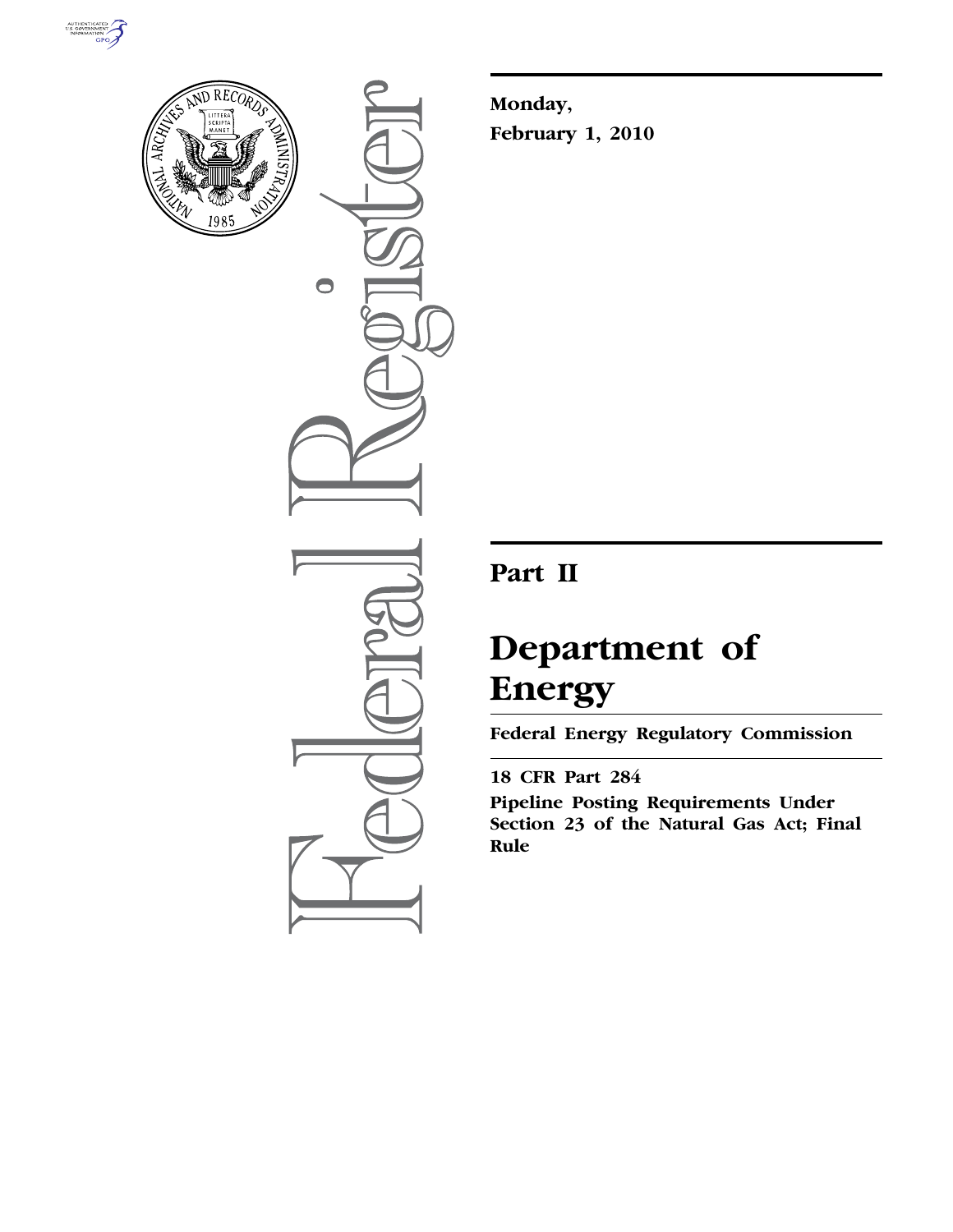# **DEPARTMENT OF ENERGY**

# **Federal Energy Regulatory Commission**

# **18 CFR Part 284**

**[Docket No. RM08–2–001; Order No. 720– A]** 

# **Pipeline Posting Requirements under Section 23 of the Natural Gas Act**

January 21, 2010.

**AGENCY:** Federal Energy Regulatory Commission, DOE.

**ACTION:** Order on Rehearing and Clarification.

**SUMMARY:** The Federal Energy Regulatory Commission modifies its regulations requiring major noninterstate pipelines to post daily scheduled volume information and other data for certain points. These modifications include a requirement that major non-interstate pipelines post information for receipt and delivery points at which design capacity is unknown. The Commission denies requests to revise its regulations requiring interstate natural gas pipelines to post information regarding the provision of no-notice service. The posting requirements will facilitate price transparency in markets for the sale or transportation of physical natural gas in interstate commerce to implement

# TABLE OF CONTENTS

#### [Issued January 21, 2010]

section 23 of the Natural Gas Act, 15 U.S.C. 717t–2 (2000 & Supp. V 2005). *Effective Date:* This rule will become effective March 3, 2010.

#### **FOR FURTHER INFORMATION CONTACT:**

Steven Reich (Technical), Office of Enforcement, Federal Energy Regulatory Commission, 888 First Street, NE., Washington, DC 20426, (202) 502–6446, *Steven.Reich@ferc.gov.* 

Gabe S. Sterling (Legal), Office of Enforcement, Federal Energy Regulatory Commission, 888 First Street, NE., Washington, DC 20426, (202) 502–8891,

*Gabriel.Sterling@ferc.gov.* 

# **SUPPLEMENTARY INFORMATION:**

Paragraph Nos.

|                                                                                      | 1   |
|--------------------------------------------------------------------------------------|-----|
|                                                                                      | 6   |
|                                                                                      | 6   |
|                                                                                      | 8   |
|                                                                                      | 16  |
|                                                                                      | 20  |
|                                                                                      | 21  |
|                                                                                      | 23  |
|                                                                                      | 24  |
|                                                                                      | 37  |
|                                                                                      | 37  |
|                                                                                      | 41  |
|                                                                                      | 44  |
| 1. Posting Requirements at Points Where Design Capacity Is Unknown or Does Not Exist | 44  |
|                                                                                      | 52  |
|                                                                                      | 61  |
|                                                                                      | 64  |
|                                                                                      | 75  |
|                                                                                      | 75  |
|                                                                                      | 81  |
|                                                                                      | 88  |
|                                                                                      | 90  |
|                                                                                      | 94  |
|                                                                                      | 102 |
|                                                                                      | 102 |
|                                                                                      | 104 |
|                                                                                      | 105 |
|                                                                                      | 105 |
|                                                                                      | 106 |
|                                                                                      | 109 |
|                                                                                      | 112 |
|                                                                                      | 114 |
|                                                                                      | 115 |
|                                                                                      | 116 |
|                                                                                      | 116 |

*Before Commissioners:* Jon Wellinghoff, Chairman; Marc Spitzer, Philip D. Moeller, and John R. Norris.

# **Order on Rehearing and Clarification**

*Issued January 21, 2010* 

#### **I. Introduction**

1. On November 20, 2008, the Federal Energy Regulatory Commission

(Commission) issued Order No. 720,1 requiring interstate and certain major non-interstate natural gas pipelines to post limited information on publicly accessible Internet Web sites regarding their operations. In this order, the Commission grants and denies requests for rehearing and clarification of Order No. 720.

2. The Commission issued Order No. 720 and promulgated related regulations consistent with the Energy Policy Act of 2005 (EPAct 2005).2 In EPAct 2005, Congress added section 23 to the Natural Gas Act (NGA), 15 U.S.C. 717t–

<sup>1</sup>*Pipeline Posting Requirements under section 23 of the Natural Gas Act,* 73 FR 73494 (Dec. 2, 2008), FERC Stats. & Regs. 31,283 (2008) (Order No. 720).

<sup>2</sup>Energy Policy Act of 2005, Public Law 109–58, 119 Stat. 594 (2005).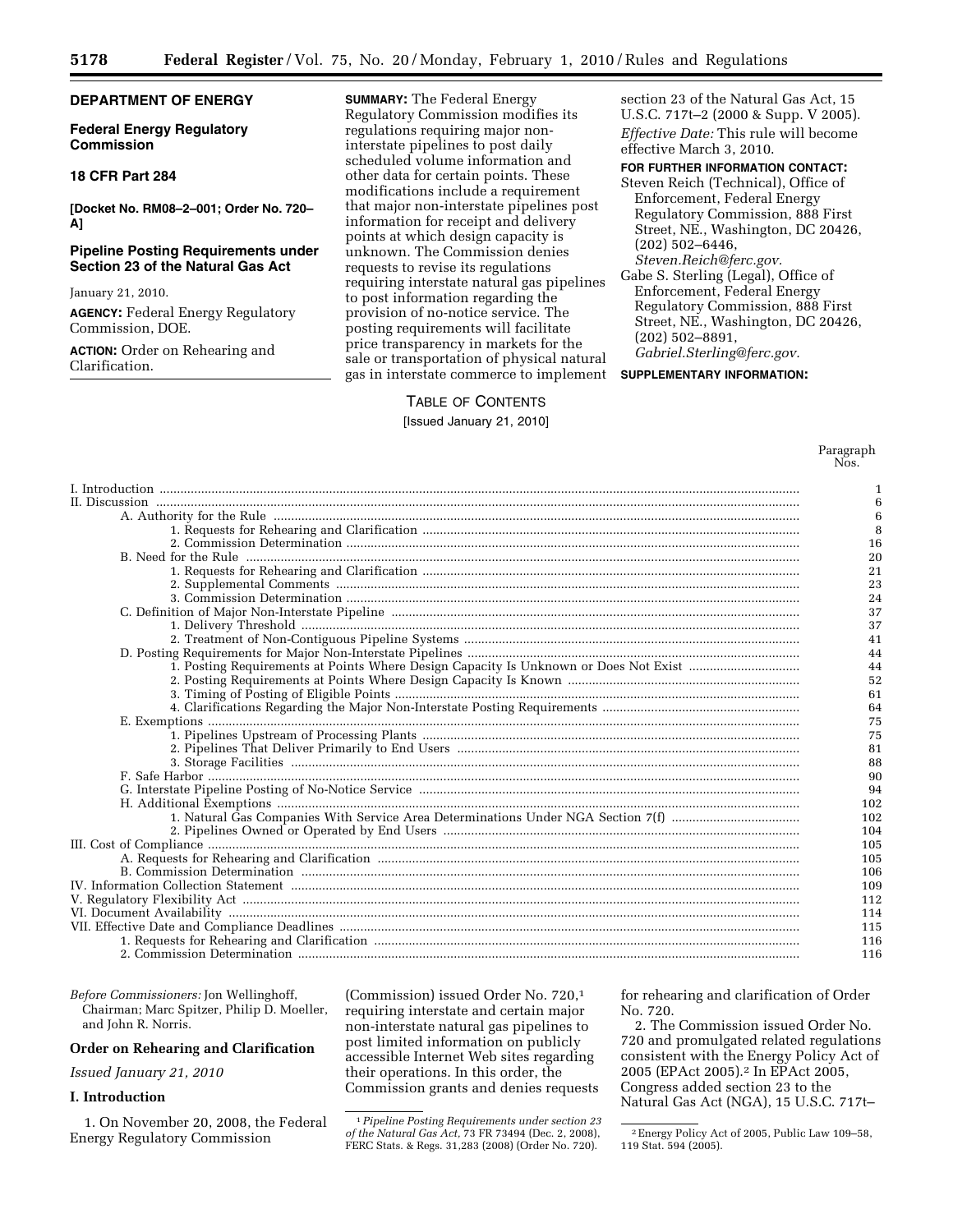2 (2000 & Supp. V 2005) authorizing the Commission ''to facilitate price transparency in markets for the sale or transportation of physical natural gas in interstate commerce, having due regard for the public interest, the integrity of those markets \* \* \* and the protection of consumers.'' 3 Section 23 further provides that the Commission may issue such rules as it deems necessary and appropriate to "provide for the dissemination, on a timely basis, of information about the availability and prices of natural gas sold at wholesale and interstate commerce to the Commission, State commissions, buyers and sellers of wholesale natural gas, and the public."<sup>4</sup>

3. On December 21, 2007, the Commission issued a Notice of Proposed Rulemaking (NOPR), proposing to require both interstate and certain major non-interstate natural gas pipelines to post daily information regarding their capacity, scheduled flow volumes, and actual flow volumes at major points and mainline segments.5 The Commission proposed regulations that would make available the information needed to track daily flows of natural gas adequately throughout the United States.6 The posting proposal would facilitate price transparency in markets for the sale or transportation of physical natural gas in interstate commerce to implement section 23 of the Natural Gas Act.7

4. Order No. 720 required major noninterstate pipelines, defined as those natural gas pipelines that are not natural gas companies under the NGA and deliver more than 50 million MMBtu per year, to post scheduled flow and other information for each receipt or delivery point with a design capacity greater than 15,000 MMBtu per day.8 While Order No. 720 required major non-interstate pipelines to comply with the new rules within 150 days of the Final Rule's publication,<sup>9</sup> a subsequent order in this docket extended the compliance deadline for major noninterstate pipelines until 150 days following the issuance of an order on rehearing.10

- 7 *Id.* P 5.
- 8Order No. 720 at P 1.
- 9 *Id.* P 168.

5. Regarding interstate natural gas pipelines, Order No. 720 expanded the Commission's existing posting requirements under 18 CFR 284 to include no-notice service. Interstate natural gas pipelines were required to comply with this posting requirement no later than 60 days following Order No. 720's publication,<sup>11</sup> and should therefore be currently complying with the regulations.

6. Twenty-six requests for rehearing or clarification of Order No. 720 were submitted.12 On January 16, 2009, the Commission issued an order granting rehearing for the purpose of providing additional time to respond to the requests for rehearing.13

7. A staff technical conference was held on March 18, 2009, to gather additional information on three issues raised in the requests for rehearing.14 The technical conference addressed: (1) The definition of major non-interstate pipelines; (2) what constitutes scheduling" for a receipt or delivery point; and (3) how a 15,000 MMBtu per day design capacity threshold would be applied.15 Panelists making presentations at the conference and commenters from the audience represented a broad cross-section of the U.S. natural gas industry 16 and the conference was widely attended.17

8. On July 16, 2009, the Commission issued an order requesting supplemental comments in response to limited issues raised in requests for rehearing of Order No. 720 and at the technical conference, with comments due within 30 days.<sup>18</sup> Eight supplemental comments were filed.19

 $^{\rm 12}\,\rm A$  list of petitioners requesting rehearing and/ or clarification is provided at Appendix A. All requests for rehearing, clarification, or both are referred to herein as ''Requests for Rehearing and Clarification.''

13*Pipeline Posting Requirements under section 23 of the Natural Gas Act,* Docket No. RM08–2–001, at 1 (Jan. 16, 2009).

14*Pipeline Posting Requirements under section 23 of the Natural Gas Act* , Notice of Technical Conference, Docket No. RM08–2–001 (issued Feb. 24, 2009); *Pipeline Posting Requirements under section 23 of the Natural Gas Act,* Notice of Agenda for Technical Conference, Docket No. RM08–2–001 (issued March 11, 2009).

15Notice of Agenda for Technical Conference, at P 1.

16 *In the Matter of Pipeline Posting Requirements under section 23 of the Natural Gas Act Docket No. RM08–2–001,* at 2–3 (Mar. 18, 2009) (Transcript of Technical Conference).

17A transcript of this conference is available on the Commission's e-Library system.

18*Pipeline Posting Requirements under section 23 of the Natural Gas Act,* 128 FERC ¶ 61,030, at P 1 (2009) (Order Requesting Supplemental Comments).

19A list of persons submitting supplemental comments is provided at Appendix B. These

9. As discussed below, the Commission affirms Order No. 720, granting a number of requests for rehearing and clarification and adopting regulations consistent with our findings. As a whole, the modifications that are adopted substantially reduce the number of major non-interstate pipelines that must comply with the proposed transparency regulations.

10. Major non-interstate pipelines must comply with the revised regulations within 150 days following publication in the **Federal Register**. Interstate pipelines must continue their current compliance with our transparency regulations.

# **II. Discussion**

#### *A. Authority for the Rule*

11. Order No. 720 implemented the Commission's authority under section 23 of the NGA,20 as added by EPAct 2005,21 to facilitate transparency in markets for the sale or transportation of natural gas in interstate commerce by requiring major non-interstate pipelines and interstate pipelines to post certain data on publicly-accessible Internet Web sites. Congress granted the Commission this statutory authority to ensure transparency of natural gas prices, natural gas availability, and the price formation in the interstate natural gas market.22

12. The Commission held in Order No. 720 that NGA section 23 authorizes the Commission to obtain and disseminate information, including information regarding non-interstate natural gas markets that affect the interstate natural gas market. The Commission's decision substantially relied on the language of NGA section 23(a)(3)(A), which allows the Commission to ''obtain the information \* \* \* from *any market participant.*'' 23 The Commission identified Congress' use of the term "any market participant" as an intentional expansion of ''the universe of entities subject to the Commission's transparency authority beyond the entities subject to the Commission's traditional rates, terms, and conditions jurisdiction under other sections of the NGA." <sup>24</sup> Order No. 720 took particular note of Congress' use of "any" in section 23 as a descriptor,

attaching jurisdiction to market participants independently of the

21Energy Policy Act of 2005, Public Law 109–58, sections 1261 *et seq.,* 119 Stat. 594 (2005). 22 *Id.* P 8.

<sup>3</sup>NGA § 23, 15 U.S.C. 717t–2(a)(1) (2000 & Supp. V 2005).

<sup>4</sup> 15 U.S.C. 717t–2(a)(2).

<sup>5</sup>*Pipeline Posting Requirements under section 23 of the Natural Gas Act,* 73 FR 1116 (Jan. 7, 2008), FERC Stats. & Regs., Proposed Regulations 2004– 2007 ¶ 32,626, at P 3 (2007).

<sup>6</sup> *Id.* 

<sup>10</sup>*Pipeline Posting Requirements under section 23 of the Natural Gas Act,* 126 FERC ¶ 61,047, at P 4 (2009).

<sup>11</sup>Order No. 720 at P 167.

comments are referred herein as ''Supplemental Comments.''

<sup>20</sup> 15 U.S.C. 717t–2.

<sup>23</sup> 15 U.S.C. 717t–2(a)(3)(A) (emphasis added). 24Order No. 720 at P 17.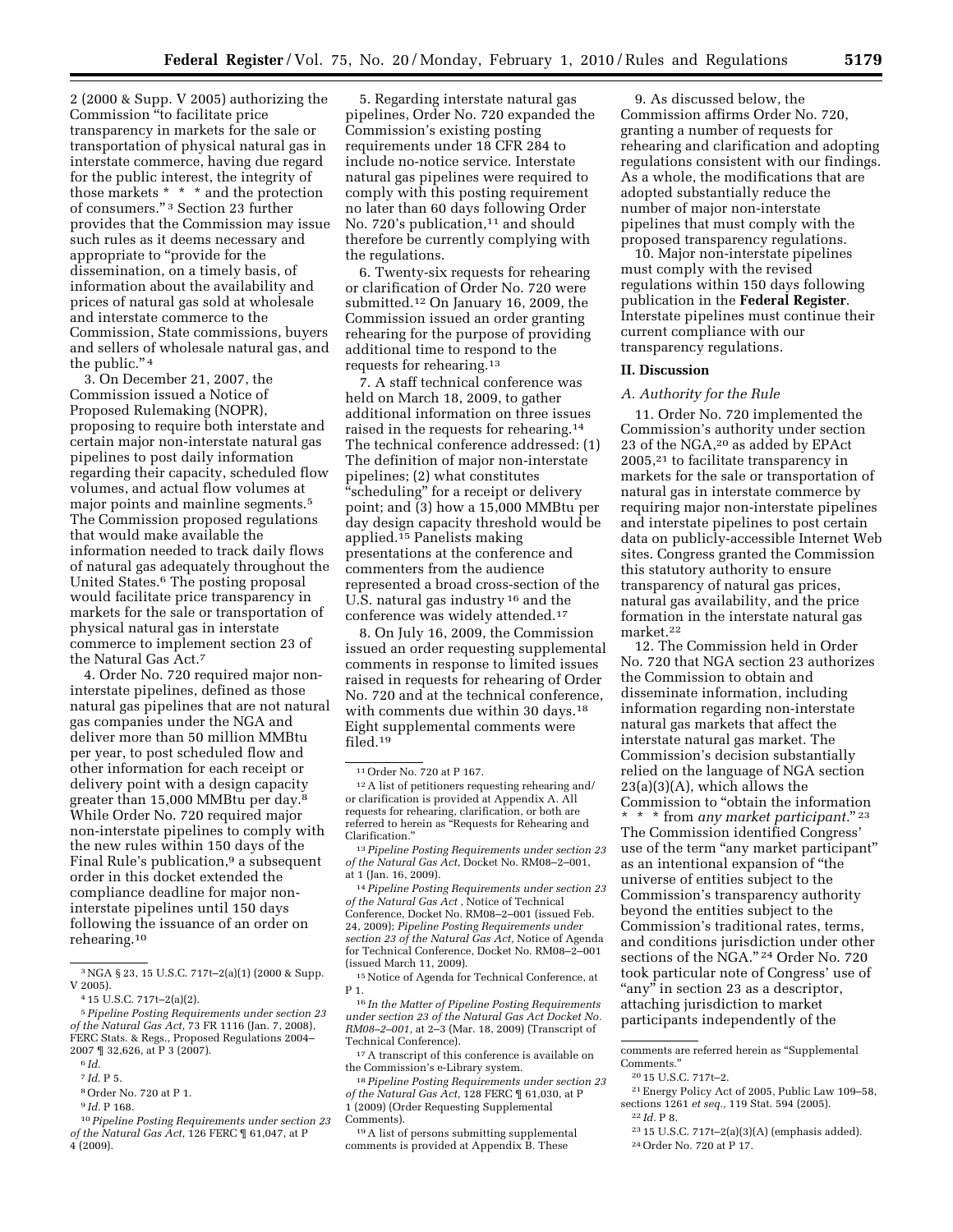limitations prescribed elsewhere in the NGA.25

13. The NGA limits the scope of the Commission's traditional regulatory authority to "natural gas companies" as the term is utilized in the NGA.26 The Commission held in Order No. 720 that Congress contemplated different jurisdictional parameters for its transparency authority.27 Additionally, the Commission found that the scope of section 23 is not limited by section 1(b) of the NGA.

14. The Commission emphasized that the regulations promulgated by Order No. 720 reflect the limitations that Congress placed on the Commission's authority in section 23. Order No. 720 explained that section 23 extends the Commission's authority *only* to the collection and dissemination of information for the purposes of promoting price transparency in the natural gas market.28 The Commission's traditional regulatory authority remains limited to "natural gas companies" under section 1(b) of the Act.29

1. Requests for Rehearing and Clarification

15. Some petitioners support the Commission's assertion of jurisdiction, with at least one petitioner supporting Order No. 720's requirement that certain major non-interstate pipelines post daily scheduled volume information and design capacity for certain receipt and delivery points "pursuant to [the Commission's] authority under section 32 [sic] of the NGA.'' 30 Yates and Agave particularly commend the Commission's new regulations and assertion of jurisdiction, stating that ''the major noninterstate pipeline posting requirements adopted in Order No. 720 are a good first step towards the Commission's stated goal of facilitating transparency in markets for the sale or transportation of physical natural gas in interstate commerce.'' 31

16. Several petitioners requesting rehearing argue that the Commission unlawfully expanded its statutory

<sup>31</sup> Yates and Agave Request for Rehearing and Clarification at 3–4.

authority by imposing posting requirements on major non-interstate pipelines, including natural gas gathering lines.32 They claim that the Commission does not have jurisdiction to impose posting requirements on intrastate pipelines, and that its transparency jurisdiction does not extend to intrastate activities at receipt and delivery points that are not involved in the Commission's jurisdictional activities.<sup>33</sup>

17. Many petitioners reiterated arguments, made in comments to the NOPR, that the reference in NGA section 23 to "any market participant" is restricted to participants in the interstate market.34 Gas Processors suggests that the Commission has derived its expanded jurisdictional powers from an ambiguous term without sufficient support, and that Congressional intent over that term "must not be read in a vacuum." 35 It also argues that the term ''market participant'' was not intended to extend the Commission's jurisdiction to intrastate pipelines because: (1) Section 23 was not intended to cover intrastate pipelines; (2) the Commission has never had jurisdiction over intrastate pipelines; and (3) Congress did not ''expressly or implicitly'' provide such jurisdiction in section 23.36 Quoting section 23, Gas Processors points out the repeated use of the term ''interstate'' throughout the section, emphasizing that if Congress intended an expansion into the intrastate pipelines, they would have selected different language.37 RRC agrees, stating that ''[n]othing in the plain language of Section 23 of the NGA or the legislative history of [EPAct 2005] evinces Congressional intent to expand

33*See, e.g.,* TPA Request for Rehearing and Clarification at 31–32.

34California LDCs Request for Rehearing and/or Clarification at 14–15; Gas Processors Request for Rehearing at 3–4; LOC Request for Rehearing at 8– 9; Railroad Commission of Texas Request for Rehearing at 5–8; Southwest Gas Request for Clarification and Rehearing at 13–14; Targa Request for Rehearing at 8–9; TPA Request for Rehearing and Clarification at 9–11.

 $^{\rm 35}\rm{Gas}$  Processors Request for Rehearing and Clarification at 3–4.

36 *Id.* at 4.

37 *Id.; see also* RRC Request for Rehearing and Clarification at 6–8; TPA Request for Rehearing and Clarification at 8–12; LOC Request for Rehearing and Clarification at 10.

the FERC's authority over intrastate pipelines." 38

18. TPA opines that the plain language of section 23 provides that "market participant" be limited to the interstate natural gas market.39 It further argues that Congress had no need to exclude intrastate pipelines from the Commission's transparency jurisdiction because those entities are not subject to the Commission's jurisdiction ''in the first place." 40

19. TPA repeats arguments made in its NOPR comments, and seeks rehearing of the Commission's determination that it has authority to issue the posting regulations. TPA argues that expansion of the jurisdiction of the Commission usually occurs through amendment of NGA section 1(b) by Congress.41 TPA asserts that Order No. 720 expands the Commission's jurisdiction using a process that is not supported by the Commission's own precedent.42 TPA cites Order No. 670,43 discussing the procedures used to process market manipulation allegations, in support of its claim that the Commission should wait until Congress explicitly expands its jurisdiction to assert such authority over traditionally non-jurisdictional entities.44 TPA further argues that the Natural Gas Policy Act of 1978 (NGPA) section 311 shows a clear distinction between intrastate and interstate jurisdiction, and concludes that, if Congress had intended to expand the Commission's jurisdiction, it would have amended NGA section 1(b) in a similar fashion.45

20. Several petitioners, echoing comments that the Commission addressed in Order No. 720, argue that the regulations exceed the Commission's jurisdiction under section 1(b) of the NGA.46 Petitioners argue that NGA section 23 is not ''a stand alone

41TPA Request for Rehearing and Clarification at 12; Gas Processors Request for Rehearing and Clarification at 4–5; LOC Request for Rehearing and Clarification at 6; RRC Request for Rehearing and Clarification at 7–8.

42TPA Request for Rehearing and Clarification at 12.

43*Prohibition of Energy Market Manipulation,*  Order No. 670, 71 FR 4244 (Jan. 26, 2006), FERC Stats. & Regs. ¶ 31,202 (2006).

44TPA Request for Rehearing and Clarification at 12.

45 *Id.* at 21 (citing 15 U.S.C. 3371(a)(2)).

46Enogex Request for Rehearing and Clarification at 6–7; LOC Request for Rehearing and Clarification at 3–4; Railroad Commission of Texas Request for Rehearing and Clarification at 8–9; TPA Request for Rehearing and Clarification at 8, 16–19.

<sup>25</sup> *Id.* P 18.

<sup>26</sup> *Id.* P 19 citing 15 U.S.C. 717.

<sup>27</sup> *Id.* 

<sup>28</sup> *Id.* P 22.

<sup>29</sup>Natural gas producers, processors, or users who have a *de minimis* market presence are explicitly exempted from the reporting requirements. *Id.* at P 23.

<sup>30</sup> Yates and Agave Request for Rehearing and Clarification at 1; Williston Basin Request for Rehearing and Clarification at 1 (acknowledging that the Commission has the authority to promulgate Order No. 720's new regulations pursuant to its authority under section 23 of the NGA).

<sup>32</sup>Enogex Request for Rehearing and Clarification at 5–10; Gas Processors Request for Rehearing and Clarification at 3–7; LOC Request for Rehearing and Clarification at 3–10; California LDCs Request for Rehearing and Clarification at 13–15; Railroad Commission of Texas Request for Rehearing and Clarification at 5–10; Southwest Gas Request for Rehearing and Clarification at 3–5, 13–14; Targa Request for Rehearing and Clarification at 8–9; TPA Request for Rehearing and Clarification at 8–24.

<sup>38</sup>RRC Request for Rehearing and Clarification at 6; *see also* LOC Request for Rehearing and

Clarification at 9. 39TPA Request for Rehearing and Clarification at 9–11.

<sup>40</sup> *Id.* at 11.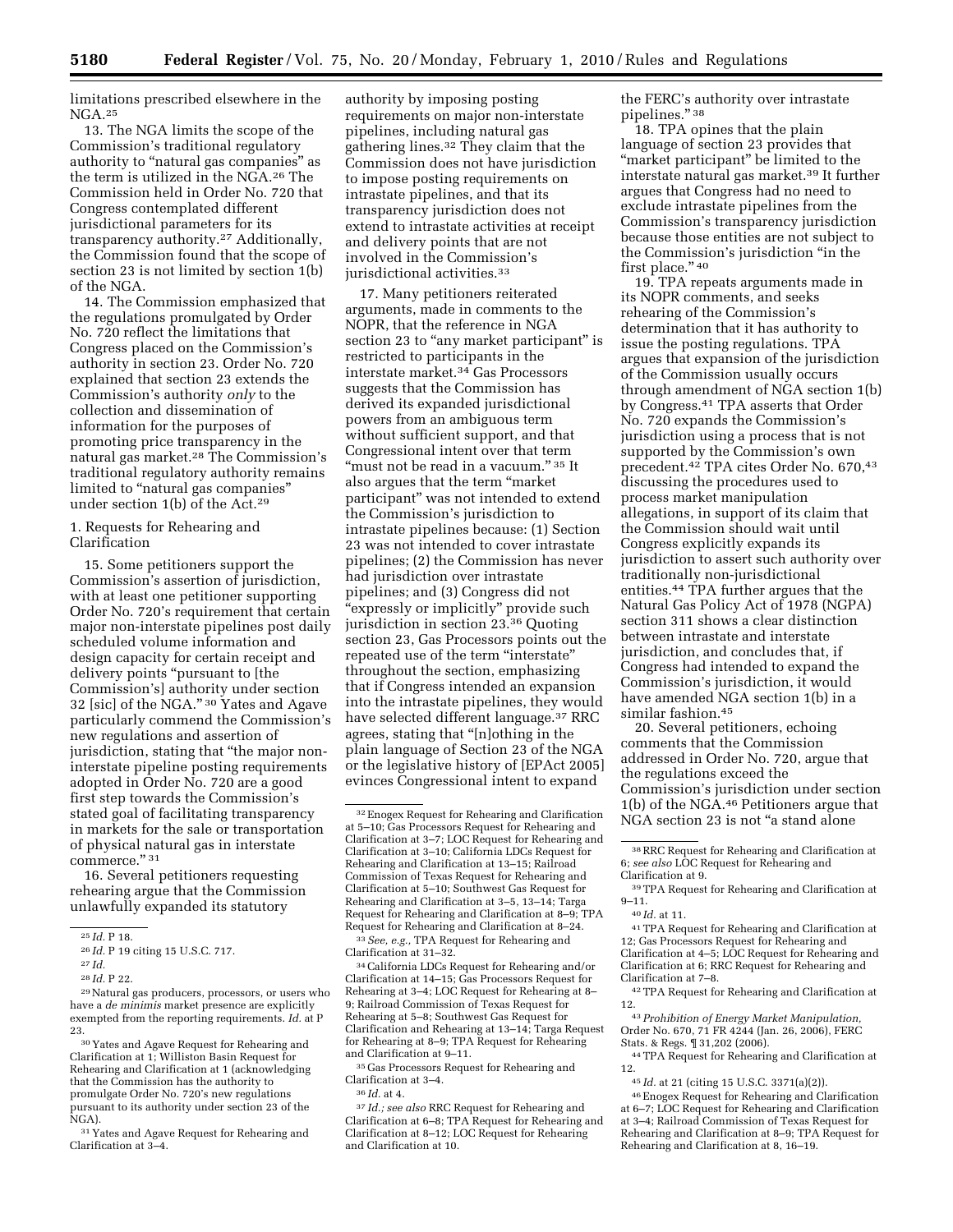provision,'' but is subject to the jurisdictional limits established in section 1(b).<sup>47</sup> Thus, they contend that the fact that Congress did not amend the language in section 1(b) demonstrates that Congress did not intend to modify the Commission's jurisdiction with section 23.48 Petitioners state that section 1(b) is "unequivocally clear" regarding the entities to which section 23 applies.49 The petitioners argue that because section 1(b) expressly bars the Commission from jurisdiction over intrastate pipelines, section 23 does as well.50

21. Several petitioners also state that section 311 of the NGPA 51 limits the Commission's transparency jurisdiction to only interstate activities.52 These petitioners claim that, although section 311 ''vests the Commission with the power to authorize an intrastate pipeline to transport natural gas on behalf of interstate pipelines,'' section 311 did not expand the Commission's jurisdiction under the NGA.53 In fact, the NGPA explicitly defines ''intrastate pipeline'' as one ''not subject to the jurisdiction of the Commission under the NGA.'' 54 LOC states, for example, that the Commission cannot ''destroy'' this jurisdictional distinction placing intrastate pipelines beyond its NGA authority without express amendment from Congress.55 Moreover, TPA cites to *Associated Gas Distributors* v. *FERC,*56 where the court held that it was unreasonable for the Commission to presume that ''obscure'' language in section 311 authorized an expansion of its jurisdiction without legislative

56*Assoc. Gas Distrib.* v. *FERC,* 899 F.2d 1250 (D.C. Cir. 1990).

history to support an expansion.<sup>57</sup> TPA, LOC, and RRC also focus on previous case-law limiting the Commission's traditional rates, terms, and conditions jurisdiction under section 311.58

22. Other petitioners focus on NGA section 23(d)(2) which provides that the Commission shall not require natural gas producers, processors, or users who have a *de minimis* market presence to comply with the reporting requirements of section 23.59 On rehearing, RRC renews arguments made in response to the NOPR regarding the *de minimis*  exception. Contrary to the Commission's interpretation, RRC believes that, had Congress intended to give the Commission even limited jurisdiction over intrastate pipelines, it would have listed them in section 23(d)(2).60 Because section 23(d)(2) makes no such reference, RRC contends that the Commission's findings are contrary to the plain language of section 23.61

23. Some petitioners assert that the Commission is seeking information on gas flows that are outside of the Commission's jurisdiction, regardless of the facilities at issue.62 TPA argues that the collection of design capacity and gas flow data does not relate to the availability and prices of natural gas, thereby exceeding the Commission's transparency jurisdiction.63 Enogex argues that the new regulations make it impossible to discern the Commission's jurisdiction from State jurisdiction because the intrastate and interstate volumes of gas that move on the Enogex system are so commingled that they cannot be distinguished for capacity posting purposes.64

24. Targa, California LDCs, RRC, and TPA all contend that Order No. 720 is an improper regulation of intrastate operations and rates.65 These petitioners

58TPA Request for Rehearing and Clarification at 21–22; LOC Request for Rehearing and Clarification at 6–10; RRC Request for Rehearing and Clarification at 16. TPA and LOC also raise arguments linking section 311 to section 601 of the NGPA. LOC Request for Rehearing and Clarification at 5–8; TPA Request for Rehearing and Clarification at 18–21.

59 15 U.S.C. 717t–2(d)(2).

60RRC Request for Rehearing and Clarification at 7; *see also* TPA Request for Rehearing and Clarification at 23–24.

61RRC Request for Rehearing and Clarification at 7–8.

62Enogex Request for Rehearing at 9–10; TPA Request for Rehearing and Clarification at 13–15.

63TPA Request for Rehearing and Clarification at 13–15.

64Enogex Request for Rehearing and Clarification at 9–10.

argue that the Final Rule may adversely interfere with State regulation of noninterstate pipelines.66 California LDCs challenge the Commission's claim that it is not regulating intrastate operations of non-interstate pipelines. The petitioner alleges that compliance with Order No. 720 entails daily postings of customerspecific and facility-specific information, effectively regulating intrastate operations.67

# 2. Commission Determination

25. After consideration, the Commission rejects the requests for rehearing and reaffirms its holding that it has jurisdiction over the matters addressed in Order No. 720. NGA section 23 provides the Commission limited jurisdiction over major noninterstate pipelines for the purpose of requiring public disclosure of information to enhance market transparency.

26. Most petitions for rehearing reiterate arguments the Commission considered and addressed at length in Order No. 720. For example, petitioners take issue with the Commission's interpretation of the expansive language used in NGA section 23. In Order No. 720, the Commission held that Congress deliberately chose the term ''any market participant'' in section 23 to expand the Commission's jurisdiction beyond the universe of natural gas companies to which it would otherwise be limited, recognizing that the public needs information from a wide variety of entities in order to facilitate transparency.68 Section 1 is not referenced in section 23 and the term "natural gas company" is not used in section 23. Petitioners have not raised any new arguments regarding the meaning of "any market participant" in section 23. The Commission continues to believe that Congress did not intend to limit the Commission's transparency jurisdiction to entities it traditionally regulates.69

27. As stated in Order No. 720, section 23(d)(2) would be unnecessary surplusage if Congress did not intend to give the Commission authority over entities otherwise excluded by section 1(b) of the NGA.70 Petitioners raise no new arguments regarding this issue.

69 *Id.* P 19.

<sup>47</sup>LOC Request for Rehearing and Clarification at 3; Enogex Request for Rehearing and Clarification at 7; Railroad Commission of Texas Request for Rehearing and Clarification at 8–9; TPA Request for Rehearing and Clarification at 22–23.

<sup>48</sup>LOC Request for Rehearing and Clarification at 9; RRC Request for Rehearing and Clarification at 8.

<sup>49</sup>RRC Request for Rehearing and Clarification at 8.

<sup>50</sup>RRC Request for Rehearing and Clarification at 8, LOC Request for Rehearing and Clarification at 8–9; Enogex Request for Rehearing and Clarification at 6–7; TPA Request for Rehearing and Clarification at 28–29.

<sup>51</sup> 15 U.S.C. 3371(a)(2).

<sup>52</sup>Enogex Request for Rehearing and Clarification at 9; LOC Request for Rehearing and Clarification at 5–8; Railroad Commission of Texas Request for Rehearing at 9; TPA Request for Rehearing and Clarification at 18–22.

<sup>53</sup>LOC Request for Rehearing and Clarification at 5–6; RRC Request for Rehearing and Clarification at 9; TPA Request for Rehearing and Clarification at 18–22.

<sup>54</sup>LOC Request for Rehearing and Clarification at 5–6; RRC Supplemental Comments at 9; TPA Request for Rehearing and Clarification at 18–22.

<sup>55</sup>LOC Request for Rehearing and Clarification at 6.

<sup>57</sup>TPA Request for Rehearing and Clarification at 19–20.

<sup>65</sup>Targa Request for Rehearing and Clarification at 9; California LDCs Request for Rehearing and Clarification at 14–15; RRC Request for Rehearing

and Clarification at 9–11; TPA Request for Rehearing and Clarification at 25–28.

<sup>66</sup>California LDCs Request for Rehearing and Clarification at 14–15; RRC Request for Rehearing and Clarification at 9–11; TPA Request for Rehearing and Clarification at 3, 25–28.

<sup>67</sup>California LDCs Request for Rehearing and Clarification at 14–15.

<sup>68</sup>Order No. 720 at P 18.

<sup>70</sup> *Id.* P 23.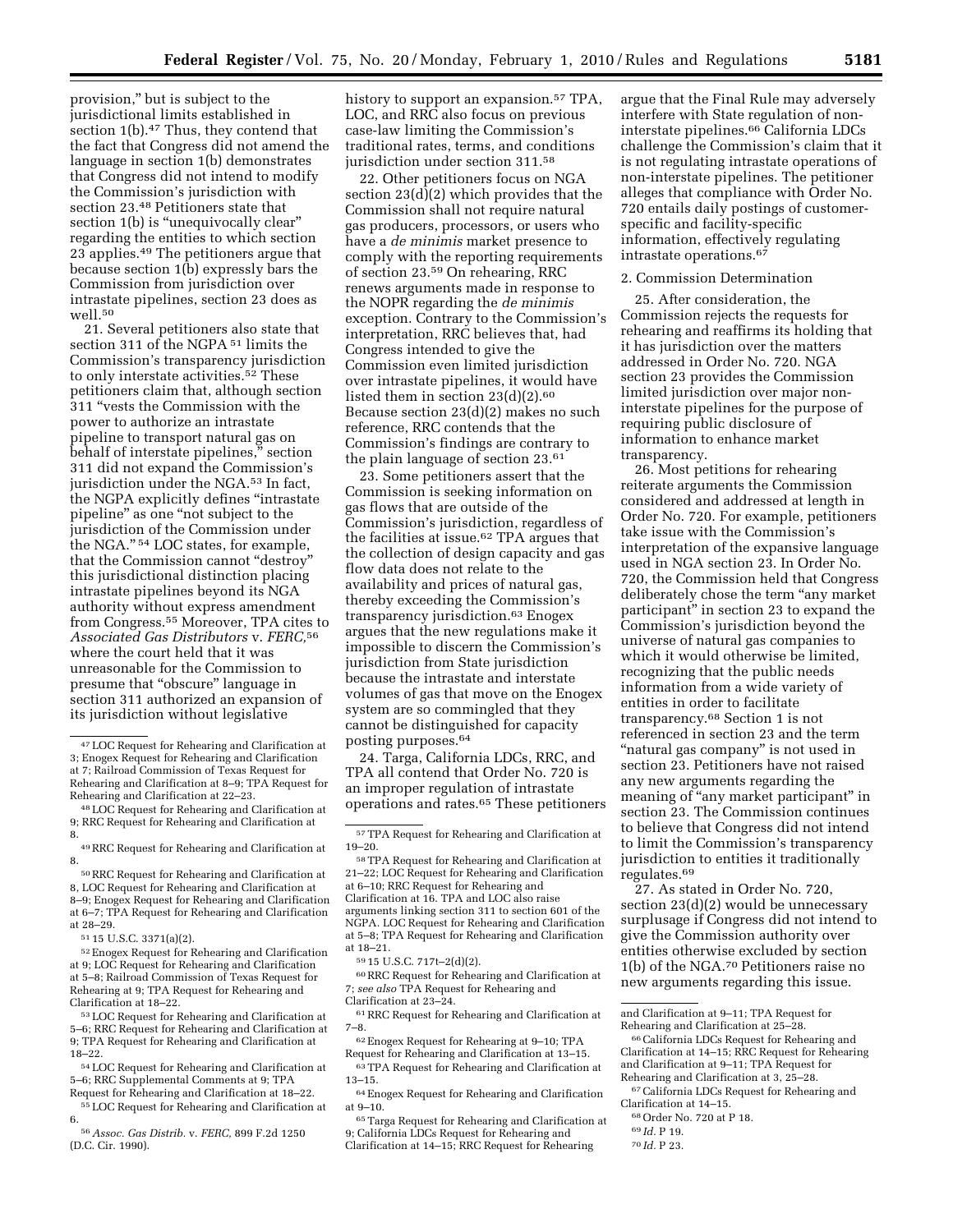Likewise, no new arguments were presented regarding the Commission's authority to enact rules under sections  $23(a)(1)$  and  $23(a)(2)$ . These subsections grant discretion to the Commission to achieve interstate price transparency and to provide for public dissemination of information.71

28. The Commission also finds no merit in arguments raised by petitioners related to section 311 of the NGPA. While section 311 limits the Commission's jurisdiction regarding some intrastate natural gas pipeline activities, section 23 of the NGA provides a different jurisdictional basis promoting different Congressional goals. Section 23 grants the Commission authority to ensure that the information necessary for interstate market transparency is available to the public. The term *any market participant*  includes non-interstate pipelines, thus the Commission has the authority to require those participants to post certain information to facilitate market transparency.

29. Petitioners also reiterated arguments, addressed in Order No. 720, that previous case law limits the Commission's transparency jurisdiction.72 The Commission affirms its conclusion that the cases cited by commenters apply only to the jurisdictional limits set forth in section 1 of the NGA prior to the enactment of EPAct 2005.73 Such case law is not applicable to regulations adopted by the Commission pursuant to section 23 of the NGA.

30. In response to Enogex, it is immaterial for purposes of our transparency jurisdiction whether noninterstate and interstate volumes of gas are commingled. Under section 23, if natural gas volumes have a greater than *de minimis* effect on the interstate natural gas market, and the other requirements of section 23 are met, the Commission has the authority to require posting of such volumes regardless of whether flowing natural gas is characterized as ''interstate'' or ''noninterstate.''

31. The Commission emphasizes that its transparency jurisdiction is limited to the dissemination of information that will aid in market transparency. Section 23 gives the Commission no jurisdiction related to, and our regulations do not govern the rates, terms, and conditions of service of major non-interstate pipeline operations. The Commission is

73Order No. 720 at P 20.

requiring only the posting of essential information to ensure market transparency and is not engaging in traditional regulation of rates, terms, and conditions of service.

32. The Commission finds that Order No. 720 accurately implemented its authority under the limited jurisdiction Congress conferred in NGA section 23.74 Therefore, we deny rehearing.

#### *B. Need for the Rule*

33. Order No. 720 found that a broad cross-section of the natural gas industry supports the transparency goals of the pipeline posting requirements.75 In Order No. 720, the Commission exercised the authority conferred by Congress following consideration of comments on the NOPR, and based on its experience regulating the interstate natural gas market. Order No. 720 discussed interstate pipeline postings as well as other sources of market information, determining that additional information by non-interstate pipelines would enhance transparency further.76

34. Order No. 720 found that information regarding wholesale natural gas price fundamentals was incomplete given the lack of access to scheduled flow information from major noninterstate pipelines.77 This informational gap exists because, while interstate pipelines must post daily scheduled flow information under our current regulations, no similar information is available regarding scheduled flows prior to or following transportation on interstate pipelines. Order No. 720 attempted to fill this informational gap with supply-related information from large non-interstate pipelines upstream of interstate pipelines and demand-related information from large non-interstate pipelines downstream of interstate pipelines. Supply and demand fundamentals for the interstate natural gas market can be more fully understood utilizing information from noninterstate pipelines.

76 *Id.* P 39–50. Additionally, the Commission determined that increased transparency regarding no-notice natural gas flows was needed on interstate pipelines. *Id.* P 161. 77 *Id.* P 40.

1. Requests for Rehearing and Clarification

35. On rehearing, a limited number of petitioners object to Order No. 720's findings that transparency needs to be increased in the interstate natural gas market, and question whether the regulations adopted in Order No. 720 actually increase transparency.

36. For example, LOC states that Order No. 720 "failed to support its finding that there exists any necessity for the enactment of the proposed rules.'' 78 RRC argues that our pipeline posting regulation is ''a solution in search of a problem," adding that recent Commission initiatives have improved market transparency and that there has been no showing that additional transparency is required.79

37. TPA requests rehearing on the grounds that the Commission has not demonstrated that interstate market transparency is enhanced by major noninterstate pipeline information. It alleges that the Commission has ''consistently disregarded the consensus among market participants'' on this point.80

38. TPA takes Order No. 720 to task for focusing on comments ''of a handful of intervenors expressing general support for the [NOPR]'' rather than acknowledging the substantial number of intrastate pipelines and other participants that see no need for increased transparency.81 TPA argues, citing *National Fuel Gas Supply Corporation* v. *FERC,* 82 that the Commission must cite evidence of an industry problem prior to rulemaking action.83 TPA particularly objects to Order No. 720's finding that the transparency rule assists market participants to understand the impact of hurricanes and other natural disasters on natural gas supply. Further, TPA argues that ''nowhere in this proceeding has the Commission or any market participant provided an adequate explanation of how the proposed rule would detect market manipulation.'' 84

39. Southwest Gas argues that the transparency rule did not specifically demonstrate a need for information from LDCs related to daily capacity and

83TPA Request for Rehearing and Clarification at 37.

84 *Id.* at 39.

<sup>71</sup> *Id.* P 16.

<sup>72</sup>Railroad Commission of Texas Request for Rehearing and Clarification at 15–16; LOC Request for Rehearing and Clarification at 6–7; Enogex Request for Rehearing and Clarification at 6–7.

 $\mathrm{^{74}The}$  Commission's conclusion here is consistent with its findings in Order No. 704 regarding the annual reporting requirement for market participants adopted pursuant to our NGA section 23 authority. *See Transparency Provisions of section 23 of the Natural Gas Act,* Order No. 704, 73 FR 1014 (Jan. 4, 2008), FERC Stats. and Regs. ¶ 31,260 (2007), *order on reh'g,* Order No. 704–A, 73 FR 55726 (Sept. 26, 2008), FERC Stats. & Regs. ¶ 31,275 (2008), *order on reh'g,* Order No. 704–B, 125 FERC ¶ 61,302 (2008).

<sup>75</sup>Order No. 720 at P 29.

<sup>78</sup>LOC Request for Rehearing and Clarification at 11. *See also* TRC Request for Rehearing and Clarification at 14–15.

<sup>79</sup>RRC Request for Rehearing and Clarification at 11–15.

<sup>80</sup>TPA Request for Rehearing and Clarification at 33.

<sup>81</sup> *Id.* at 35–37.

<sup>82</sup> 468 F.3d 831, 843 (D.C. Cir. 2006).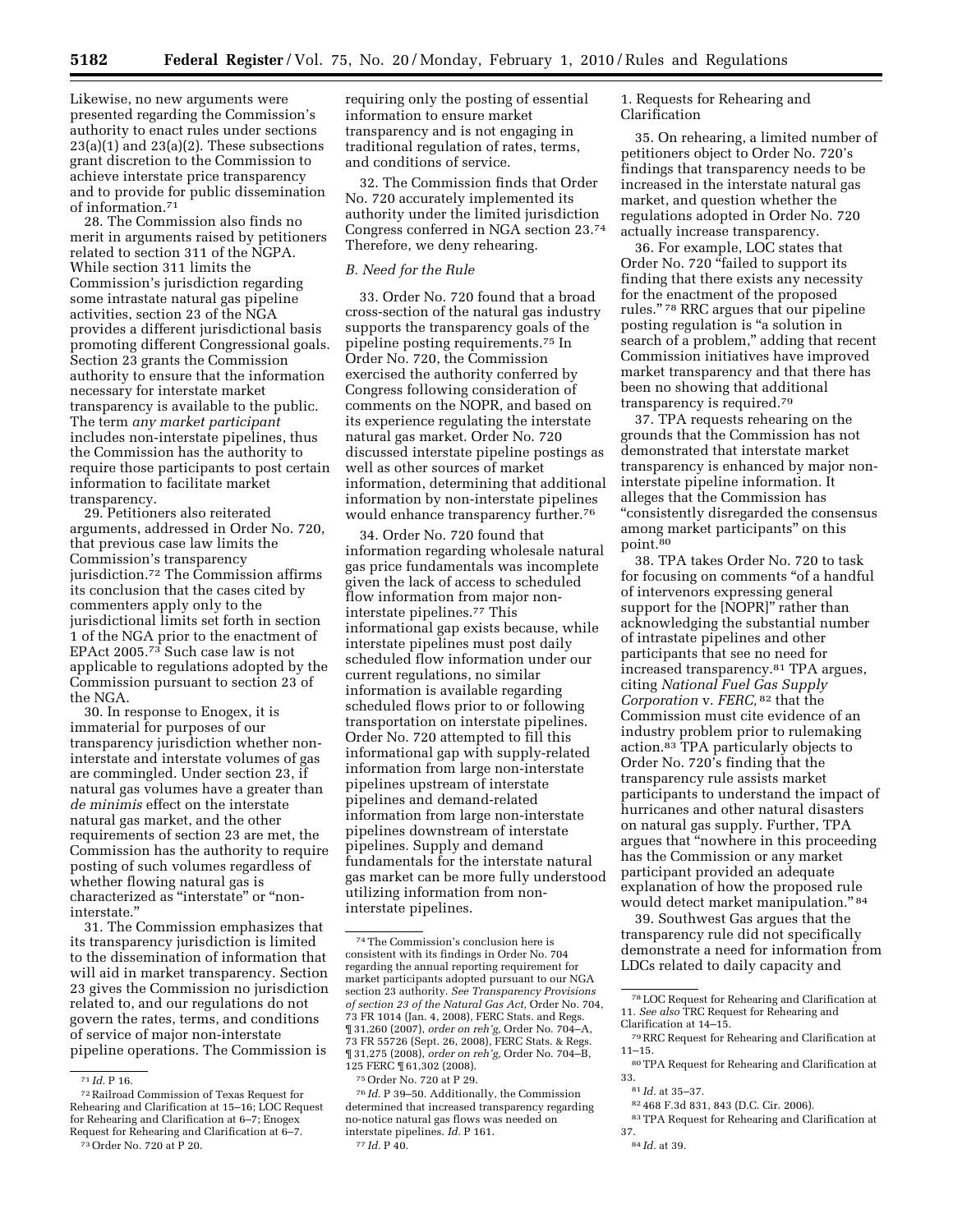scheduled retail transportation.<sup>85</sup> Southwest Gas complains that Order No. 720 did not adequately explain the nexus between data provided by Stateregulated LDCs and price formation for natural gas sold at wholesale and in interstate commerce.86

40. Additionally, some petitioners request rehearing on the grounds that Order No. 720 failed to fully consider the existing sources of data regarding non-interstate natural gas flows as required by section 23.87

#### 2. Supplemental Comments

41. In its supplemental comments, AGA makes arguments similar to Southwest Gas.<sup>88</sup> AGA states that LDCs are fundamentally distributors of natural gas and that LDC scheduled flow postings would not further the Commission's transparency goals.89 AGA notes that no wholesale natural gas price formation occurs on an LDC's system 90 and argues that available capacity calculations for LDCs may be misleading.91

#### 3. Commission Determination

42. The Commission continues to believe that the major non-interstate pipeline posting requirements are needed and denies the requests for rehearing.

43. The Commission notes, as an initial matter, that some of the requests for rehearing appear to argue that the Commission has substantially increased transparency in interstate markets in recent years, but that such transparency is sufficient and more need not be done. However, these petitioners misconstrue section 23 of the NGA and Congress' transparency objectives. As discussed in Order No. 720, the Commission has been *directed* by Congress to facilitate price transparency in markets for the sale or transportation of physical natural

90 *Id.* at 13.

gas in interstate commerce 92 and given the authority to prescribe such rules as may be necessary to effectuate the Congressional goal.93 As the Congressional mandate implicitly acknowledges, lack of transparency is not a "problem" readily susceptible to a single regulatory solution. Transparency enhances the ability of market participants to make informed, efficient decisions based upon public information. In other words, enhanced transparency is typically beneficial to markets, even markets, such as the U.S. wholesale natural gas market, that are already competitive. It is not a necessary prerequisite to adoption of our regulations to find, as some petitioners appear to demand, that the interstate natural gas market cannot function without the rule. As petitioners acknowledge, the Commission has improved market transparency in several different ways in recent years and the interstate natural gas market is competitive and robust. These successes, however, do not preclude other means of further enhancing transparency. This is particularly true where the Commission has identified a ''gap'' in relevant market information available to market participants.

44. Many of the petitions for rehearing repeat arguments made in response to the NOPR and addressed in Order No. 720. As the Commission found in Order No. 720, there presently exists a gap in information available to interstate market participants necessary to more fully understand supply and demand fundamentals and therefore price formation.94 A significant amount of natural gas flows from producing basins to interstate markets on non-interstate pipelines. These scheduled flows impact supply considerations in interstate markets. Similarly, flows on non-interstate pipelines at the end of the delivery chain impact demand considerations in the interstate market.95 These considerations are fundamental to Order No. 720's determination that information about scheduled non-interstate pipeline natural gas flows would enhance transparency in the interstate natural gas market. Without access to information about supply and demand, interstate natural gas market participants are left with incomplete information to understand interstate

wholesale prices. Incomplete information leads to market inefficiencies because wholesale buyers and sellers of natural gas have inconsistent levels of market knowledge and are less able to understand price outcomes.96

45. Existing interstate pipeline posting data is used extensively by the public to understand daily market conditions and price formation. The public can access an interstate pipeline's Internet Web site to ascertain capacity availability and operational conditions. Also, data aggregators scour these Web sites and sell analysis and services based on this data, with many market participants, including producers, pipelines, end users, marketers, traders, and financial firms paying subscription fees to these data aggregators to evaluate the interstate natural gas market. The demand for such data by market participants is a persuasive factor regarding its transparency value. Based upon the comments in this rulemaking and our natural gas market experience, the Commission believes that there is robust interest by the public regarding similar scheduled flow data from non-interstate pipelines to form a more complete picture of the U.S. wholesale natural gas market. We therefore disagree with commenters arguing that such data is not valued by the public.

46. As discussed below, data provided by major non-interstate pipelines will help interstate natural gas market participants understand both supply and demand and, thus, price formation.

Understanding of Supply Fundamentals Will Be Enhanced

47. Some petitioners, including TPA, argue that information from noninterstate pipelines that provide natural gas supplies would not enhance interstate market transparency. Order No. 720 notes the substantial impact that non-interstate pipelines have on the establishment of national wholesale natural gas prices. Non-interstate pipelines, particularly those in the south-central United States, connect large production areas with interstate pipelines.97

48. Despite TPA's protestations, obtaining data from TPA's members is particularly important for interstate market transparency. Onshore Texas locations account for thirty percent

 $^{\mathrm{85}}$  Southwest Gas Request for Rehearing and Clarification at 12.

<sup>86</sup> *Id.* at 13–14.

<sup>87</sup>LOC Request for Rehearing and Clarification at 11; RRC Request for Rehearing and Clarification at 11–15; TPA Request for Rehearing and Clarification at 30–31.

<sup>88</sup>The Order Requesting Supplemental Comments requested additional comments on discrete issues raised by commenters in requests for rehearing and clarification. Order Requesting Supplemental Comments at P 7–10. Some commenters submitted supplemental comments on subjects outside the requested scope. While the Commission did not request such extraneous supplemental comments, such as AGA's supplemental comments regarding need for the rule, we nevertheless address such comments in this order to ensure that the record is complete.

<sup>89</sup>AGA Supplemental Comments at 10.

<sup>91</sup> *Id.* at 16–17. *See also* California LDCs Supplemental Comments at 8.

<sup>92</sup> 15 U.S.C. 717f–2(a)(1).

<sup>93</sup> 15 U.S.C. 717f–2(a)(2).

<sup>94</sup>Order No. 720 at P 39.

<sup>95</sup>Of course, non-interstate pipelines that deliver natural gas to end-users may also deliver gas to other pipelines for subsequent transportation similar to transportation provided by interstate pipelines.

 $^{96}\,$  Transparency plays a fundamental role in the fairness, efficiency, and functioning of orderly markets. Greater transparency results in greater market efficiency because price signals to market participants more accurately reflect underlying supply and demand fundamentals. 97Order No. 720 at P 45.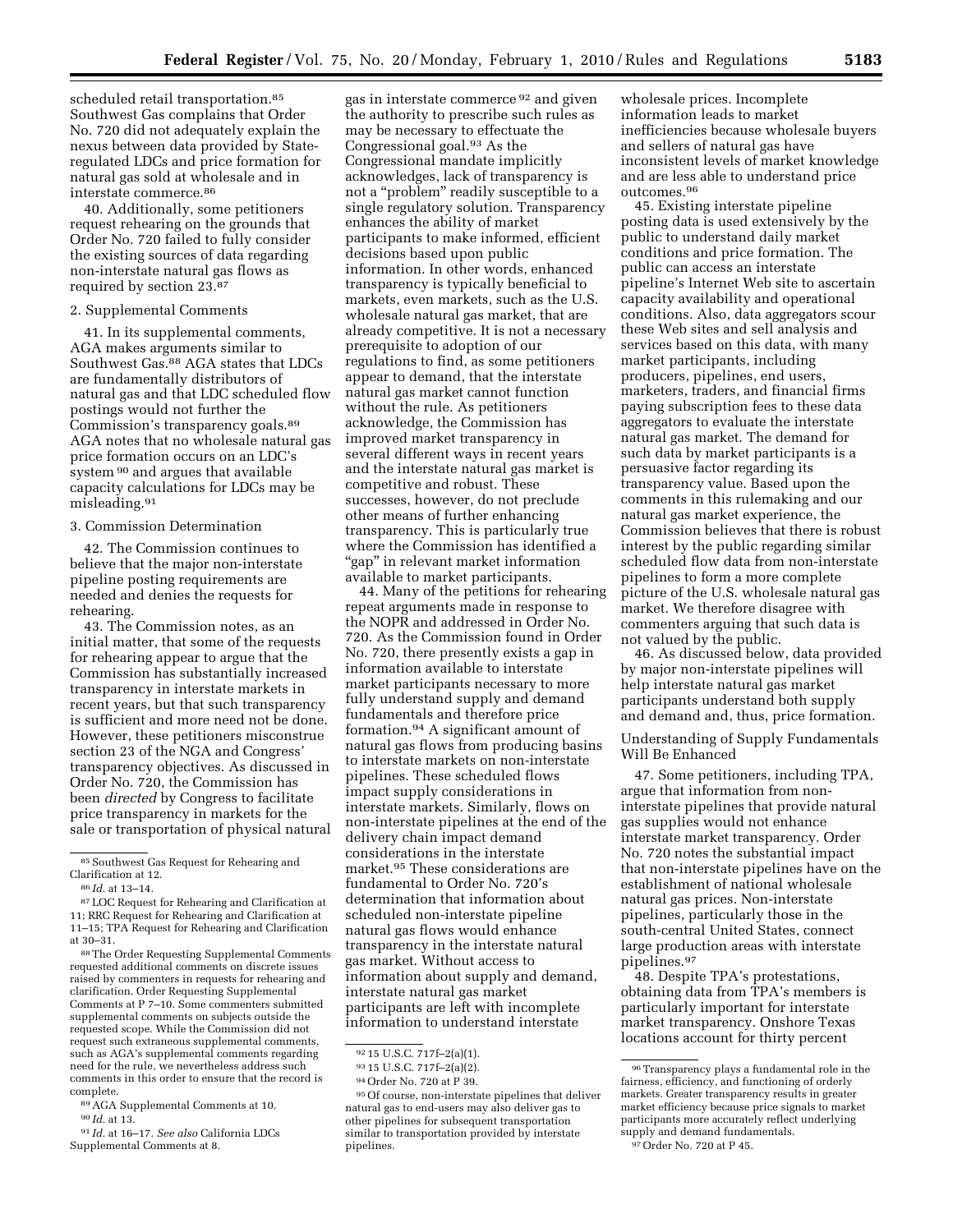(approximately 5.7 Tcf in 2007) of U.S. natural gas production.98 Texas has more non-interstate pipelines than any other State—45,000 of the 58,600 miles of natural gas pipelines in the State are intrastate pipelines and account for almost 16 Bcf/d of pipeline capacity.99 The pipeline network in Texas has experienced significant growth over the past several years as a result of increased demand for pipeline capacity caused by the rapid development and expansion of natural gas production in the Barnett Shale Formation.100 New pipelines have been built, and expansions to existing ones undertaken, to meet increased demand. The importance of Texas non-interstate transportation to understanding interstate price fundamentals is growing as production shifts from old depleting gas basins to new gas basins.

49. The value of non-interstate pipeline supply flows is not confined to Texas. In Colorado, Wyoming, and Utah, development of new, large-diameter intrastate pipelines is proceeding at a fast pace, as proved reserves of coalbed methane, tight sands, and conventional natural gas supplies are identified.101 During the past several years, at least eight large-capacity pipeline header systems have been built in Wyoming to transport natural gas from local gathering systems.102 In the Piceance Basin in western Colorado and the Uinta Basin in eastern Utah, several new large gathering systems have been developed to feed expanding natural gas production into the interstate pipeline network.103 These supply sources have a significant effect on interstate price formation because new supply can

100U.S. Energy Information Administration, *Expansion of the U.S. Natural Gas Pipeline Network: Additions in 2008 and Projects through 2011,* (Sept. 2009) (*available at http:// www.eia.doe.gov/pub/oil*\_*gas/natural*\_*gas/ feature*\_*articles/2009/pipelinenetwork/ pipelinenetwork.pdf*) (''About 10 percent of all newly added natural gas pipeline capacity for 2008, or 4.6 Bcf per day, was attributable to new intrastate pipelines built to transport expanding Barnett shale production specifically'').

101U.S. Energy Information Administration, *supra* note 97.

103 *Id.* 

reduce regional and national gas prices. The faster the implications of new supply are assessed, the better the market can integrate those implications into pricing decisions.

50. In these states and elsewhere, capacity could be limited at key points, impacting regional, interstate wholesale prices. Supply or demand driven events on non-interstate pipelines that impact regional wholesale prices cannot be fully understood by market participants without access to receipt and delivery point information.

51. Existing data sources on gas supply flows are insufficient for participants to adequately evaluate physical daily market activity. As the Commission discussed in Order No. 720, the Energy Information Administration (EIA) publishes data on monthly production by State based on a survey and with a three month lag.104 Similarly, monthly consumption data is published by State with a four month lag.105

Understanding of Demand Fundamentals Will Be Enhanced

52. Petitioners not only question the value of increased transparency of the operations of non-interstate pipelines at the beginning of the delivery chain, but also at the end of the delivery chain. For example, Southwest Gas and AGA argue that the Commission has not articulated an adequate nexus between data provided by LDCs (oftentimes companies that primarily deliver natural gas to end-users) and interstate natural gas price formation. The Commission disagrees and continues to believe that the pipeline posting regulations will enhance understanding of demand fundamentals.

53. Order No. 720 not only identified the information gap now present, but also provided data explaining the possible scope of the transparency problem regarding demand for natural gas. For example, we noted that up to 90 percent of daily consumption of natural gas in Texas is not captured through the Commission's current interstate pipeline posting requirements.106 Instead, such consumption data is available only from

106Order No. 720 at P 44.

EIA in aggregated format several months following actual delivery.107 Such stale data is unhelpful for interstate market participants seeking to understand price formation in today's rapidly-changing energy markets.

54. Demand clarity is a persistent problem in U.S. interstate natural gas markets. For example, California accounts for 10 percent of U.S. natural gas consumption, of which one-third is utilized for electric power generation.108 About 13 percent of California's consumption is met by in-State production with the rest met by imports from surrounding states.109 Interstate pipelines serving California, with four exceptions, terminate at the State border.110 Market participants can currently "see" imports into California, flows between PG&E and Southern California Gas Company (SoCal Gas), and flows into SoCal Gas producing zones by virtue of the Commission's existing interstate pipeline posting regulations and using PG&E's and SoCal Gas' Pipe Ranger and Envoy systems.111 However, market participants have limited information regarding gas receipts and deliveries once gas is delivered to PG&E's and SoCal Gas' systems. Non-interstate transportation and distribution are dominated by: PG&E, with 6,136 miles of transportation pipelines); SoCal Gas, with 2,890 miles of transmission and storage pipelines; and SDG&E, with 168 miles of transmission pipelines.112

108U.S. Energy Information Administration, *Natural Gas Annual 2007: Consumption of Natural Gas 2003–2007 by State, 2007* (2007) at 41 (*available at http://www.eia.doe.gov/pub/oil*\_*gas/ natural*\_*gas/data*\_*publications/natural*\_*gas*\_*annual/ current/pdf/table*\_*015.pdf*). 109 *Id.* 

110 Interstate pipelines currently serving California include El Paso Natural Gas Company (El Paso), Kern River Transmission Company, Mojave Pipeline Company, Gas Transmission-Northwest, Transwestern Pipeline Company (Transwestern), Questar Southern Trails Pipeline, Tuscarora Pipeline and the Bajanorte/North Baja Pipeline. Kern River, Mojave, Tuscarora, and North Baja pipeline have significant capacity in California, while all other pipelines terminate at the California border. *See* California Public Utilities Commission, *Natural Gas Market Study* (Feb. 2006) at 28 (*available at http://www.docs.cpuc.ca.gov/* 

<sup>111</sup> Sempra's Envoy system posts daily information at SoCal Gas' interconnection with interstate pipelines, PG&E, and five "producer zones.'' PG&E's Pipe Ranger system posts daily information only at interconnects with interstate pipelines and SoCal Gas' system. Most of the gas flow information posted on Envoy and Pipe Ranger is readily available from interstate pipeline postings and provides little additional market information useful for understanding the intrastate flow of gas. *Envoy Interactive Map* (available at *https:// www.envoyproj.sempra.com/help/ help*\_*pipeline*\_*map.html*).

112Pacific Gas and Electric Co., *Fast Facts*  (*available at http://www.pge.com/about/company/* 

<sup>98</sup>U.S. Energy Information Administration, *Natural Gas Annual 2007,* Gross Withdrawals and Marketed Production of Natural Gas by State and the Gulf of Mexico 2003–2007 (2007), p. 8 (*available at http://www.eia.doe.gov/pub/oil*\_*gas/ natural*\_*gas/data*\_*publications/natural*\_*gas*\_*annual/ current/pdf/table*\_*003.pdf*).

<sup>99</sup>Energy Information Administration, *Intrastate Natural Gas Segment* (*available at http:// www.eia.doe.gov/pub/oil*\_*gas/natural*\_*gas/ analysis*\_*publications/ngpipeline/intrastate.html*). The size and importance of non-interstate transportation in Texas is manifest. Sixteen Bcf/d is enough gas to serve all the industrial or power load in the U.S.

<sup>102</sup> *Id.* 

<sup>104</sup>Energy Information Administration, *Natural Gas Deliveries to All Consumers by State 2007–2009*  (Nov. 2009) (*available at http://www.eia.doe.gov/ oil*\_*gas/natural*\_*gas/data*\_*publications/ natural*\_*gas*\_*monthly/ngm/current/pdf/ table*\_*16.pdf*).

<sup>105</sup>Energy Information Administration, *Marketed Production of Natural Gas in Selected States and the Federal Gulf of Mexico* (Nov. 2009) (*available at http://www.eia.doe.gov/oil*\_*gas/natural*\_*gas/ data*\_*publications/natural*\_*gas*\_*monthly/current/ pdf/table*\_*05.pdf*).

 $107$  *Id.*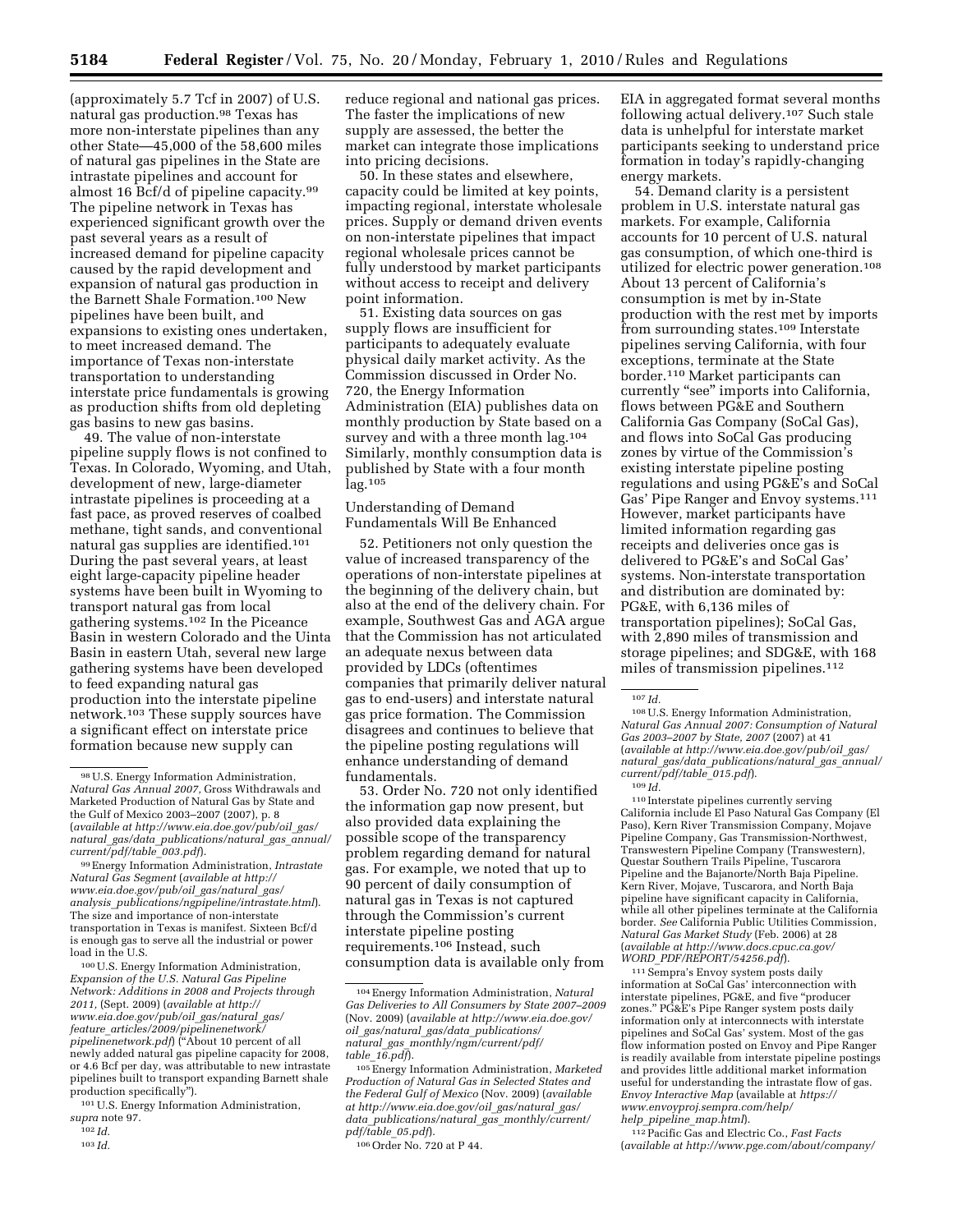55. SoCal Gas and PG&E are two of the largest distribution companies in the U.S. When major natural gas transportation interruptions occur on these systems inside California, market participants are unable to accurately assess interstate market implications.113 For example, the western energy crisis of 2000–2001 resulted in high power and natural gas prices in California which were compounded by restricted flows of gas into California due to an explosion on the El Paso pipeline that connects west Texas production to California earlier in 2000. The ability to observe flows on the PG&E and SoCal systems would have enabled market participants, the California Public Utility Commission, and the public to better understand the severity of local gas shortages and their impact on prices and gas supply.

56. The frequent price differences observed between PG&E and SoCal Gas city gate prices provide a further example of the need for greater transparency in the California intrastate market. Intrastate pipeline constraints within California likely cause these price divergences, but the nature and extent of these constraints is unobservable to the public. The public has access to flow data at the interconnects of PG&E with two interstate pipelines in southern California (with El Paso at the Topock receipt point and Transwestern at the Needles receipt point). Capacity at the Topock receipt point is not fully utilized and cheaper gas should theoretically flow north on PG&E's system to equalize prices between PG&E and SoCal Gas. In order to effectively understand constraints on intrastate pipelines (and the effects on interstate market prices), it is imperative that the public have access to better, more timely information on intrastate scheduled gas flows in California.

57. Lack of demand transparency in California markets is detrimental to well functioning and competitive interstate markets in a number of ways. For example, a holder of pipeline capacity on PG&E's non-interstate pipeline system could potentially hoard capacity at key points, driving up gas prices in California, while depressing interstate prices at the California border. Such non-interstate activity not only would

have an immediate impact on interstate wholesale prices at the border, but would have a ripple effect outward, perhaps affecting prices throughout the southwest. In another example, the regional impact of a surge in California gas demand by power generators, perhaps due to hot weather or a nuclear outage, could be more easily understood and assessed if the location of such surges could be identified at individual delivery points. Again, obtaining information only at the California border would be insufficient to understand interstate market prices since the price-affecting constraints may be occurring within the State.

58. Based upon the foregoing examples and the Commission's discussion in Order No. 720, the Commission believes that there is sufficient nexus between demand-side non-interstate flow information and interstate price formation to sustain the Commission's regulations, contrary to the position of AGA and Southwest Gas.

Non-Interstate Pipeline Scheduled Flow Postings During Times of Natural Disaster Would Benefit Interstate Market Participants

59. TPA objects to Order No. 720's conclusion that information regarding supply flowing through non-interstate pipelines is particularly important during times of natural disaster or when pipelines are unexpectedly shut down. TPA contends that most non-interstate pipelines will not be able to post scheduled flow data during an emergency.114 The Commission disagrees and continues to believe that non-interstate pipeline postings are crucial to ameliorate market misunderstandings during hurricanes and other situations that occasion pipeline outages.

60. Even if, as TPA suggests without support, major non-interstate pipelines would be unable to meet their posting obligations during hurricanes, the fact that an emergency is so severe as to preclude postings would provide an important signal to the market regarding the emergency's impact on natural gas supply. Further, posting information up to and following an emergency would give crucial insight regarding staged shutdown of supply before an emergency event and renewed operation of supply infrastructure following an emergency event.

61. For example, in September 2005, hurricanes Katrina and Rita forced the

shut down of Henry Hub for 11 days.<sup>115</sup> Henry Hub is the location for interconnection of four non-interstate and nine interstate pipelines. Because of these interconnections, the location is of vital importance for transportation of natural gas from the producing region in the Gulf to the consuming markets in the Northeast and the Midwest.116 It is also a crucial pricing point for interstate natural gas. Although no interstate pipeline flows were scheduled or prices reported for this fourteen day period, the lack of postings reflected the outage status of Henry Hub. Resumption of scheduled flow postings by interstate pipelines sent an important signal to market participants that markets were beginning to normalize.

Scheduled Flow Information Posted by Major Non-Interstate Pipelines Could Be Utilized To Detect Manipulation and Discriminatory Behavior

62. We also reject TPA's assertion that non-interstate scheduled flow information could not be utilized to detect market manipulation and discriminatory behavior. As we discussed in Order No. 720, the Commission and other market participants regularly review supply and demand fundamentals to determine if prices are the result of such market forces.117 Understanding supply in large non-interstate pipelines leading into the interstate market and demand in large non-interstate pipelines downstream of the interstate market will enable market observers to better understand prices and, therefore, identify potential cases of market manipulation.

63. The Commission has utilized interstate scheduled flow postings in its investigations of market manipulation and unduly discriminatory behavior. The Commission will now include relevant non-interstate posting data in its evaluations of such allegations.

# *C. Definition of Major Non-Interstate Pipeline*

# 1. Delivery Threshold

64. Consistent with the need for greater transparency in the interstate natural gas market and Congress' directive in section 23 of the NGA, Order No. 720 required major noninterstate pipelines to post daily information regarding scheduled volumes at specified points of receipt

*profile/*); Securities and Exchange Commission, *Sempra Energy Form 10–K Annual Report* at 25 (Feb. 24, 2009) (*available at http:// www.investor.shareholder.com/sre/* 

*secfiling.cfm?filingID=86521-09-10&CIK=1032208*). 113Since most information is only posted at major interconnections with interstate pipelines and

between PG&E and SoCal Gas, conditions in-state are not readily discernible.

<sup>114</sup>TPA Request for Rehearing and Clarification at 38.

<sup>115</sup> 2008 State of Markets Report, Federal Energy Regulatory Commission, Division of Energy Market Oversight at 6 (*available at http://www.ferc.gov/ market-oversight/st-mkt-ovr/2008-som-final.pdf*).

<sup>116</sup>Henry Hub is the interconnecting location of twelve pipelines and transportation capacity at the Hub is more than 1.8 Bcf per day.

<sup>117</sup>Order No. 720 at P 50.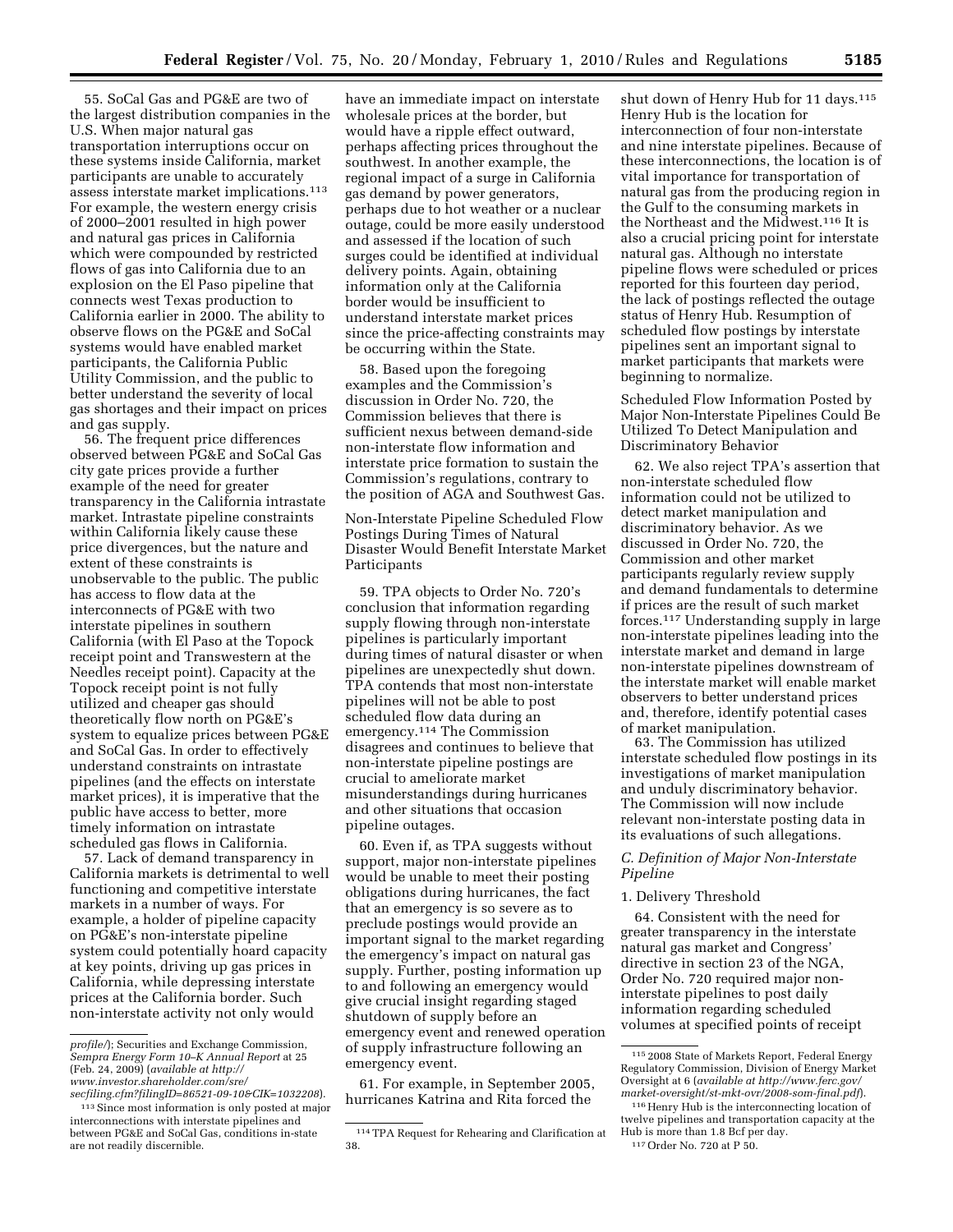and delivery. The Commission adopted a definition of ''major non-interstate pipeline'' as a pipeline that: (1) Is not a ''natural gas pipeline'' under section 1 of the NGA; and (2) delivers annually more than 50 million MMBtu of natural gas measured in average deliveries over the past three years.118 The Commission found that a delivery threshold of 50 million MMBtu would capture large non-interstate pipelines with operations that have a substantial impact on interstate natural gas prices. Further, the 50 million MMBtu threshold is consistent with the threshold that the Commission has adopted for interstate pipelines to file FERC Form No. 2.119 The Commission also held that such a threshold would eliminate compliance burdens for smaller non-interstate pipelines.120

# a. Requests for Rehearing and Clarification

65. Encana requests that the Commission clarify that new pipelines will not be required to post information until at least three years following initial operation as they will not have average deliveries for the three previous calendar years upon which to determine if they exceed the threshold.121 TPA supports Encana's requested clarification.122 Shell requests clarification that a major non-interstate pipeline is one that delivered annually more than 50 million MMBtus for each of the preceding three years.123

# b. Commission Determination

66. Section 284.1(d)(2) of the Commission's regulations provides that major non-interstate pipelines are pipelines that deliver ''annually more than fifty (50) million MMBtus (million British thermal units) of natural gas measured in average deliveries for the previous three calendar years.'' 124 We believe this language to be unambiguous, requiring the aggregation of pipeline deliveries over the previous three calendar years and division by three. Shell's request for clarification is therefore denied.

67. As Encana argues,125 the Commission did not explicitly state how

- $^{\rm 121}$  Encana Request for Clarification and Clarification at 3.
- 122TPA Request for Rehearing and Clarification at 51–52.

125Encana Request for Rehearing and Clarification at 3.

the threshold calculation would apply to pipelines with less than three years of operational data. The Commission finds that the appropriate threshold to determine if a new pipeline qualifies as major non-interstate pipeline is whether the pipeline has the capability to deliver more than 50 million MMBtu of natural gas annually. That is, until a noninterstate pipeline has experienced three years of operational flow, it must utilize its maximum delivery capacity to determine whether it is a major noninterstate pipeline subject to this transparency rule. Section 284.1(d), defining "major non-interstate pipeline," is amended accordingly.

68. The Commission disagrees with Encana and TPA that new pipelines, including large non-interstate pipelines with possible natural gas flows that could have significant effects on the interstate markets, should be wholly exempt from the posting requirements of this rule for the first three years of their existence. New major noninterstate pipelines have more than a *de minimis* impact on interstate markets and, as such, the Commission's posting requirements shall apply.

69. Further, the Commission will not adopt a threshold for new pipelines that utilizes projected three-year natural gas deliveries as a proxy for actual deliveries. The Commission agrees with Encana that a non-interstate pipeline that gathers production may ''have difficulty in projecting the volume of natural gas that it will deliver." <sup>126</sup> Thus, the Commission will not require new non-interstate pipelines to develop natural gas delivery projections simply to determine whether they are a major non-interstate pipeline subject to our transparency rules.

70. Instead, the Commission determines that, until a new pipeline develops three years of operational flow data, it must utilize design capacity to determine whether the pipeline is a major non-interstate pipeline subject to the rule. As discussed in Order No. 720, the Commission believes that design capacity data typically will be readily accessible to pipelines, especially newly constructed pipelines. As such, the Commission expects that a design capacity threshold will be the least burdensome method for most new pipelines to determine if they are subject to our transparency regulations. Further, in the absence of scheduled flow data, capacity is the best measure of the potential impact of a new pipeline on the interstate natural gas markets.

71. Accordingly, the Commission denies Encana's and TPA's requested clarification. However, the Commission requires pipelines without three years' operational data to utilize design capacity to determine whether they are major non-interstate pipelines. Section 284.1(d) of our regulations is modified to include this requirement.

# 2. Treatment of Non-Contiguous Pipeline Systems

72. In Order No. 720, the Commission defined major non-interstate pipelines utilizing a 50 million MMBtu annual delivery threshold.127 The order clarified that the threshold would be applied on a "facility-by-facility" basis.128

# a. Requests for Rehearing and Clarification

73. AGA, Southwest Gas, and Bear Paw/ONEOK Gathering Companies request either clarification, rehearing, or both regarding the meaning of "facilityby-facility.'' Particularly, petitioners request clarification as to how the delivery threshold for major noninterstate pipelines applies to pipeline systems that are non-contiguous (*i.e.,*  pipelines that are not directly interconnected with each other).<sup>129</sup> AGA argues that non-contiguous pipeline systems should be viewed separately to determine whether each pipeline system is a major non-interstate pipeline or is eligible for the exceptions for posting in section  $284.14(b)(2).$ <sup>130</sup>

74. Southwest Gas requests that the Commission clarify that separate facilities should be based, at least for an LDC, upon the LDC's own ''operational grouping of lines and facilities within an operational area."<sup>131</sup> Southwest Gas also requests clarification that its separate operating systems need not comply with the posting regulations based upon factual representations made in its comments.132

75. Bear Paw/ONEOK supports the Commission's determination that major non-interstate pipelines be determined on a facility-by-facility basis. However, they request clarification that ''facilityby-facility'' analysis is appropriate where ''physically separate facilities are

<sup>118</sup>*See* 18 CFR 284.1(d). Fifty million MMBtu of natural gas deliveries per year is roughly equivalent to 136 MMcf of deliveries per day.

<sup>119</sup>Order No. 720 at P 66.

<sup>120</sup> *Id.* P 67.

<sup>123</sup>Shell Request for Rehearing and Clarification at 6–8.

<sup>124</sup> 18 CFR 284.1(d)(2).

<sup>126</sup>Encana Request for Rehearing and Clarification at 4.

 $^{\rm 127}$  This threshold is included in the definition of "major non-interstate pipeline" in 18 CFR 284.1(d). 128Order No. 720 at P 64.

<sup>129</sup>AGA Request for Rehearing and Clarification

at 27–28; SWG Request for Rehearing and Clarification at 7; Bear Paw/ONEOK Request for Rehearing and Clarification at 10–11.

<sup>130</sup>AGA Request for Rehearing and Clarification at 27–28.

 $^{\rm 131}$  Southwest Gas Request for Rehearing and Clarification at 7.

<sup>132</sup> *Id.* at 7–9.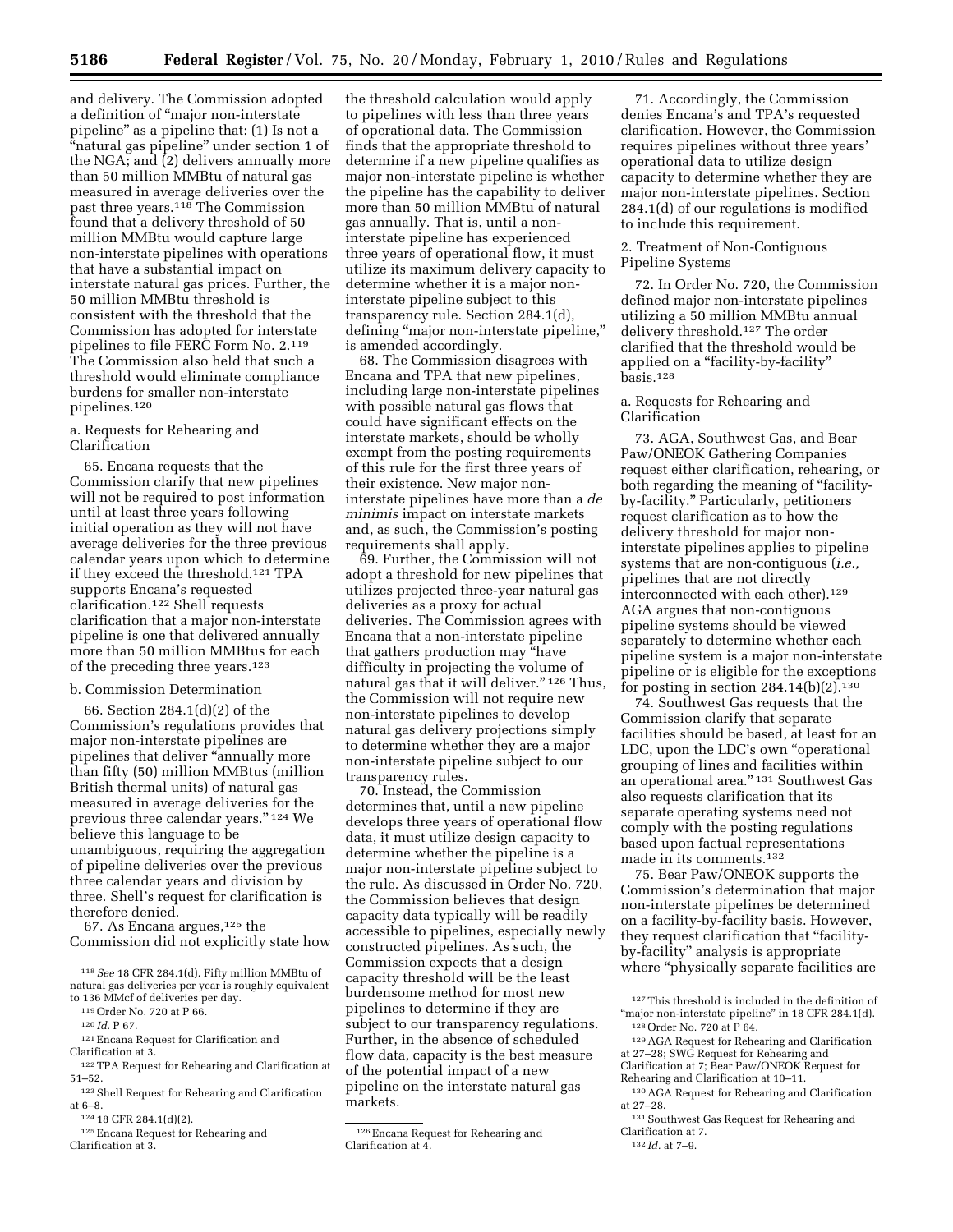not operated on an integrated basis."<sup>133</sup> Bear Paw/ONEOK claims that such a clarification would eliminate incentives for non-interstate pipelines to splinter their facilities into individual companies to avoid posting obligations.134

#### b. Commission Determination

76. The Commission clarifies that the phrase "facility-by-facility" as used in Order No. 720 applies both to determine whether a pipeline is a major noninterstate pipeline under 18 CFR 284.1(d) and also whether a major noninterstate pipeline is nevertheless exempted from the posting requirements as provided in 18 CFR 284.14(b). The phrase ''facility-by-facility'' was intended by the Commission to indicate that major non-interstate pipelines would be defined by a common sense grouping of related facilities.

77. Identifying all of the facilities within a major non-interstate pipeline requires consideration of both physical interconnection and operational integration. Put differently, a major noninterstate pipeline is composed of a set of facilities that is *both* physically interconnected and operationally integrated. We believe that this clarification captures the impact that major non-interstate pipelines have on price formation. If a set of facilities is physically interconnected and operationally integrated, then the facilities, as a whole, impact the natural gas market as one entity rather than as multiple entities.

78. By ''operationally integrated,'' the Commission means transportation of natural gas through a centralized scheduling process. It is at this level of integration that the facilities can be coordinated to such an extent that they may have the effect of a single entity in the natural gas market. Whether pipelines are organized into separate corporate divisions or formal operating systems is not relevant to this analysis. For example, if two interconnected sets of facilities are operated jointly from a central dispatch center, then the facilities together constitute a single pipeline for purposes of evaluation under the rule, even if the facilities are separately owned. On the other hand, even if two interconnected sets of facilities are owned by a single entity, they are nevertheless separate pipelines for purposes of the rule if they do not schedule natural gas through a joint scheduling process.

79. Finally, the Commission will not address Southwest Gas's requested clarification regarding whether 18 CFR 284.14 applies to Southwest Gas's operating systems in Arizona, Nevada, and California. Southwest Gas did not provide sufficient information for the Commission to make such a determination. Southwest Gas should review its pipeline system based upon the clarifications granted herein.

## *D. Posting Requirements for Major Non-Interstate Pipelines*

1. Posting Requirements at Points Where Design Capacity Is Unknown or Does Not Exist

80. In Order No. 720, the Commission required all major non-interstate pipelines subject to our posting regulations to post scheduled natural gas flow and design capacity information for each receipt and delivery point with a design capacity equal to or greater than 15,000 MMBtu/ day.

81. In the Commission's request for supplemental comments, it sought additional input on proposals submitted at the March 18, 2009 technical conference and subsequent postconference comments regarding application of our posting regulations to receipt and delivery points at virtual or pooling points.135 Specifically, the Commission requested comment on requirements to post at such points with a maximum flow equal to or greater than 15,000 MMBtu per day.136 The request for supplemental comments included possible revisions to our regulations, including revisions that would require posting by major non-interstate pipelines at eligible virtual and pooling points.137 Further, the order requesting supplemental comments proposed exempting from posting receipt points where actual flows were less than 5,000 MMBtu each day for the prior three years.138

a. Requests for Rehearing and Clarification

82. Many petitioners requested rehearing or clarification regarding how Order No. 720's major non-interstate pipeline posting regulations apply to points where design capacity is unknown or does not exist. Such points may include, but are not limited to, virtual points, pooling points, points that are not operated by the pipeline, and other physical points for which the

pipeline cannot reasonably determine the design capacity.

83. AGA states that many LDCs schedule volumes to paper pooling points without reference to individual physical points.139 AGA suggests that the Commission consider requiring posting scheduled volumes at paper pooling points where the scheduled volumes exceed 15,000 MMBtu per day.140

84. Both ONEOK Gathering and Nicor request that the Commission clarify whether scheduled volumes to virtual points should be posted.141 TPA also requests clarification that historical data utilized for planning purposes is not required to be posted.142

#### b. Supplemental Comments

85. Atmos generally supports the regulatory language proposed in the Commission's order requesting supplemental comments stating that the proposal ''represents a good compromise between the expensive and extensive reporting required under [the NOPR] and the very limited reporting requirements proposed by others.'' 143 Atmos suggests, however, that the Commission allow major non-interstate pipelines to utilize historical data rather than actual flow data to determine posting eligibility for each point.144

86. ONEOK Gathering likewise supports the regulations proposed in the order requesting supplemental comments with ''minor clarifications.'' 145 It requests clarification that the three-year review of receipt point flows to determine whether the point is exempted from posting is three calendar years rather than a rolling three year period.<sup>146</sup>

87. Occidental supports the Order Requesting Supplemental Comments' proposal to limit posting only to scheduled points, and requests modification of the regulatory language to further clarify this subject, including a definition of virtual and pooling points.147 Occidental suggests utilizing an average of multiple days' actual flow rather than peak day actual flow to determine posting eligibility for each

141Nicor Request for Rehearing and Clarification at 5–7; ONEOK Gathering Request for Rehearing and Clarification at 10–11.

<sup>133</sup>Bear Paw/ONEOK Request for Rehearing and Clarification at10–11. 134 *Id.* 

<sup>135</sup>Order Requesting Supplemental Comments at P 7.

<sup>136</sup> *Id.* P 10.

<sup>137</sup> *Id.* P 7.

<sup>138</sup> *Id.* 

<sup>139</sup>AGA Request for Rehearing and Clarification at 25.

<sup>140</sup> *Id.* at 26.

<sup>142</sup>TPA Request for Rehearing and Clarification at 48–49.

<sup>143</sup>Atmos Supplemental Comments at 2.

<sup>144</sup> *Id.* at 3.

<sup>145</sup>ONEOK Gathering Supplemental Comments at 4.

<sup>146</sup> *Id.* at 5.

<sup>147</sup>Occidental Supplemental Comments at 3.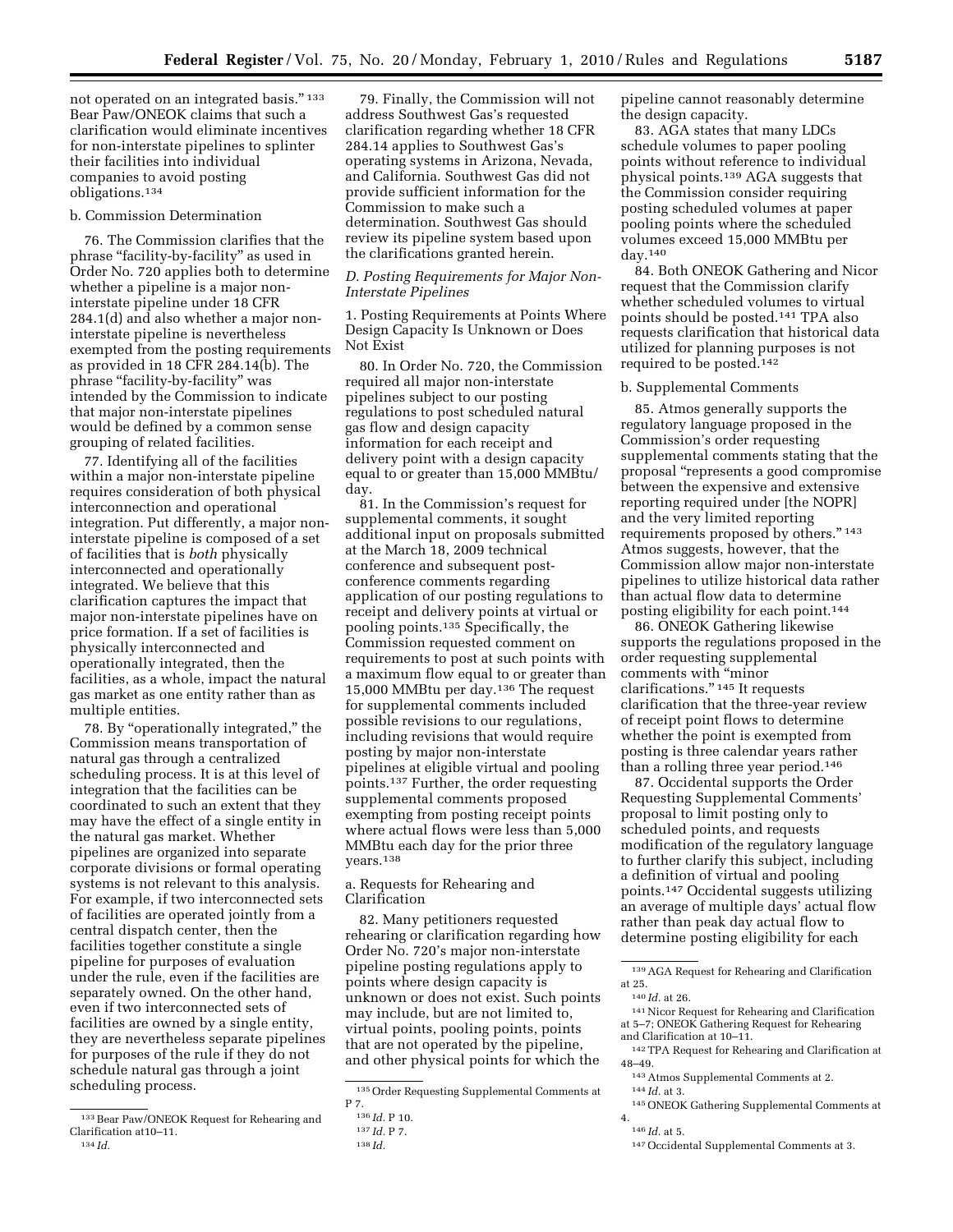point.148 Occidental states that it is inappropriate to require posting based upon a single-day anomaly in gas flow.<sup>149</sup>

88. TPA requests that the Commission extend the proposed exemption for receipt points with less than 5,000 MMBtu of flow each day both to delivery points and to points for which a design capacity is known.150 TPA argues that points ''flowing less than 15,000 MMBtu every day for three years have no significant impact on pricing.'' 151 TPA also suggests utilizing an average throughput as a threshold to determine whether a point with no known design capacity must be posted.152 KM Intrastate Pipelines support TPA's supplemental comments.153 Atmos likewise suggests that the proposed exemption be extended to delivery points.154

89. AGA's supplemental comments request clarification as to how posted capacity is determined for non-physical points where volumes are scheduled.155 AGA also suggests that the Commission clarify the manner in which volumes are calculated for non-physical receipt and delivery points.156 AGA suggests that the Commission adopt a threshold based upon scheduled volumes for posting of points with no known design capacity.

#### c. Commission Determination

90. The Commission grants the requests for rehearing and clarification. As petitioners note, Order No. 720 did not address the posting of virtual, pooling, or other points to which natural gas volumes are scheduled and yet where design capacity is unknown or does not exist. Based on the additional information received, the Commission finds that major noninterstate pipelines must post scheduled flow data for points where design capacity is unknown or does not exist with scheduled maximum natural gas volumes equal to or greater than 15,000 MMBtu on any day within the prior three calendar years. The Commission amends 18 CFR 284.14(a)(1) to implement this requirement.

91. As petitioners and commenters have stated, some major non-interstate pipelines schedule natural gas flows to virtual or pooling points where there is no physically-measurable design

151 *Id.* 

153 KM Supplemental Comments at 1. 154Atmos Supplemental Comments at 5.

capacity.157 Further, there exist a small number of physical receipt and delivery points where major non-interstate pipelines cannot reasonably determine a physical design capacity. Nevertheless, transportation to these points may be substantial and have a significant effect on interstate natural gas price formation. Petitioners have presented no arguments that scheduled volumes to such points have only *de minimis* effects on interstate price formation.

92. For purposes of determining whether a point with no known design capacity must be posted, major noninterstate pipelines shall use the largest scheduled natural gas flow over the past three calendar years.158 If the largest daily scheduled flow is equal to or greater than 15,000 MMBtu, then the point is subject to posting. The potential impact on the natural gas market of a physically metered point is best understood through reference to its design capacity. The greater the capacity of the point, the greater the natural gas flows that could occur at the point and the greater the market impact. For this reason, the Commission adopted in Order No. 720 a design capacity threshold for posting at points where design capacity is known. For a point with no known design capacity, the closest approximation for design capacity is the maximum flow scheduled to the point. Additionally, maximum scheduled daily flow will not be burdensome for major non-interstate pipelines to calculate for points with no known design capacity.

93. The Commission clarifies that, as with posting related to points with a known design capacity, postings at points with no known design capacity are required only for *scheduled*  volumes. The Commission is not requiring the posting of unscheduled natural gas volumes or actual flow. Nor is it requiring posting regarding points to which no volumes are scheduled. As discussed in Order No. 720, the posting of unscheduled volumes would be unduly burdensome.159

94. The Commission's regulations further reduce the burden on posting pipelines with virtual points by requiring posting based upon calendar year data. Thus, major non-interstate

pipelines need only review scheduled volume data annually to determine whether points where no design capacity is known must be posted. Points with scheduled natural gas flows equal to or greater than 15,000 MMBtu per day become eligible for posting on January 1 of the following year.

95. The Commission will not adopt alternative proposals regarding the appropriate posting threshold for points with no known design capacity. Atmos suggests that the Commission adopt a threshold utilizing historical metered flows. TPA suggests utilizing an average of maximum scheduled flows at each point. Neither of these suggestions more closely approximates design capacity than a single-day maximum scheduled flow. Further, identifying multiple maximum scheduled flow days or appropriate historical actual metered flow would be more burdensome than identifying a single-day maximum scheduled flow.160

96. The Commission also finds that the appropriate timeframe for the scheduled flow threshold that we adopt is three years. A three calendar year review is sufficient to identify reportable points on major noninterstate pipelines while allowing pipelines to remove points that are no longer significant.<sup>161</sup> We also clarify, as TPA requests, that historical data need not be posted for points at which no design capacity is known.

2. Posting Requirements at Points Where Design Capacity Is Known

97. In Order No. 720, the Commission required major non-interstate pipelines to post information for receipt and delivery points with design capacity equal to or greater than 15,000 MMBtu per day.162 The Commission found that market participants could utilize design capacity and scheduled volume information to help determine available capacity at a particular point and, therefore, required posting of both design capacity and scheduled volumes.163 Order No. 720 clarified that, where the design capacity of a receipt or delivery point could vary according to operational or usage conditions, major

<sup>148</sup> *Id.* at 4–5.

<sup>149</sup> *Id.* at p. 5.

<sup>150</sup>TPA Supplemental Comments at 5.

<sup>152</sup> *Id.* at 4.

<sup>155</sup>AGA Supplemental Comments at 25.

<sup>156</sup> *Id.* at 26.

<sup>157</sup>The Commission will not amend its regulations to define "virtual points" or "pooling points'' as suggested by some petitioners. These terms are not utilized in the regulations. Instead, the posting regulations distinguish between points at which design capacity is known, on the one hand, or is unknown or does not exist.

<sup>158</sup>We discuss, *infra,* the timing of postings for all newly-eligible receipt and delivery points, including both points for which design capacity is known and unknown.

<sup>159</sup>Order No. 720 at P 57.

<sup>160</sup>Consistent with TPA's suggestion, we have clarified section 284.14(a)(4) of our regulations to reflect that the ''Method of Determining Posted Capacity'' includes ''Maximum Volume'' rather than ''Maximum Average Volume.''

<sup>161</sup>We note, as we did in Order No. 720, that our regulations do not require that pipelines remove any points from points that are posted. Indeed, we welcome the greater transparency afforded by postings at receipt and delivery points even where the Commission's regulations permit posting to terminate.

<sup>162</sup>Order No. 720 at P 82; *see* 18 CFR 284.14(a). 163Order No. 720 at P 82, 84.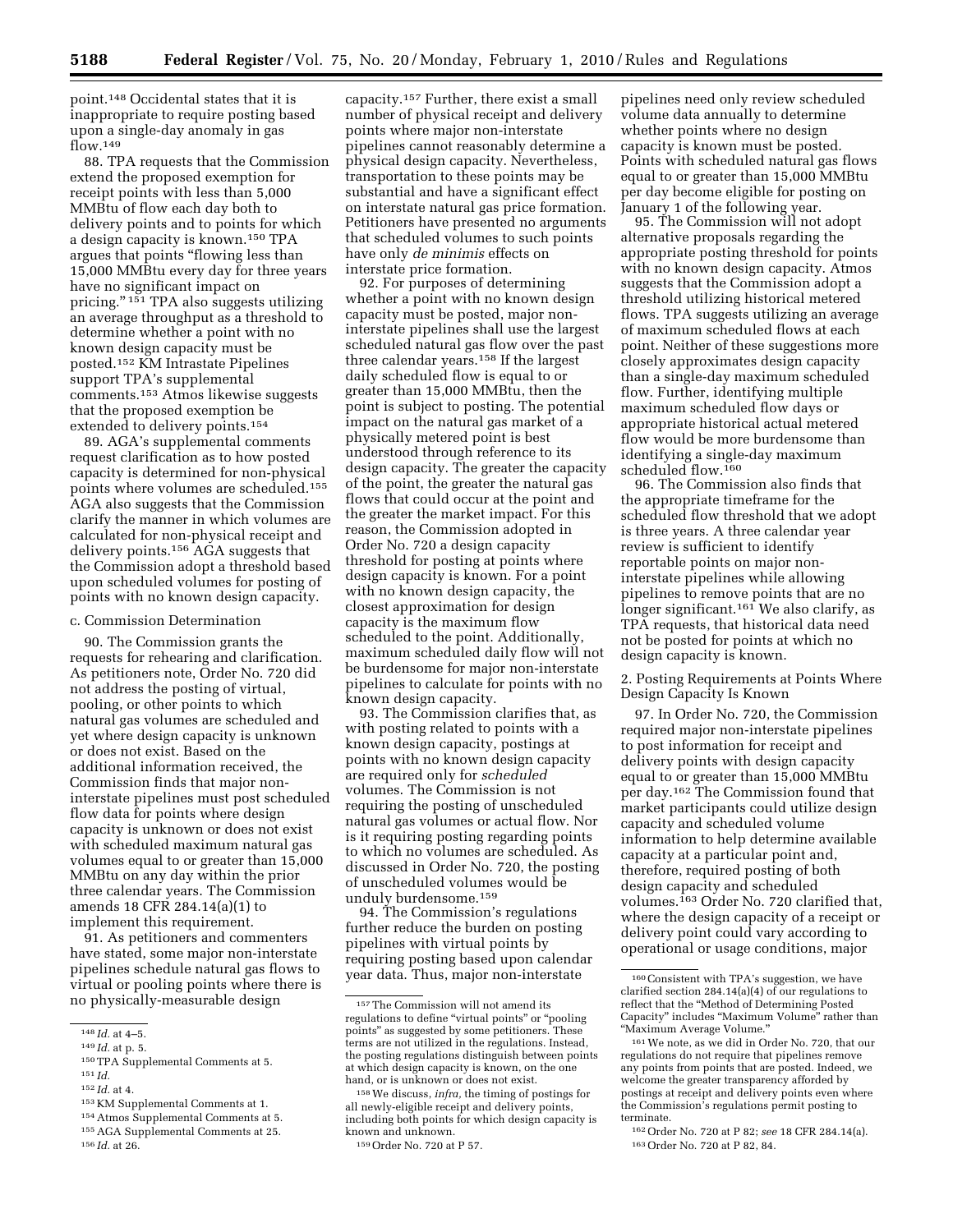non-interstate pipelines must post the design capacity for the most common usage conditions of its system during peak periods.164

98. In the Order Requesting Supplemental Comments, the Commission sought comment on a proposal to exempt from posting all receipt points at which design capacity was known that experienced actual flow of less than 5,000 MMBtu per day on every day within the prior three years.165 The Commission explained that this proposal was based upon its understanding, from the record in this proceeding, that many major noninterstate pipelines have receipt points with design capacities greater than 15,000 MMBtu per day and yet consistently flow far less natural gas than this design capacity.166 The proposal balanced the transparency goal of the rule with the costs associated with posting at such receipt points.

a. Requests for Rehearing and Clarification

99. ONEOK Gathering, Nicor, Atmos, Shell, and TPA request clarification regarding whether posting is required for a physical point if natural gas flows are not scheduled to the point.167

100. Enogex argues that the Commission erred in concluding that the posting of scheduled volumes and design capacity at a given point will allow shippers to determine how much capacity is available at the point.168 Enogex states, without further explanation, that "capacity constraints and other conditions on a pipeline's system affect the amount of capacity that can be made available on a daily basis.'' 169

101. ONEOK Gathering requests clarification regarding the calculation of design capacity for points with meters for which the major non-interstate pipeline does not have control.170 In such circumstances, ONEOK Gathering suggests that the Commission permit major non-interstate pipelines to rely upon representations made by the entity controlling the point or to make reasonable estimates of design capacity.

167Nicor Request for Rehearing and Clarification at 7–8; ONEOK Gathering Request for Rehearing and Clarification at 11; Atmos Request for Rehearing and Clarification at 2–3; Shell Request for Rehearing and Clarification at 8–9; TPA Request for Rehearing and Clarification at 48–50.

Clarification at 11.

169 *Id.* at 11.

170ONEOK Gathering Request for Rehearing and Clarification at 9–10.

ONEOK Gathering also requests clarification regarding design capacity postings for receipt and delivery points on major non-interstate pipelines with greater capacity than interconnected interstate pipelines.171 Further, ONEOK Gathering requests clarification regarding how pipeline design capacity should be calculated as a general matter or, in the alternative, establishment of a safe harbor for calculations regarding design capacity.172

# b. Supplemental Comments

102. In its supplemental comments, Atmos requests that the Commission extend the proposed exemption for receipt points with less than 5,000 MMBtu of flow each day both to points for which design capacity is unknown.173 Atmos argues that extension of the exemption to points for which design capacity is unknown would provide regulatory consistency in that points with a known design capacity would be treated similarly to points with an unknown design capacity.174 TPA echoes these comments, urging also that the exemption threshold be raised to 15,000 MMBtu per day for all points, including points where design capacity is known or not known.<sup>175</sup> TPA argues that points flowing less than 15,000 MMBtu per day every day for three years have no significant impact on pricing in the U.S.176

103. NGSA also urges that the proposed exemption should be adopted and extended to points at which design capacity is known. NGSA claims that the proposed exemption "exposes a problem inherent in using design capacity as a threshold—it may capture points that are not truly significant.'' 177 NGSA requests that the Commission modify its regulations to provide that points with physically metered design capacity are eligible for the exemption and also that the exemption threshold be increased to 12,000 MMBtu per day.178

c. Commission Determination

104. The Commission denies the requests for rehearing and clarification. Regarding Enogex's comments, the Commission continues to believe, as stated in Order No. 720, that, as a general matter, ''[m]arket observers may estimate availability by subtracting

scheduled volumes from design capacity.'' 179 The Commission understands that day-to-day operational factors can sometimes affect available capacity in ways that are not readily apparent. However, just as we have observed regarding similar postings made by interstate pipelines, market participants will very often be able to ascertain available capacity from the data to be posted by major noninterstate pipelines.

105. Additionally, the Commission's regulations do not prohibit major noninterstate pipelines from posting additional information, including, for example, operational considerations that could affect available capacity.

106. Regarding the calculation of design capacity, the Commission confirms the statement in Order No. 720: ''[i]n the circumstance where the design capacity of a receipt or delivery point could vary according to operational or usage conditions, a major non-interstate pipeline must post the design capacity for the most common operating conditions of its system during peak periods."<sup>180</sup> This guidance is consistent with the guidance that we have provided to interstate pipelines subject to our long standing posting requirements.181 Regarding ONEOK Gathering's specific request for guidance regarding major non-interstate points with greater capacity than an interconnected interstate pipeline, the Commission clarifies that the obligation to post design capacity relates to the major non-interstate pipeline's facilities. As such, major non-interstate pipelines must post design capacity of their facilities even if an interconnecting facility's capacity is less than the major non-interstate pipeline's.

107. Major non-interstate pipelines must use reasonable efforts to determine design capacity at physical receipt and delivery points. To the extent that a major non-interstate pipeline is uncertain as to how to calculate design capacity at a point, they are free to contact the Commission's compliance help desk for informal guidance.<sup>182</sup> Therefore, the Commission will not adopt a safe harbor for the posting of design capacity.

108. No commenter objected to the proposal, contained in the Commission's order requesting

<sup>164</sup> *Id.* at P 92.

<sup>165</sup>Order Requesting Supplemental Comments at P 10.

<sup>166</sup> *Id.* 

<sup>168</sup>Enogex Request for Rehearing and

<sup>171</sup> *Id.* 

<sup>172</sup> *Id.* 

<sup>173</sup>Atmos Supplemental Comments at 5. 174 *Id.* at 6.

<sup>175</sup>TPA Supplemental Comments at 4–5. 176 *Id.* at 5.

<sup>177</sup>NGSA Supplemental Comments at 5. 178 *Id.* 

<sup>179</sup>Order No. 720 at P 84.

<sup>180</sup> *Id.* P 92.

<sup>181</sup> *Id.* 

<sup>182</sup>As we reminded major non-interstate pipelines in Order No. 720, the Commission's help desk can facilitate responses to questions regarding compliance with our regulations. *See Obtaining Guidance on Regulatory Requirements,* 123 FERC ¶ 61,157 (2008).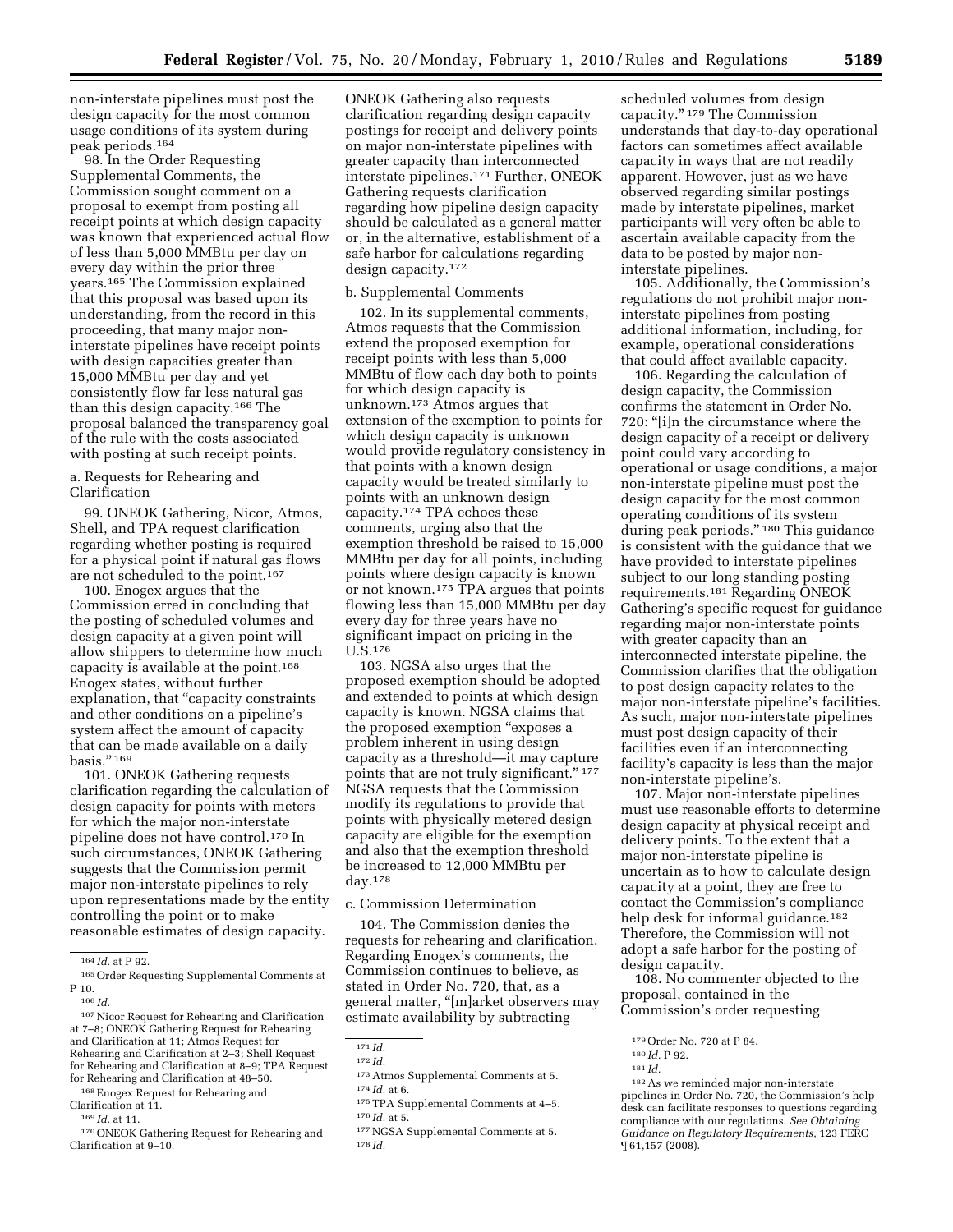supplemental comments, to adopt an exemption from posting for receipt points with actual flow of less than 5,000 MMBtu per day on each day within the prior three years. With two minor modifications, the Commission adopts this exemption. Namely, the exemption shall apply to receipt points with *scheduled* natural gas volumes of less than 5,000 MMBtu per day on each day within the prior three *calendar*  years. These modifications are consistent with the Commission's determination to post scheduled volumes rather than actual flow and should be less burdensome for major non-interstate pipelines to implement than a rolling exemption based upon actual flow.183

109. The Commission will not further extend this exemption as requested by some commenters. The Commission clarifies that the exemption applies to only receipt points, not delivery points or points that operate both as receipt and delivery points. The exemption is intended primarily to apply to pipelines that receive gas from declining production areas.184 These pipelines may have receipt points that were designed to accommodate natural gas flows of 15,000 MMBtu per day, but, because of declining production over time, flows into these points have dwindled to consistently *de minimis*  levels. In such circumstances, it is unlikely that excess capacity at the point could become utilized in the future and the burden of posting at the point may exceed the transparency value.

110. As Order No. 720 explained, one of the chief goals of our posting regulations for major non-interstate pipelines is to assist the public's estimates of available capacity on large non-interstate pipelines, and the potential impacts on interstate price formation. Delivery points with excess capacity may often be utilized to provide additional service. As just one example, a delivery point that supplies several industrial consumers of natural gas may encounter reduced scheduled flows during economic downturns caused by reduction of output from the industrial consumers. Capacity is available, however, and use of the point may increase as economic conditions improve. This data would be useful for

market participants to review as they consider the effect of increased demand on interstate natural gas prices.185

111. Additionally, the Commission clarifies that the exemption applies only to points with a stated design capacity we decline to extend the exemption to points for which no design capacity is known.186 As discussed above, the exemption is intended to apply to receipt points that were designed to accommodate natural gas flows of 15,000 MMBtu per day, but, because of declining production over time, flows into these points have dwindled to *de minimis* levels. Extending this exemption to points for which design capacity is unknown would be inconsistent with our determination that such points should be subject to posting if scheduled flows exceed 15,000 MMBtu per day on any day within the prior three years.

112. Lastly, the Commission clarifies that the posting exemption for receipt points with scheduled natural gas volumes of less than 5,000 MMBtu per day on each day within the prior three calendar years does not require that pipelines remove points that have been subject to posting. We emphasize, as we did in Order No. 720, that our posting regulations are *minimum* posting requirements. Major non-interstate pipelines may elect to post additional data regarding their operations.

#### 3. Timing of Posting of Eligible Points

113. In the Order Requesting Supplemental Comments, the Commission sought additional comment on the appropriate time for posting to begin for newly eligible points. The order sought comments on one proposal that would require posting for each receipt and delivery point to begin within 45 days of the point's eligibility for posting.<sup>187</sup>

## a. Supplemental Comments

114. TPA's supplemental comments claim that 45 days is insufficient time

186 18 CFR 284.14(a)(2) of the regulations adopted herein by its terms applies to the entirety of section 284.14(a)(1), including both points for which a design capacity is posted and those that are not. Section 284.14(a)(2) applies only to receipt points with scheduled volumes of less than 5,000 MMBtu per day for each day within the prior three years. Points where no design capacity is posted, by definition, have experienced scheduled flows equal to or greater than 15,000 MMBtu per day and are thus not eligible for the exemption.

187Order Requesting Supplemental Comments at P 9.

for review of flow data to determine if posting is required, even if such determinations utilize monthly billing data.188 AGA urges the Commission to require new receipt and delivery points to be added annually rather than on a rolling 45-day basis. AGA claims that such a modification would reduce compliance burdens for major noninterstate pipelines.189 TPA requests that the Commission require major noninterstate pipelines to determine, on a semi-annual basis, whether points with no known design capacity must be posted. ONEOK Gathering supports TPA's request that eligible points be determined on a bi-annual basis.190

#### b. Commission Determination

115. The Commission grants rehearing and revises section 284.14(a)(3) of its regulations to require major noninterstate pipelines to begin Internet postings for newly eligible receipt and delivery points within 45 days of the point's eligibility for posting.

116. The Commission understands commenters' arguments that posting new points on a rolling basis would be burdensome for major non-interstate pipelines, but believes that these burdens are overstated and substantially outweighed by the transparency benefit of timely posting of newly eligible points.191 Major non-interstate pipelines have access to, and utilize on a daily basis, all of the information necessary to determine whether a receipt or delivery point must be posted under our regulations. The posting of newly eligible points is of substantial value to market participants as new receipt and delivery points or increased scheduled flow to points could have *immediate,*  substantial effect on market prices. Balancing the transparency benefits of timely posting for newly eligible points with this burden, we believe that a 45 day requirement for the posting of newly eligible points is appropriate. Such a requirement would allow major non-interstate pipelines to utilize monthly billing and report data to determine the eligibility of new points.192

191The Commission notes that newly eligible points may be newly constructed receipt and delivery points or existing points that have become eligible for posting due to an increase in scheduled natural gas volumes.

192To the extent that a major non-interstate pipeline does not believe that it can, using reasonable efforts, determine the eligibility of new points and begin posting within 45 days of their eligibility, it may request waiver from the Commission of this requirement.

<sup>183</sup>TPA Supplemental Comments at 5; NGSA Supplemental Comments at 4–6; Atmos Supplemental Comments at 5.

<sup>184</sup>While the exemption could be utilized to exempt receipt points under other circumstances, we decline to further restrict the exemption. Such restrictions would complicate application of the exemption, increasing the burden on major noninterstate pipelines.

<sup>185</sup>Further, given the determination to require updating of posted points only on a bi-annual basis, a delivery point that was ''dropped'' from posting could experience resurgent flow for over seven months before posting resumed. Such a result is contrary to the transparency goals expressed in NGA section 23.

<sup>188</sup>TPA Supplemental Comments at 3.

<sup>189</sup>AGA Supplemental Comments at 27.

<sup>190</sup>ONEOK Gathering Supplemental Comments at 4.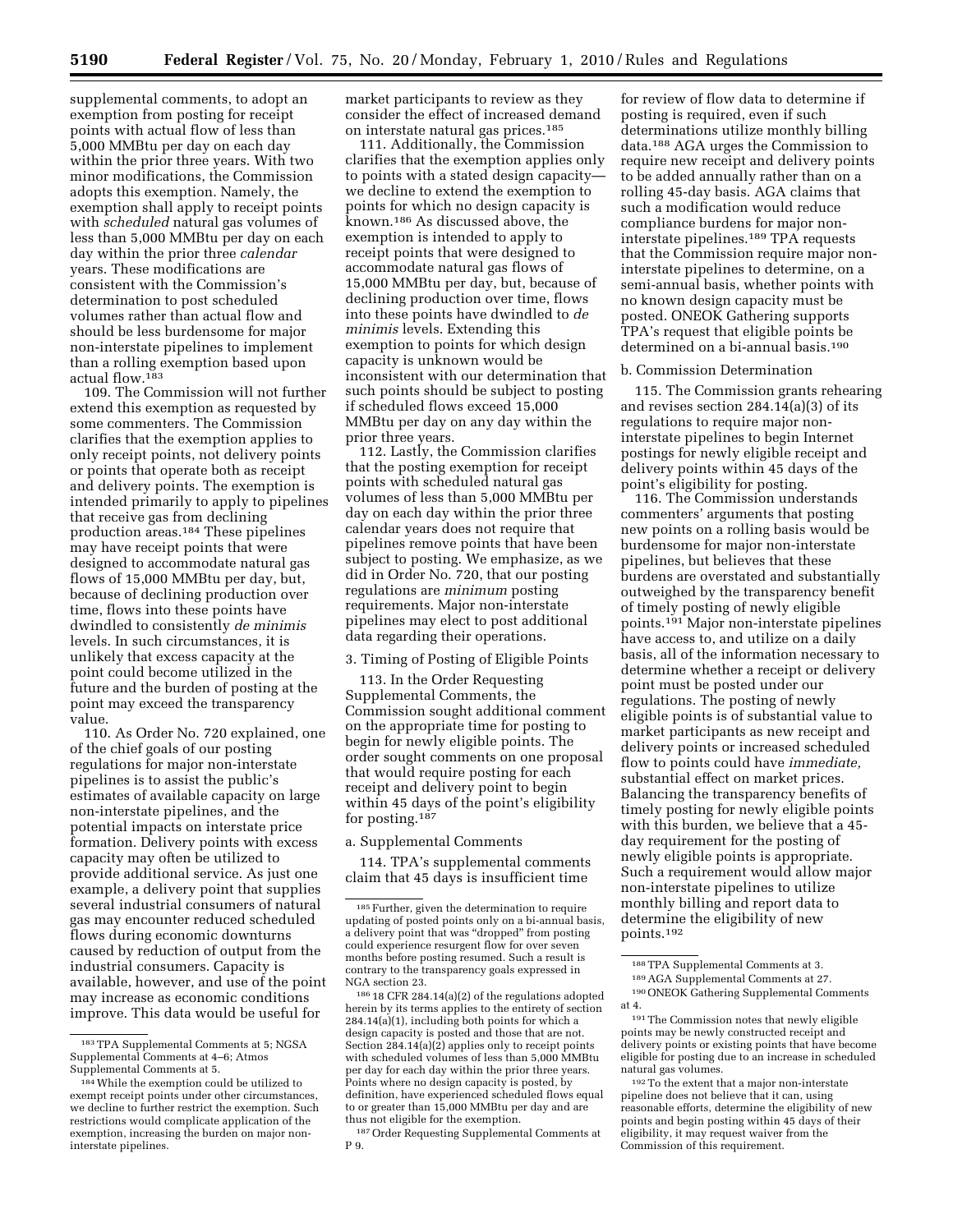117. We decline to require only an annual or semi-annual review of new points as AGA and others suggest. Volumes at points that are large enough to require posting may have a significant impact on wholesale natural gas price formation. Delaying posting for a full year at such points would be contrary to the Commission's transparency goals.

4. Clarifications Regarding the Major Non-Interstate Posting Requirements

# a. Confidentiality of Data To Be Posted

118. In Order No. 720, the Commission rejected requests to abandon this rule on the grounds that posted information would competitively disadvantage non-interstate pipelines or non-interstate pipeline transportation customers.193 This determination was based upon the Commission's substantial experience with interstate posting requirements and the general, aggregated nature of the information to be posted by non-interstate pipelines.

119. AGA argues on rehearing that posting at delivery points with one or few transportation customers could have anti-competitive effects in certain situations.194 Additionally, AGA believes that, in certain circumstances, the Commission's posting requirements could require LDCs to violate other regulatory requirements regarding the posting of customer-specific data.195

120. California LDCs make similar arguments in their request for rehearing of Order No. 720, echoing arguments previously made in response to the NOPR. They request that the Commission clarify that major noninterstate pipelines are not required to post confidential customer information.196 Enogex argues that the posting of certain information could disclose the identity of end-users on an LDCs system.197

121. California LDCs' supplemental comments provide additional detail regarding their position. California LDCs' supplemental comments argue that posting scheduled flow information may violate the California Public Utility Commission's (CPUC's) confidentiality regulations. Specifically, according to these commenters, posting information required by Order No. 720 may cause the California LDCs to violate the CPUC's directives to preserve customer

197Enogex Request for Rehearing and Clarification at 10.

privacy.198 Further, the comments repeat arguments made in their request for rehearing and comments in response to the NOPR that disclosure of scheduled flows could competitively disadvantage generators that receive natural gas at a delivery point.199 Additionally, the California LDCs expand on prior comments that disclosure of location names or location information could disclose critical energy infrastructure information or information about military installations with national security implications.<sup>200</sup>

122. In supplemental comments, NGSA requests clarification that posting is required only for aggregated scheduled volumes, not specific delivery accounts.201 NGSA also requests that the Commission permit market participants to seek exemptions for posting at certain points to protect commercially sensitive information.202

123. Most of the arguments raised by petitioners and commenters were discussed and rejected in Order No. 720.203 The regulations therein adopted required only posting of aggregated, not account-specific, scheduled flow data.204 The Commission noted that its interstate pipeline posting regulations require posting at receipt and delivery points even if the points are customerspecific and the industry has benefitted from the transparency afforded by such postings.205 Congress clearly expressed an intent in NGA section 23 to ensure that relevant market data is made available to the public.206 For these reasons, we reject petitioners' requests to limit the posting of information.

124. Additionally, the Commission does not believe its regulations require the disclosure of potentially sensitive information regarding the physical location of receipt and delivery points or actual natural gas flows that would implicate national security. Our major non-interstate posting requirements do not mandate disclosure of the physical location or composition of receipt and delivery point facilities.

125. Lastly, the Commission does not believe that its regulations are in conflict with State public utility commissions' general prohibitions

204While our major non-interstate pipeline posting regulations do not require the posting of account-specific data, they do not prohibit such postings.

regarding disclosure of private customer data. We note that the CPUC itself has not raised this issue in this proceeding—nor have any other noninterstate pipelines within California other than the California LDCs. The California LDCs' claim that our posting regulations "likely" would identify particular customers on their systems and customer's usage.207 Such concerns are speculative and commenters fail to identify any specific points where application of our posting requirements would be inconsistent with the CPUC's privacy guidelines. The Commission therefore denies rehearing and declines to modify its regulations as requested by the petitioners.

#### b. Duplicate Postings

126. AGA and National Grid request clarification regarding posting of information by major non-interstate pipelines at points of interconnection with interstate pipelines.208 They argue that such postings are duplicative of postings made by interstate pipelines. Additionally, Bear Paw/ONEOK argues that postings should not be required by major non-interstate pipelines at locations downstream of processing facilities if such postings would be duplicative of postings made by interstate pipelines.209

127. In response to AGA's, National Grid's, and Bear Paw/ONEOK's requests, the Commission clarifies that major non-interstate pipelines must post at eligible points at interconnections with interstate pipelines and denies the requests for rehearing. Postings at interconnections with interstate pipelines are not necessarily duplicative as the Commission's posting requirements for interstate pipelines differ from the requirements for major non-interstate pipelines. Further, available capacity at points of interconnection may differ between interstate and major non-interstate pipelines and this information would be unavailable if only interstate pipelines posted data. Even if posted information is, on occasion, duplicative, market participants can utilize posted information from one pipeline to better evaluate the accuracy of information posted by the interconnected pipeline. It has been the Commission's experience administering our interstate posting requirements that ''duplicative'' postings at interconnections between interstate

<sup>193</sup>Order No. 720 at P 88–89.

<sup>194</sup>AGA Request for Rehearing and Clarification at 24.

<sup>195</sup> *Id.* 

<sup>196</sup>California LDCs Request for Clarification and Rehearing at 17–18.

<sup>198</sup>PG&E and SoCal Gas Supplemental Comments at 6.

<sup>199</sup> *Id.* at 5–6.

<sup>200</sup> *Id.* at 5.

<sup>201</sup>NGSA Supplemental Comments at 6.

<sup>202</sup> *Id.* 

<sup>203</sup>Order No. 720 at P 88–89.

<sup>205</sup>Order No. 720 at P 88–89.

<sup>207</sup>PG&E and SoCal Gas Supplemental Comments at p. 6.

<sup>208</sup>AGA Request for Rehearing and Clarification at 22–24; National Grid Request for Rehearing and Clarification at 9–10.

<sup>209</sup>Bear Paw/ONEOK Supplemental Comments at  $9 - 10.$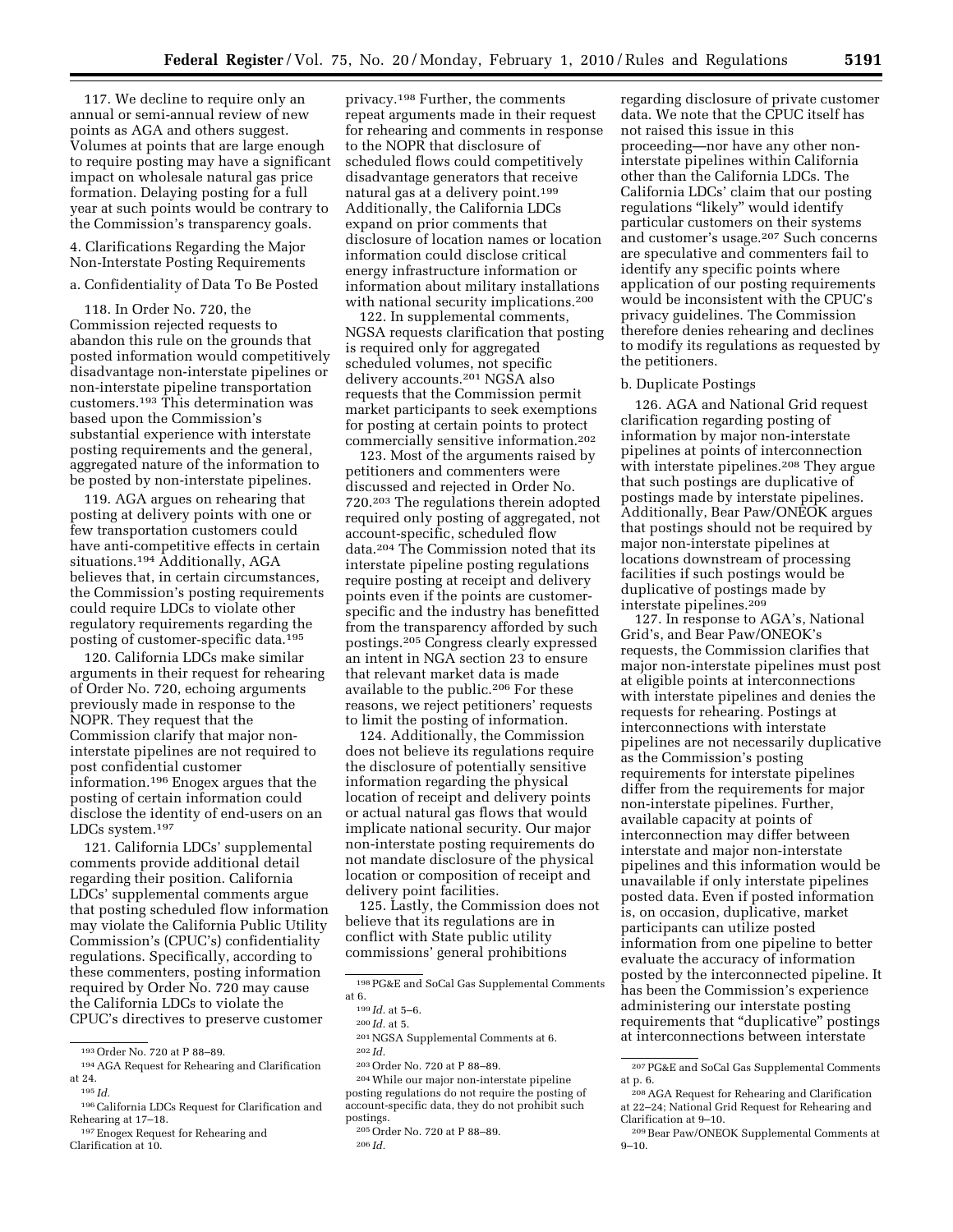pipelines are very helpful to market participants.

# c. Monthly and Weekly Scheduling

128. In Order No. 720, the Commission concluded that major noninterstate natural gas pipelines should post data on a daily basis.210 Less frequent postings would not provide sufficient transparency for market observers to understand price fluctuations in a timely manner.

129. On rehearing, Targa claims that the requirement to post scheduled data on a daily basis ''likely would require [Targa] to redefine the nature of its relationships with current and future customers."<sup>211</sup> Targa explains that it does not utilize daily scheduling or nominations, but that it reads its system meters on a monthly basis.212 Targa reads Order No. 720 as requiring it ''to establish an internal gas control function'' to comply with the Commission's posting regulations.213

130. As the Commission stated in Order No. 720, the Commission's major non-interstate pipeline posting regulations do not regulate the rates, terms, or conditions of service for major non-interstate pipelines.214 To the extent that Targa complains of the need to designate personnel to ensure compliance with the data posting requirements, we deny the company's rehearing request. Compliance with the Commission's regulations is mandatory for all non-exempt major non-interstate pipelines. However, to the extent that Targa's comments assume that Order No. 720 requires major non-interstate pipelines to schedule natural gas transportation on a daily basis, we clarify that Order No. 720 imposes no such requirement. Natural gas transportation that is not scheduled need not be posted. If natural gas transportation is scheduled on a daily basis, then such scheduled volumes should be posted along with other required data.

131. Further, the Commission clarifies that, if a major non-interstate pipeline schedules natural gas transportation using a timeframe different from daily scheduling (*e.g.,* weekly or monthly scheduling), postings must nevertheless occur on a daily basis utilizing the most recent scheduling data. Major noninterstate pipelines that engage in such scheduling practices must use reasonable efforts to estimate daily

natural gas scheduled flows. Further, major non-interstate pipelines must explain the basis for such estimates on their Internet Web sites. For example, if a major non-interstate pipeline schedules natural gas transportation for the upcoming week, it could post daily scheduled flows in equal amounts each day (i.e., 1⁄7 of the weekly scheduled amount) if it believes that deliveries will be uniform each day.

d. Postings for Bi-Directional Scheduled Volumes

132. In Order No. 720, the Commission required major noninterstate pipelines to post, for each eligible point and on a daily basis, "Scheduled Volume" 215 and incorporated this requirement in 18 CFR 284.14(a)(4).

133. Atmos requests clarification regarding posting of Scheduled Volume at points with bi-directional scheduled natural gas flows (i.e., points of both receipt and delivery).216 Atmos urges the Commission to determine that net volumes be posted at such points. Similarly, Atmos requests clarification regarding posting at points where bidirectional scheduled transportation results in displacement.217

134. In response to Atmos' request, the Commission clarifies that bidirectional scheduled volumes should not be netted against each other prior to posting. The Commission modifies 18 CFR 284.14(a)(4) consistent with this determination and requires Scheduled Volume to be posted for each direction of scheduled natural gas flow. While the Commission agrees, as Atmos argues, that market observers should be aware that Atmos' and other major noninterstate pipelines' bi-directional scheduling affects available capacity, the Commission believes that, for transparency purposes, posting more information about such scheduling is preferable than less information. Postings for points that operate as both receipt and delivery points should include Scheduled Volume in each direction separately.218 To the extent that a major non-interstate pipeline believes that such posting would provide misleading data regarding

available capacity at the point, it may post a narrative explaining how such scheduled volumes affect available capacity.

# e. Timing of Postings

135. In Order No. 720, the Commission determined postings by major non-interstate pipelines should be made no later than 10:00 p.m. central clock time on the day prior to scheduled gas flow.219 AGA and National Grid request that the Commission include this requirement in the regulations adopted.220 The Commission agrees and section 284.14(a)(4) of our regulations has been modified to require postings by 10 p.m. central clock time the day prior to scheduled flow.

# f. Reporting by Customer Class

136. In Order No. 720, the Commission required major noninterstate pipelines to post information regarding scheduled flows on an aggregated basis.221 Yates requests that the Commission expand this requirement to include postings at each point by customer class and to identify affiliate relationships.222 Yates argues that such postings could enable market participants to detect unduly discriminatory activities by major noninterstate pipelines.223

137. The Commission will not require the posting of additional data by customer class. As explained in Order No. 720, the Commission's primary goal is to enhance the transparency of the interstate natural gas market by requiring major non-interstate pipelines to post information regarding scheduled natural gas volumes that may impact interstate natural gas price formation. Requiring customer class-specific data would not further this goal.

g. Conversion From Standard Cubic Feet (scf)

138. The pipeline posting regulations adopted in Order No. 720 provided for measurements in Btu to determine whether major non-interstate pipelines were subject to the rule and the receipt and delivery points to be posted. In supplemental comments, NGSA suggests that the Commission clarify that it is acceptable for major noninterstate pipelines to utilize a standard conversion of 1,000 Btu per scf to

<sup>210</sup>This requirement is contained in section 284.14(a)(4) of the Commission's regulations.

<sup>211</sup>Targa Request for Rehearing and Clarification at 9.

<sup>212</sup> *Id.* 

<sup>213</sup> *Id.* 

<sup>214</sup>Order No. 720 at P 24.

<sup>215</sup>Order No. 720 at P 94.

<sup>216</sup>Atmos Request for Rehearing and Clarification at 5–6.

<sup>217</sup> *Id.* at 6–7.

<sup>218</sup>The Commission will leave the manner of posting such bi-directional flows to the major noninterstate pipeline's discretion. For example, a major non-interstate pipeline may choose to reflect bi-directional scheduled volumes at a single point as two separate points, one for each direction of scheduled flow. Alternatively, it could list two separate volumes for a single point, identifying the direction of each scheduled volume.

<sup>219</sup>Order No. 720 at P 97.

<sup>220</sup>AGA Request for Rehearing and Clarification at 28; National Grid Request for Rehearing and Clarification at 10.

<sup>221</sup>Order No. 720 at P 137.

<sup>222</sup> Yates Request for Rehearing and Clarification at 5–7.

<sup>223</sup> *Id.* at 7.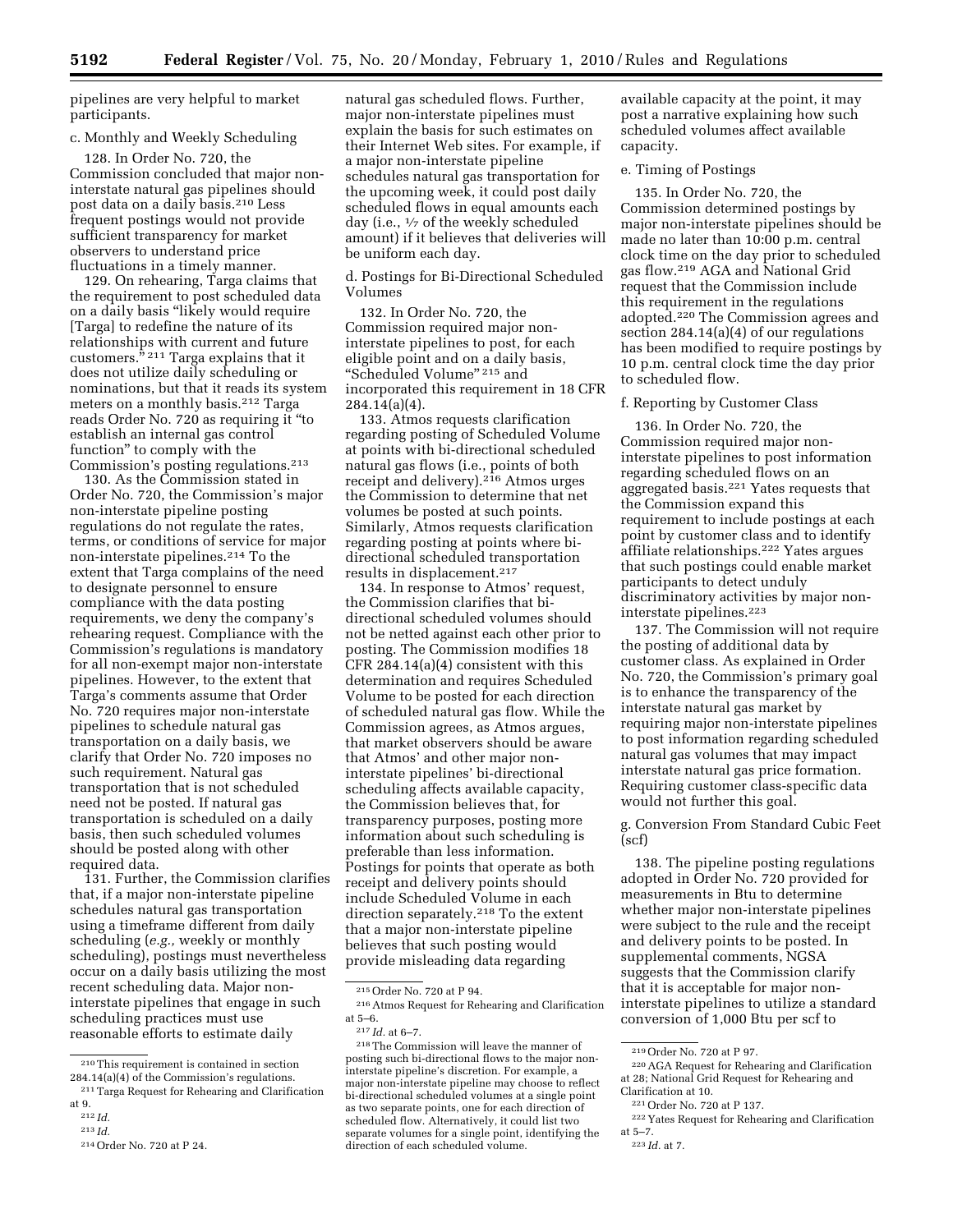determine whether a point is required to be posted.224

139. We grant the requested clarification. To the extent that a pipeline cannot reasonably determine scheduled volumes utilizing Btu, it may choose to utilize 1,000 Btu per scf as a conversion factor. This conversion factor may be used to establish whether a pipeline is a major non-interstate pipeline subject to the Commission's regulations and also whether specific receipt and delivery points must be posted.

h. Clarification of Information To Be Posted

140. California LDCs request clarification that available capacity should be calculated, for purposes of postings by major non-interstate pipelines, by subtracting Design Capacity from Scheduled Volume.225 The Commission agrees and clarifies that Available Capacity for physical points is calculated by subtracting Design Capacity from Scheduled Volume. To the extent that Available Capacity is not an appropriate estimate of the additional volumes of natural gas that could be scheduled at a point, pipelines may provide an explanation accompanying their postings.

#### *E. Exemptions*

1. Pipelines Upstream of Processing Plants

141. In Order No. 720, the Commission adopted an exemption to the posting requirements contained in § 284.14(a) for major non-interstate pipelines that lie entirely upstream of a processing, treatment, or dehydration plant.226 The Commission declared that a pipeline may be upstream of a processing plant if it flows into another line that flows into a processing plant.227 The Commission did not provide a general exemption for gathering pipelines.228 The Commission also declined to adopt an exemption for pipelines that lie partially upstream and partially downstream of a processing, treatment, or dehydration plant, instead holding that the increased threshold mitigated compliance difficulties posed for such pipelines.229 The Commission held that, in contrast to the ''primary function test,'' the new regulation exemptions served as an easily-applied bright-line test for determining whether

a major non-interstate pipeline should post information in compliance with this rule.230

a. Requests for Rehearing and Clarification

142. Anadarko and Encana request rehearing, and Shell requests clarification, regarding whether the Commission should extend the exemption to major non-interstate pipelines that are entirely upstream of processing, treatment or dehydration plants but for the presence of stub lines incidental to the operation of those plants.231 Anadarko comments that if the only portion of a major noninterstate pipeline system that is downstream of a processing, treatment, or dehydration plant is a stub line incidental to that plant, solely used to connect that plant to an interstate pipeline, then that major non-interstate pipeline should not be required to comply with the reporting requirements of section 284.14(a).232

143. Anadarko cites Commission precedent, claiming that stub lines are generally held to be incidental to the provision of gathering services and, as such, are not subject to Commission jurisdiction under section 1 of the NGA.233 Anadarko and Encana both state that the relevant information for the gas flowing through the stub lines would be captured at the receipt point on whatever pipeline that sub line flows into; thus requiring posting under Order No. 720 would be duplicative.<sup>234</sup> Encana further urged the Commission to adopt such an exemption to avoid unnecessary burdens on gathering and processing companies in exercising its transparency authority.235

144. Copano seeks clarification that the exemption for pipelines lying entirely upstream of processing applies to a pipeline where, under normal operating conditions, the entire gas stream flowing on the pipeline is delivered into a downstream pipeline and is contractually committed to be processed at a processing plant located on the downstream pipeline.236 145. Enogex comments the

Commission should exempt non-

contiguous systems located entirely upstream of processing plants.237 Enogex states that Enogex Gas Gathering LLC operates several separate, noncontiguous systems. Enogex also requests that the Commission apply the modified primary function test to determine whether facilities are exempt under the Final Rule rather than the bright-line test promulgated therein.<sup>238</sup> Enogex cites Commission precedent applying the primary function test, claiming that the modified primary function test is the standard the Commission has consistently applied to determine whether a given facility performs a gathering or transmission function.239

#### b. Commission Determination

146. The Commission is persuaded that a major non-interstate pipeline with a stub line incidental to a processing plant and that delivers all of its transported gas directly into a single pipeline should not be required to comply with the posting requirements. The Commission, therefore, grants rehearing on this issue. However, if a major non-interstate pipeline's stub line delivers gas to multiple pipelines or to end-users, then the major non-interstate pipeline will not be exempt.

147. The Commission agrees with Anadarko and Encana that major noninterstate pipelines with stub lines that deliver gas entirely into a single pipeline are in a substantially similar position regarding impact on interstate natural gas price formation as pipelines that lie entirely upstream of processing plants. As the Commission stated in Order No. 720, natural gas that requires processing is not fungible with interstate pipeline quality natural gas and, therefore, data regarding the transportation of such natural gas has substantially less transparency value.<sup>240</sup> While natural gas that enters a stub line following processing is of ''pipeline quality,'' transportation of that gas directly to a single pipeline has no different price effect than if natural gas flowed directly from a processing plant into an adjacent, interconnected interstate pipeline.

148. If a pipeline downstream of a processing plant makes deliveries of natural gas to more than one pipeline or to end-users, then such deliveries could have an effect on the supply of natural gas to different portions of the interstate market and, therefore, on price

<sup>224</sup>NGSA Supplemental Comments at 3–4. 225California LDCs Request for Rehearing and

Clarification at 19. 226Order No. 720 at P 113.

<sup>227</sup> *Id.* 

<sup>228</sup> *Id.* at P 114.

<sup>229</sup> *Id.* at P 115.

<sup>230</sup> *Id.* 

<sup>231</sup>Anadarko Request for Rehearing and Clarification at 6–7; Encana Request for Rehearing and Clarification at 5–7; Shell Request for Rehearing and Clarification at 4–6.

<sup>232</sup>Anadarko Request for Rehearing and Clarification at 6. 233 *Id.* 

<sup>234</sup> *Id.* at 7; Encana Request for Rehearing and Clarification at 6–7.

<sup>235</sup>Encana Request for Rehearing and Clarification at 6.

<sup>236</sup>Copano Request for Rehearing and Clarification at 5.

<sup>237</sup>Enogex Request for Rehearing and

Clarification at 9.

<sup>238</sup> *Id.* at 7–9.

<sup>239</sup> *Id.* at 7.

<sup>240</sup>Order No. 720 at P 113.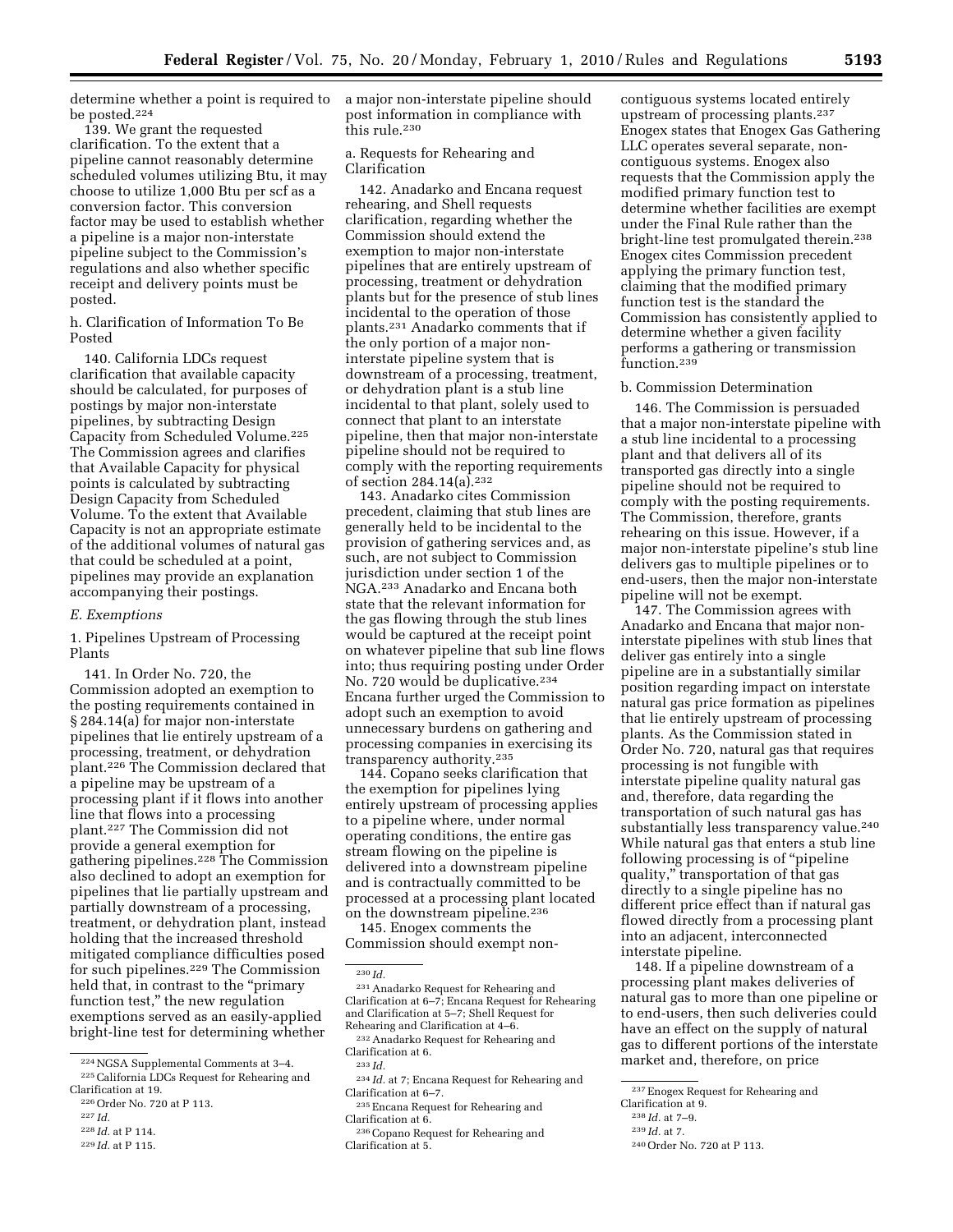formation. To the extent that Anadarko and Encana request rehearing to expand the exemption beyond stub line delivery directly to a single pipeline, the Commission rejects the requests.

149. Further, the Commission rejects Copano's request for rehearing. Order No. 720 stated that, for purposes of this exemption, "a pipeline may be upstream of a processing plant if it flows into another line that flows into a processing plant."<sup>241</sup> Copano requests that we extend this analysis to contractual agreements to process gas downstream from a major non-interstate pipeline. We understand Copano's request to include situations where, although a contractual commitment exists to deliver natural gas to a processing plant, some or all of the delivered natural gas molecules may be delivered into interstate or noninterstate pipelines without processing.242 In this circumstance, at least some of the delivered natural gas is fungible with pipeline quality natural gas and, for the reasons we expressed in Order No. 720, the Commission will not extend the exemption to major noninterstate pipelines that deliver pipeline quality natural gas.243

150. Regarding Enogex's request for clarification of the exemption regarding non-contiguous pipelines, the Commission directs Enogex and other non-contiguous gathering pipelines to our clarifications regarding companies operating non-contiguous pipelines, *supra* at P 71 *et seq.* To the extent that Enogex operates separate pipelines, it must determine whether each pipeline is a major non-interstate pipeline subject to the posting requirements.

151. For the reasons expressed in Order No. 720, the Commission denies Enogex's request for rehearing regarding use of the modified primary function test to define the exemption for unprocessed gas transportation. As Enogex correctly observes, the test is the method utilized by the Commission ''to determine whether a given facility performs a gathering or transmission function." <sup>244</sup> The test was created to assist the Commission to determine whether facilities are transmission facilities subject to our traditional rates, terms, and conditions regulation. NGA section 23 embodies a different purpose (*i.e.,* transparency of interstate natural

gas price formation) with a different jurisdictional reach (i.e., any market participant) and the modified primary function test is therefore inapposite. Further, application of the test would require case-by-case evaluation by each potential major non-interstate pipeline to determine its status under the rule. As Order No. 720 held, application of the test would be unnecessarily burdensome for pipelines and the Commission.245

2. Pipelines That Deliver Primarily to End Users

152. Order No. 720 adopted an exemption to the posting requirements in section 284.14 of the Commission's regulations for major non-interstate pipelines that deliver more than 95 percent of their volumes to retail customers as measured by average deliveries over the preceding three calendar years.246 This exemption is codified at 18 CFR 284.14(b)(2).

153. The Commission explained that many sales to end-users have substantial impacts on wholesale energy markets.247 In part, the Commission relied upon its findings in Order No. 704–A to define "retail" sales of natural gas as bundled transactions through an LDC at State-approved tariff rates.<sup>248</sup> Order No. 720 concluded that, where such transactions dominate a major noninterstate pipeline's deliveries, the transparency importance of a pipeline's postings is diminished. Balancing this lessened transparency benefit with the burdens on LDCs to post data, the Commission decided to exempt LDCs from posting if a pipeline's retail deliveries exceed 95 percent of the total deliveries averaged over three calendar years. The Commission also noted that, by increasing the threshold to become a major non-interstate pipeline from 10 million MMBtu (as proposed in the NOPR) to 50 million MMBtu, it had already exempted a large number of small LDCs from the posting regulations.249

a. Requests for Rehearing and Clarification

154. AGA, MidAmerican, National Grid, NICOR, Dow Pipeline, ONEOK Gathering, and California LDCs argue on rehearing that the Commission should extend the retail delivery exemption to major non-interstate pipelines with the

requisite deliveries to all end-users, not just retail transactions.<sup>250</sup>

155. AGA, MidAmerican, and National Grid complain that Order No. 720 substantially departed from the NOPR in that the NOPR proposed to exempt pipelines based upon deliveries to end-users rather than retail deliveries.251 These companies argue that, as a result, affected companies had no opportunity to comment on the scope of this exemption.

156. MidAmerican states that the only rationale provided by the Commission explaining the exclusion of unbundled transactions was a reference to Order No. 704.252 MidAmerican understands Order No. 704–A as confirming the Commission's concern regarding interstate transportation to end-users and not transportation from LDCs to end-users.253 MidAmerican argues that data regarding deliveries to any customers under State-approved transmission tariffs is not useful to understand wholesale natural gas prices.

157. Nicor argues that the Commission's analogy to Order No. 704–A is misplaced. Nicor states that Order No. 704–A imposed an annual reporting requirement for wholesale purchases and sales by market participants while Order No. 720 imposes posting requirements for major non-interstate pipelines.254 Nicor argues that all sales of natural gas on its system are either being sold at retail or ''just delivered.'' 255 Nicor's argument stems from its conclusion that "flows on a LDC's system would not meaningfully add to  $\stackrel{\check{\star}}{\vphantom{\star}}^*$  \*  $\;$  \* understanding of the supply and demand fundamentals that affect wholesale natural gas prices.'' 256 Even if the Commission does not modify the exemption, Nicor argues that the regulatory text should be clarified that retail transactions are only those bundled transactions at a tariff rate.257

<sup>251</sup> AGA Request for Rehearing and Clarification at 5–6; MidAmerican Request for Rehearing and Clarification at 6–9; National Grid Request for

 $\rm ^{252}MidAmerican$  Request for Rehearing and Clarification at 7.

256 *Id.* at 4.

<sup>241</sup> *Id.* P 113.

<sup>242</sup>To the extent that Copano, or another major non-interstate pipeline, delivers natural gas to another pipeline that must then physically flow through a processing plant, then the exemption would apply as the Commission stated in Order No. 720. *Id.* 

<sup>243</sup> *Id.* 

<sup>244</sup>Enogex Request for Rehearing and Clarification at p. 7.

<sup>245</sup>Order No. 720 at P 114.

<sup>246</sup> *Id.* P 120.

<sup>247</sup> *Id.* P 121 (citing Order No. 704–A at P 40–43). 248 *Id.* 

<sup>249</sup> *Id.* P 122.

<sup>250</sup>AGA Request for Rehearing and Clarification at 10–16; MidAmerican Request for Rehearing and Clarification at 3–5; National Grid Request for Rehearing and Clarification at 4–8; NICOR Request for Rehearing and Clarification at 2–5; Dow Pipeline Request for Rehearing and Clarification at 3–5; ONEOK Gathering Request for Rehearing and Clarification at 6–8; California LDCs Request for

<sup>253</sup> *Id.* at 7–10. MidAmerican suggests that the paragraphs cited in Order No. 704–A relate to interstate transportation only.

<sup>254</sup>Nicor Request for Rehearing and Clarification at 3–4.

<sup>255</sup> *Id.* 

<sup>257</sup> *Id.* at 2–5.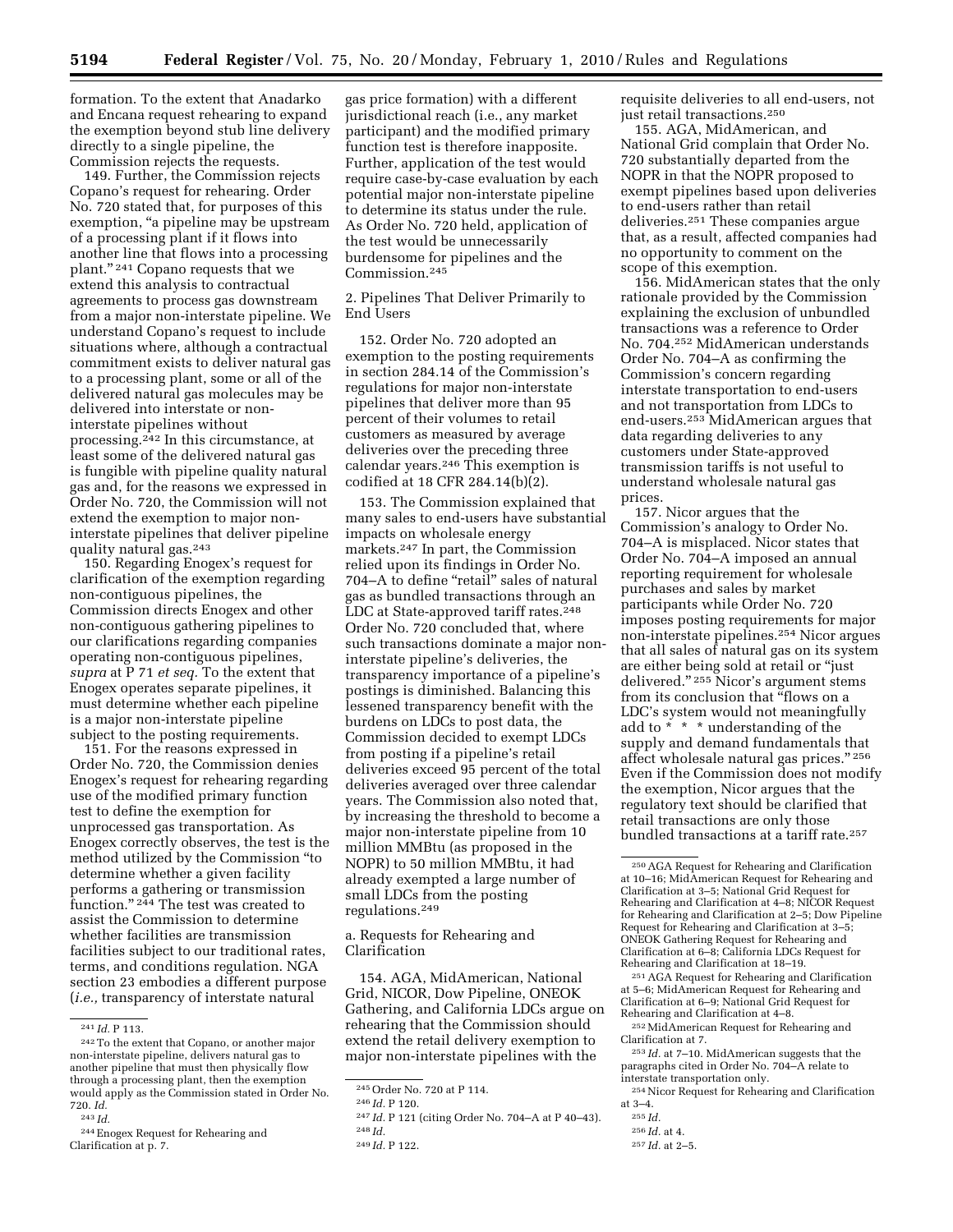158. Targa claims that the Commission's determination in Order No. 720 to exempt only major noninterstate pipelines with greater than 95 percent of deliveries to retail customers is unsupported by the record in this proceeding.258 Targa points to the fact that the only comments received on this point were submitted by pipelines and pipeline representatives counseling against this type of limitation to the exclusion.<sup>259</sup> Targa also claims that the Commission has not drawn a legally cognizable distinction between pipelines that deliver more than 95 percent of annual flows to end-users and pipelines that deliver 95 percent of flows to retails customers.260

159. Other petitioners seek to expand the exemption not only to cover deliveries to all end-users, but to other transactions as well. For example, Targa argues for further expansion of the exemption to cover Hinshaw pipelines that supply natural gas to end-users and other pipelines within a State. Targa states that there is no justification for disparate treatment of such supply pipelines and LDCs for purposes of the exemption.261 AGA agrees with Targa on this point.

160. National Grid and AGA argue that two other transactions should also be part of the 95 percent of deliveries included in the exclusion: volumes delivered to and from a liquefied natural gas storage facility behind an LDC's citygate and volumes that flow through delivery points shared with other LDCs.262 National Grid states that these transactions, like all deliveries to endusers, cannot contribute to an understanding of wholesale price formation.

161. AGA additionally argues that deliveries from one LDC to another should be deemed a delivery to end use customers.263 California LDCs request that the Commission require LDCs to post information only at citygates and not within the LDC systems themselves.264

#### b. Commission Determination

162. The Commission grants rehearing to provide an exemption from the

posting requirements for all major noninterstate pipelines that deliver more than 95 percent of their annual flows to end-users as measured by average deliveries over the preceding three calendar years. We agree with AGA, MidAmerican, National Grid, NICOR, Dow Pipeline, ONEOK Gathering, and California LDCs that deliveries to endusers generally have the same effect on deliveries to retail customers (a subset of all end-users). As the Commission explained elsewhere in Order No. 720 and above, transparency is enhanced through an understanding of natural gas scheduled flows on non-interstate systems. The structure of natural gas price sales and transportation transactions by an LDC to end-users is irrelevant for purposes of interstate price formation.265

163. The Commission also clarifies, as National Grid and AGA suggest, that deliveries to on-system storage facilities (including deliveries to on-system liquefied natural gas (LNG) storage) are included within the exemption. Such deliveries have no effect on interstate natural gas price formation. The Commission modifies section 284.14(b)(2) to include deliveries to onsystem storage.

164. We deny AGA's request to include deliveries from one LDC to another in the end-use exemption and California LCDs' request to limit posting by LDCs only to citygates. In such circumstances, LDCs are not providing service to end-users, but are operating in essentially the same fashion as traditional intrastate pipelines. To the extent that National Grid's and AGA's requests regarding shared points relate to deliveries and receipts from one LDC to another, those requests are also denied.

165. The Commission will also clarify that major non-interstate pipelines other than LDCs can qualify for this exemption if they meet the delivery threshold. However, we deny rehearing as requested by Targa and AGA to broadly exempt Hinshaw pipelines that supply natural gas to end-users and other pipelines within a State. Pipelines that deliver substantial quantities of natural gas to other pipelines for subsequent re-delivery to end-users are not similarly situated with pipelines that deliver 95 percent of their volumes to end-users. Receipts and deliveries at interconnections between pipelines

provide useful market information to understand changes in daily flows in response to such things as regional prices; pipeline maintenance; and pipeline disruptions, for example caused by a compressor outage.

166. Lastly, the Commission notes that reference to NGA section 23(d)(2) is unavailing to most non-interstate pipelines seeking to avoid posting of data.266 That section prohibits the Commission from requiring compliance from "natural gas producers, processors, or users who have a *de minimis* market presence.'' Most non-interstate pipelines are not producers, processors, or users of natural gas.

#### 3. Storage Facilities

167. In Order No. 720, the Commission adopted an exemption for major non-interstate pipelines that function as stand-alone storage providers.267 This exemption is codified in 18 CFR 284.14(b)(3). The Commission reasoned that much of the flow data that could be obtained from storage providers would be provided by interconnected interstate or major noninterstate pipeline postings.268 Further, the Commission clarified that flow data affecting interstate price formation, not natural gas storage inventory, would enhance transparency and, thus, posting of storage-specific data was unnecessary.269 Given these facts, the Commission exempted major noninterstate pipeline storage providers from the posting requirements of the rule as such postings would be unduly burdensome.270

a. Requests for Rehearing and Clarification

168. Enogex argues on rehearing that the exemption should be extended to all major non-interstate pipelines that provide storage service in addition to transportation service.271 Enogex states that the Commission provided no explanation for excluding from the exemption major non-interstate pipelines with storage and transportation service.272

#### b. Commission Determination

169. The Commission denies Enogex's request for rehearing. As explained in Order No. 720 and *supra* at P 33 *et* 

 $\rm ^{258}$  Targa Request for Rehearing and Clarification at 10–14.

<sup>259</sup> *Id.* at 12.

<sup>260</sup> *Id.* at 14.

<sup>261</sup>Targa Request for Rehearing and Clarification at 10–14.

<sup>262</sup>National Grid Request for Rehearing and Clarification at 9–10; AGA Request for Rehearing and Clarification at 11–17.

<sup>263</sup>AGA Request for Rehearing and Clarification at 20–21.

<sup>264</sup>California LDCs Request for Rehearing and Clarification at 15–17; California LDCs Supplemental Comments at 6–9.

<sup>265</sup>Because we grant the rehearing request and revise our regulations consistent with the proposal contained in the NOPR, we need not address AGA's, MidAmerican's, and National Grid's arguments regarding the notice provided regarding the Final Rule or Dow Pipeline's alternative request for waiver.

<sup>266</sup> 15 U.S.C. 717t–2(d)(2).

<sup>267</sup>Order No. 720 at P 136.

<sup>268</sup> *Id.* P 136–37.

<sup>269</sup> *Id.* P 136.

<sup>270</sup> *Id.* P 137.

<sup>271</sup>Enogex Request for Rehearing and Clarification at 10.

<sup>272</sup> *Id.*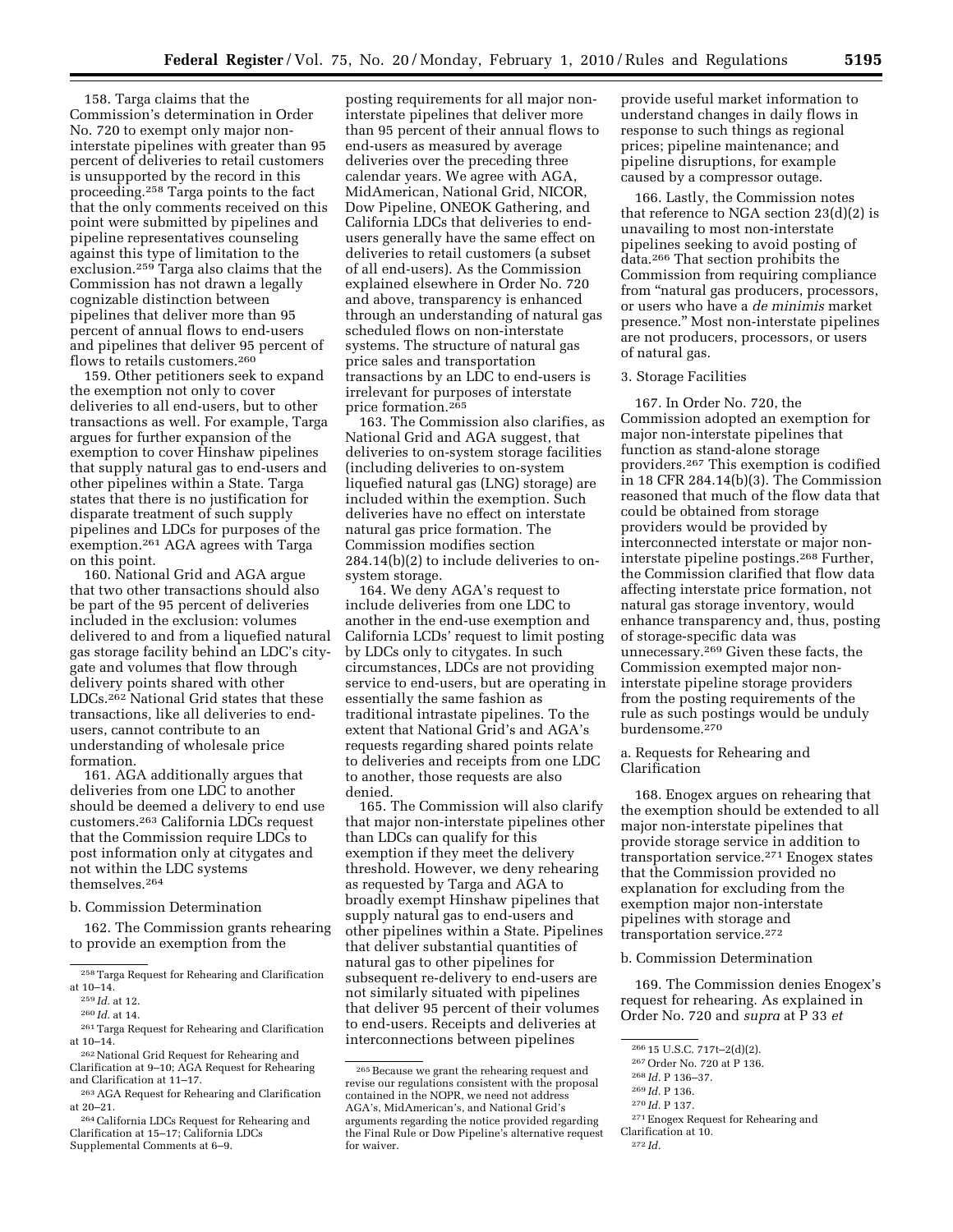*seq.,*273 the posting of scheduled flow information on major non-interstate pipelines will enhance interstate transparency and market efficiency. In Order No. 720, the Commission exempted non-interstate storage providers from the posting regulations because it determined that scheduled flow, not natural gas storage inventory information, furthered the rule's transparency goal. The Commission also noted that, because major non-interstate pipelines that provide transportation service would provide scheduled flow information to receipt and delivery points connected to non-interstate storage providers, at least some flow data into and out of storage providers would be publicly available. Given these facts, the Commission determined that the exemption was warranted.

#### *F. Safe Harbor*

170. In response to the NOPR, certain commenters requested a safe harbor for postings made by major non-interstate pipelines under the promulgated regulations to excuse inadvertent posting errors by non-interstate pipelines that make a good-faith effort to comply with the posting requirements. The Commission declined to adopt a safe harbor, differentiating between the posting requirements set forth in the order and the very limited circumstances where the Commission has, in the past, provided a safe harbor.274

a. Requests for Rehearing and Clarification

171. Certain petitioners and commenters request rehearing of the Commission's determination to not adopt a safe harbor provision based on claimed uncertainties and ambiguities in the posting requirements.275

172. TPA and Occidental seek clarification that the Commission will not penalize unintentional mistakes by parties acting in good faith.276 TPA comments that enforcement of our regulations regarding major noninterstate pipelines within six months is a narrow timeframe and that such pipelines will be hard pressed to design and implement systems to post the required data.277 TPA also notes that errors are likely to occur during the

normal course of business.278 Occidental comments that the potential for inadvertent posting errors is particularly significant based on the fact that the posting requirements apply to parties who historically have not been subject to posting requirements and because many have not tracked the data that the Commission is requiring them to report.279

173. California LDCs do not take issue with the Commission's determination to not adopt a safe harbor provision in perpetuity. Instead, it recommends that the Commission adopt a limited safe harbor for the first six months after the new regulations are implemented so that non-interstate pipelines which make a good faith effort to comply will not be penalized if they make inadvertent errors in reporting.280

# b. Commission Determination

174. Nothing in the supplemental comments persuades the Commission to depart from the reasoning in Order No. 720 and the petitioners' requests are denied. While the Commission has, on rare occasions, adopted a safe harbor in other contexts, it does not believe one is warranted here. The safe harbor adopted in the Policy Statement on Price Indices was a direct extension of our policy goal to ''encourage [industry participants] voluntarily to report energy transactions to providers or price indices.'' 281 The posting requirements set forth in Order No. 720 and this order are *mandatory* posting requirements adopted consistent with the directives of EPAct 2005, and are not the voluntary reporting of price data to an index developer; therefore, there is no policy need to provide an incentive for posting the information required.282 As discussed in Order No. 720, other mandatory requirements, such as the filing of FERC Form No. 2, generally do not include a safe harbor.283

175. The Commission further distinguishes the decision here not to adopt a safe harbor from the temporary safe harbor adopted in Order No. 704– A. There, the Commission determined that, as FERC Form No. 552 would be completed by a large number of relatively unsophisticated companies with little experience filing materials

278 *Id.* 

281*Price Discovery in Natural Gas and Electric Markets; Policy Statement on Natural Gas and Electric Price Indices,* 104 FERC ¶ 61,121 (2003), *clarified,* 109 FERC ¶ 61,184 (2004).

with the Commission, a one-time safe harbor for initial filings of the form was appropriate.284 Major non-interstate pipelines tend to be large, sophisticated natural gas transportation businesses, often with substantial experience complying with State public service commission reporting requirements, and with dedicated regulatory staff available to ensure compliance with our regulations.

176. Further, the Commission does not believe that the posting requirements set forth in Order No. 720 were unclear or ambiguous; however, to the extent that commenters believed they were unclear or ambiguous, they have been provided an opportunity to request clarification or rehearing, which many did. Additionally, major noninterstate pipelines will have 150 days following publication of this Order No. 720–A in the **Federal Register** before they must comply with the posting regulations. The Commission expects that all major non-interstate pipelines will have sufficient opportunity to create internal operating procedures to ensure compliance.285

177. The Commission will exercise discretion evaluating non-compliance by major non-interstate pipelines with our posting requirements. As the Commission has explained,286 Office of Enforcement staff considers a number of factors to determine whether investigations involving noncompliance are warranted and whether a violation of the Commission's regulations warrants sanctions or other remedies. In fact, Office of Enforcement staff ''frequently exercises prosecutorial discretion to resolve minor infractions with voluntary compliance measures rather than with penalties." <sup>287</sup> The most recent Office of Enforcement Annual Report is replete with examples of selfreports of minor errors which were not pursued by the Office of Enforcement.288

# *G. Interstate Pipeline Posting of No-Notice Service*

178. Order No. 720 required interstate natural gas pipelines to post volumes of

286*Enforcement of Statutes, Regulations and Orders, Revised Policy Statement on Enforcement,*  123 FERC ¶ 61,156, at P 23–26 and P 31–32 (2008). 287 *Id.* P 9.

288 2009 Report on Enforcement, Docket No. AD07–13–002 at 10–14 (2009) (inadvertent errors in Electric Quarterly Report submissions not sanctioned; inadvertent violation of price reporting guidelines not sanctioned).

<sup>273</sup>Order No. 720 at P 39–56.

<sup>274</sup> *Id.* P 151–52.

<sup>275</sup>California LDCs Request for Rehearing and Clarification at 17; Occidental Request for Rehearing and Clarification at 6–7; TPA Supplemental Comments at 46.

<sup>276</sup>TPA Supplemental Comments at 46; Occidental Supplemental Comments at 6–7. 277TPA Supplemental Comments at 46.

<sup>279</sup>Occidental Request for Rehearing and Clarification at 7.

<sup>280</sup>California LDCs Request for Rehearing and Clarification at 17.

<sup>282</sup>Order No. 720 at P 152.

<sup>283</sup> *Id.* 

<sup>284</sup>Order No. 720 at P 71.

<sup>285</sup>We remind major non-interstate pipelines that they may contact our Compliance Help Desk for assistance regarding compliance with our regulations, including questions regarding posting scheduled flow data at receipt and delivery points.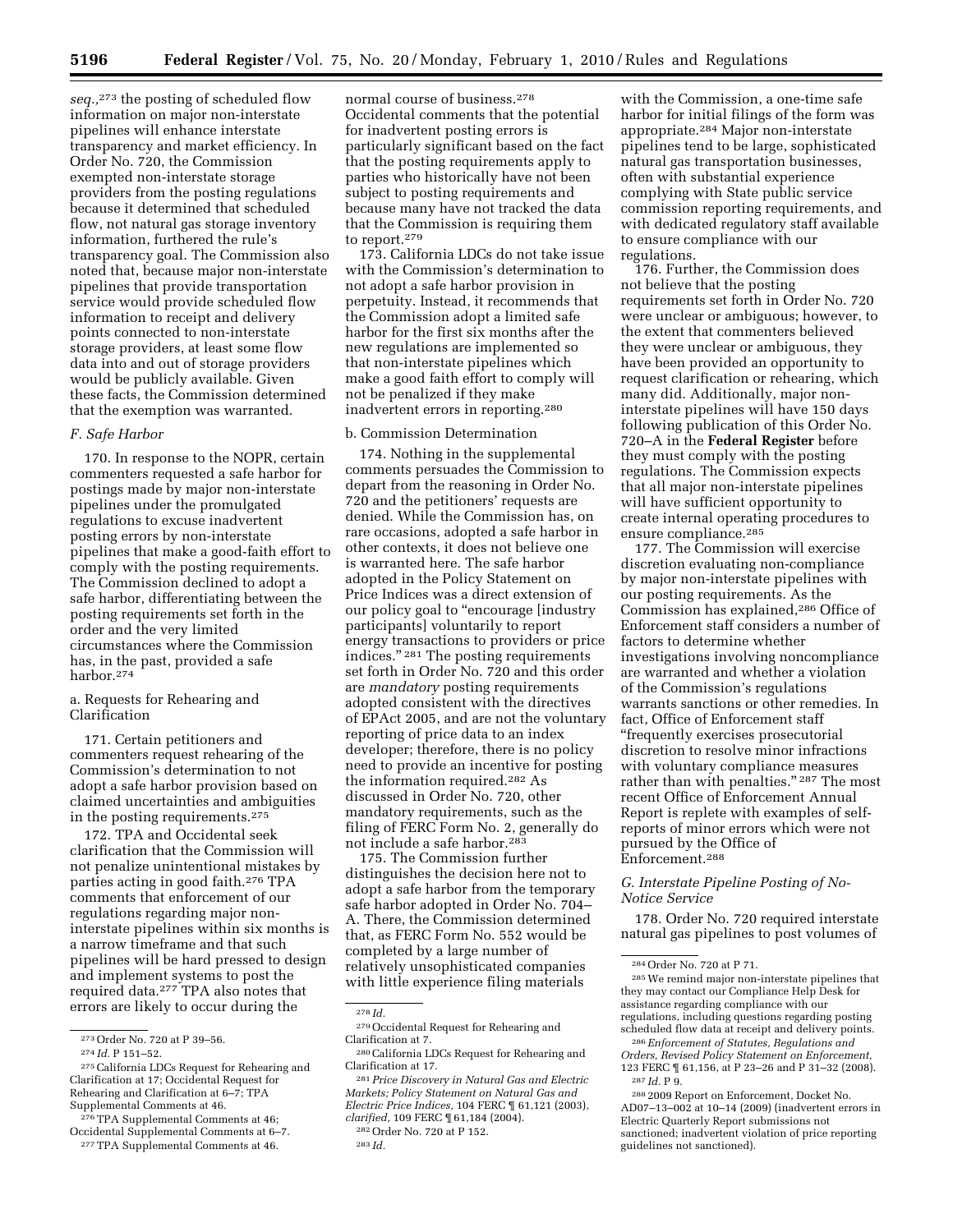no-notice service flows at each receipt and delivery point before 11:30 a.m. central clock time (the timely cycle under NAESB Nomination Standard 1.32) three days after the day of gas flow.289 In the NOPR, the Commission considered requiring interstate natural gas pipelines to post actual flow information within twenty-four hours, but upon further consideration in Order No. 720, the Commission required the posting of only no-notice volumes within three days after the day of gas flow. Order No. 720 found that this would achieve the goals of the Commission with less of a burden than full posting of actual flows with a twenty-four hour deadline.290 Because the Commission gave interstate pipelines more time to post and because an interstate pipeline should already have the no-notice information that we are requiring them to post, the Commission found that this requirement was not unduly burdensome.<sup>291</sup>

179. The Commission explained that making information on no-notice volumes available is important because it allows interstate natural gas market participants and other market observers to better understand price formation and historical patterns of flow.292 Without no-notice information, the market cannot see large and unexpected increases in gas demand and, therefore, cannot understand price formation both during and after no-notice service is utilized.

180. The Commission noted that nonotice service information would be of particular importance in understanding price behavior in the northern tier of the country during extreme weather conditions.293 The Commission also noted that no-notice information could also prevent manipulation and unduly discriminatory behavior because it would increase transparency and therefore discourage such activities.294 In addition, the Commission noted that no-notice postings would help shippers understand why capacity that appears to be available is actually not available during situations when no-notice service is being used.<sup>295</sup>

a. Requests for Rehearing and Clarification

181. Williston Basin seeks rehearing and INGAA requests clarification and rehearing of the Commission's decision

- 292 *Id.* P 165.
- 293 *Id.* P 163.

295 *Id.* P 164.

to require interstate natural gas pipelines to post volumes of no-notice service flows, both claiming that the requirement is arbitrary and capricious.296

182. Williston Basin comments that the requirement to post information on no-notice service would not provide any useful market information and would therefore have no impact on market decisions.297 Williston Basin claims that the majority of no-notice service relates to storage activity which is based on weather-driven demand, and because most no-notice shippers inject in the summer months at prevailing market rates and withdraw at a different time when prices are different, the true market price of the gas on that particular day is not reflected.<sup>298</sup> Williston Basin states that the posting of scheduled pipeline capacity and volume data provides the timeliest and accurate information for assessing market fundamentals, and reporting no-notice service is not necessary and would not provide any relevant market information.299

183. Williston Basin and INGAA both request that the Commission adopt the same *de minimis* standard for no-notice interstate pipeline postings as applied to major non-interstate pipeline postings.300 Williston Basin claims that it is discriminatory for the Commission to not apply the same standard for interstate pipelines.301 INGAA states that there are certain delivery points that are so small that they have no measureable impact on market fundamentals and are not worth the cost and administrative burden necessary to comply with the rule; therefore, INGAA suggests that the Commission establish a *de minimis* rule that would exempt delivery points with an average annual delivery rate of less than 2,500 Mcf per day.302

184. On rehearing, INGAA argues that the no-notice reporting requirement is not supported by a substantial record of evidence because the Commission did not develop a record on the various ways pipelines provide and measure nonotice service.303 INGAA asks the Commission to consider that interstate

301Williston Basin Request for Rehearing and Clarification at 3.

302 INGAA Request for Rehearing and

pipelines have varying tariffs and contracts for how they provide nonotice transportation services for customers. INGAA requests that the Commission clarify that a pipeline can satisfy the no-notice posting requirement by providing data corresponding to how it provides nonotice transportation service.304 For example, INGAA claims that in the majority of cases, there is no way for a pipeline to determine a receipt point for its no-notice service, therefore, it recommends that the Commission clarify that interstate pipelines are not required to post no-notice volumes at receipt points.305 In addition, INGAA asks the Commission to recognize the role of aggregation in the administration of no-notice service and asks the Commission to clarify that interstate pipelines who report aggregate volume to customers and who use aggregate volume to administer no-notice service contracts satisfy the no-notice posting requirement by posting aggregate volumes.306

185. INGAA also asks that the Commission take into consideration that interstate pipelines have varying metering and measurement equipment, and INGAA requests that the Commission clarify that a pipeline can satisfy the no-notice posting requirement by posting estimated volumes when a pipeline estimates its no-notice volumes for operational purposes (e.g., volumes are posted on a monthly or weekly basis; meters are controlled by third parties).307 INGAA states that it would not be economic for pipelines to install real-time measurements equipment at each delivery point; therefore, INGAA asks the Commission to clarify that it is appropriate for a pipeline to report whatever information is available to the pipeline within the three days allowed for posting.

# b. Commission Determination

186. The Commission denies Williston Basin's and INGAA's requests for rehearing. The Commission believes that the posting of information about nonotice service will enhance transparency and that this requirement is not unduly burdensome. The Commission continues to believe that no-notice service has an impact on market decisions and price formation as described in Order No. 720. The Commission recognizes that a large percentage of no-notice service relates to

<sup>289</sup>Order No. 720 at P 160.

<sup>290</sup> *Id.* P 162, 166.

<sup>291</sup> *Id.* P 166.

<sup>294</sup> *Id.* P 165.

<sup>296</sup>Williston Basin Request for Rehearing and Clarification at 1; INGAA Request for Rehearing and Clarification at 1–2.

<sup>297</sup>Williston Basin Request for Rehearing and Clarification at 1–2.

<sup>298</sup> *Id.* at 2.

<sup>299</sup> *Id.* 

<sup>300</sup> *Id.* at 3; INGAA Request for Rehearing and Clarification at 6–7.

Clarification at 7.

<sup>303</sup> *Id.* at 1–2.

<sup>304</sup> *Id.* at 2.

<sup>305</sup> *Id.* at 2–3.

<sup>306</sup> *Id.* at 3–5.

<sup>307</sup> *Id.* at 5–6.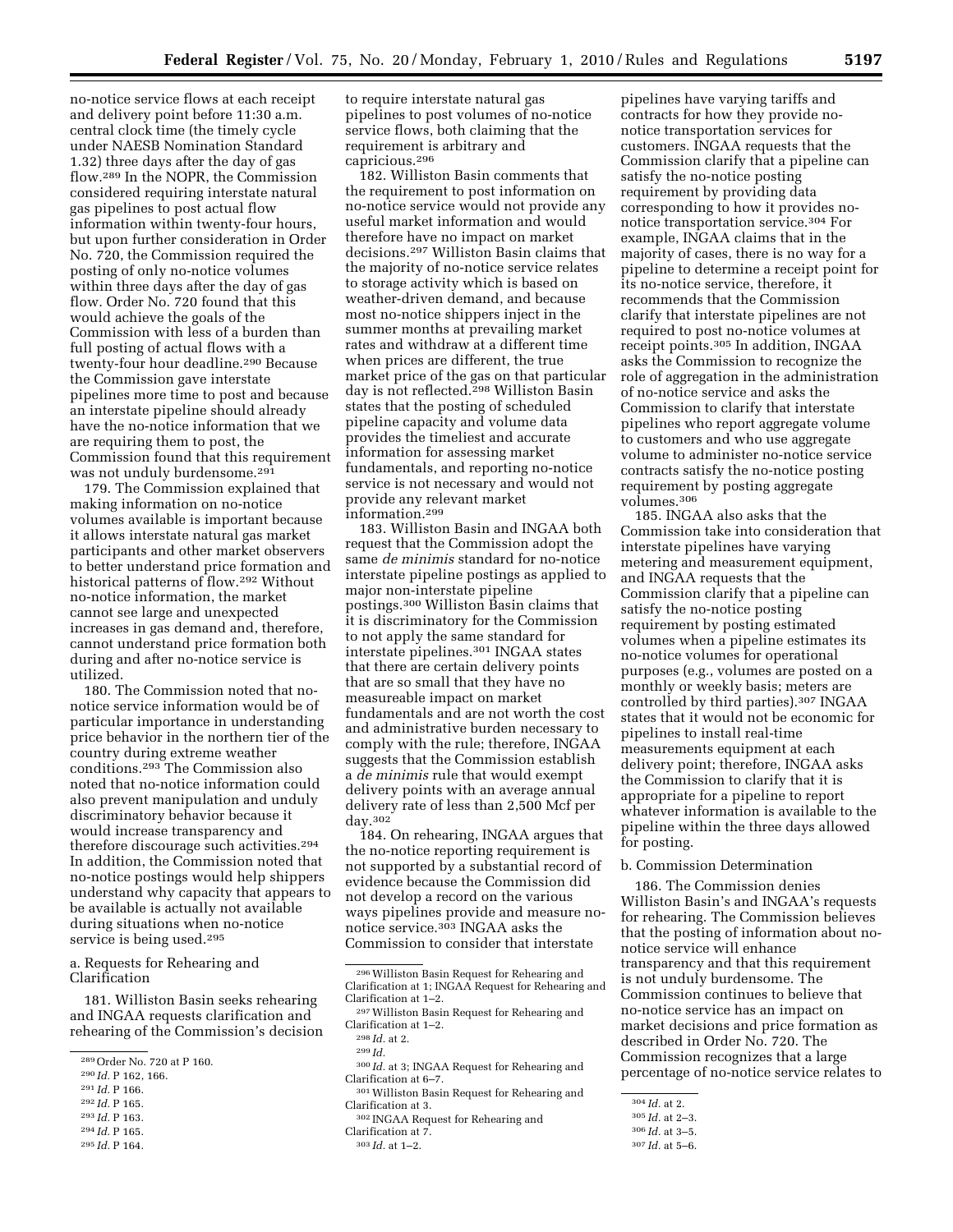weather-driven storage activity, and many no-notice shippers inject in the summer months at prevailing market rates and withdraw at a different time when prices are different; however, during such occasions, when no-notice shippers withdraw gas, the absence of posting of no-notice service means that the market cannot see these large responses to gas demand at a time when the market is particularly sensitive to variations in natural gas availability. Market participants do not have access to information necessary to understand price formation during such occasions, and for this very reason, the Commission believes that the posting of no-notice service volumes is necessary to achieve transparency.

187. The Commission denies petitioners' requests for rehearing and clarification that would establish a *de minimis* standard for posting of information about no-notice service. The Commission is not persuaded to adopt a *de minimis* standard for nonotice posting because it believes that all interstate no-notice volumes are relevant to interstate wholesale price formation.308 Even very small or transitory no-notice volumes can have a substantial impact on natural gas prices during times of system stress. Indeed, it is precisely at these times when nonotice service is most utilized.

188. The Commission's conclusion is reinforced by our authority, exercised in Order No. 637 and elsewhere, to require interstate pipelines to post substantial data regarding their operations.309 However, if a pipeline believes that its no-notice service is so insubstantial so as to not influence price formation, the pipeline may submit a detailed description of its no-notice operations and request a waiver from our regulations. The Commission will consider such requests on a case-by-case basis.

189. The Commission takes into consideration the fact that interstate pipelines have varying tariffs and contracts for providing no-notice service. The Commission recognizes

that sometimes there is no way for a pipeline to determine a receipt point for its no-notice service; however, the Commission denies the request that interstate pipelines not be required to post no-notice volumes at receipt points. To the extent that the receipt point data is available for no-notice service, pipelines must post that information. In the event that a pipeline does not have receipt point data, then the pipeline may indicate that the required data field is left intentionally blank. The Commission also recognizes that some pipelines traditionally report aggregate no-notice volumes to their customers. However, posting aggregate volumes does not satisfy the no-notice posting requirement if a pipeline has access to the records of the daily volumes. If the data is available or could be made available, then the pipeline must post the non-aggregated volume data, even if it prefers a different format when dealing with customers. If a pipeline does not have access to nonaggregated data, then it should post aggregated data.

190. Finally, the Commission assures petitioners that it has taken into consideration the fact that interstate pipelines have varying metering and measurement equipment and clarifies that pipelines must only post information that is available to them. Our transparency regulations do not require the construction of new metering equipment. Instead, an interstate pipeline should post whatever data it has available within three days of the flow, noting any deficiencies in the posting on its Web site. A pipeline should not post estimated volumes, but rather actual flow. If, subsequent to an initial posting, more complete no-notice service data becomes available, interstate pipelines must update previously posted information.

# *H. Additional Exemptions*

1. Natural Gas Companies With Service Area Determinations Under NGA Section 7(f)

191. In Order No. 720, the Commission stated that local distribution companies with service area determinations under section 7(f) of the NGA were not categorically excluded from the posting requirements as such companies that exceed the 50 million MMBtu annual threshold may have a substantial impact on regional interstate natural gas markets.310

192. WGL requests clarification and, in the alternative, rehearing regarding the definition of ''major non-interstate

pipeline'' as applied to natural gas companies that have obtained service area determinations under section 7(f) of the NGA.311 Our pipeline posting requirements apply to "major noninterstate pipelines.'' As provided in 18 CFR 284.1(d), major non-interstate pipelines are comprised only of those pipelines not subject to our NGA jurisdiction as ''natural gas companies." 312 WGL contends that a strict reading of the regulation would exclude local distribution companies with service area determinations under section 7(f) as such companies are "natural gas companies" under the NGA.

193. AGA requests clarification that LDCs that have service area determinations under section 7(f) can qualify for the posting exemptions contained in 18 CFR 284.14(b).

194. The Commission grants WGL's request for rehearing and modifies 18 CFR 284.1(d) to provide that pipelines with a Commission-approved service area determination may be major noninterstate pipelines if they exceed the delivery threshold and otherwise do not qualify for an exemption. The Commission agrees with WGL that there is no practical difference between an LDC operating entirely within a single State and LDCs operating in multiple states under a section 7(f) service area determination. Consistent with WGL's and AGA's requests, the Commission also clarifies that LDCs with service area determinations may be major noninterstate pipelines for purposes of this rule.

2. Pipelines Owned or Operated by End Users

195. Dow Chemical requests clarification, or in the alternative rehearing, regarding application of the Commission's pipeline posting regulations to pipelines that are owned and/or operated by an end-user to transport natural gas to that end-user.313 Dow Chemical argues that price transparency in the interstate market would not be enhanced by requiring such pipelines to post scheduled flow information.314

196. The Commission grants the requested clarification. Where a pipeline delivers all of its transported natural gas directly to an end-user that owns or operates the pipeline, the pipeline is an extension of the enduser's plant or other natural gas consumption facilities. To require

<sup>308</sup>Unlike non-interstate transportation that has an indirect effect on interstate natural gas price formation, interstate transportation has a direct effect on prices.

<sup>309</sup>*Regulation of Short-Term Natural Gas Transportation Services and Regulation of Interstate Natural Gas Transportation Services,*  Order No. 637, 65 FR 10156 (Feb. 25, 2000), FERC Stats. & Regs. ¶ 31,091, at 31,332, *clarified,* Order No. 637–A, FERC Stats. & Regs. ¶ 31,099, *reh'g denied,* Order No. 637–B, 92 FERC ¶ 61,062 (2000), *aff'd in part and remanded in part sub nom. Interstate Natural Gas Ass'n of America* v. *FERC,*  285 F.3d 18 (D.C. Cir. 2002), *order on remand,* 101 FERC ¶ 61,127 (2002), *order on reh'g,* 106 FERC ¶ 61,088 (2004), *aff'd sub nom. American Gas Ass'n*  v. *FERC,* 428 F.3d 255 (D.C. Cir. 2005). 310Order No. 720 at P 149.

<sup>311</sup>WGL Request for Rehearing and Clarification at 3.

<sup>312</sup> 18 CFR 284.1(d).

<sup>313</sup> Dow Chemical Request for Rehearing and Clarification at 3.

<sup>314</sup> *Id.* at 4.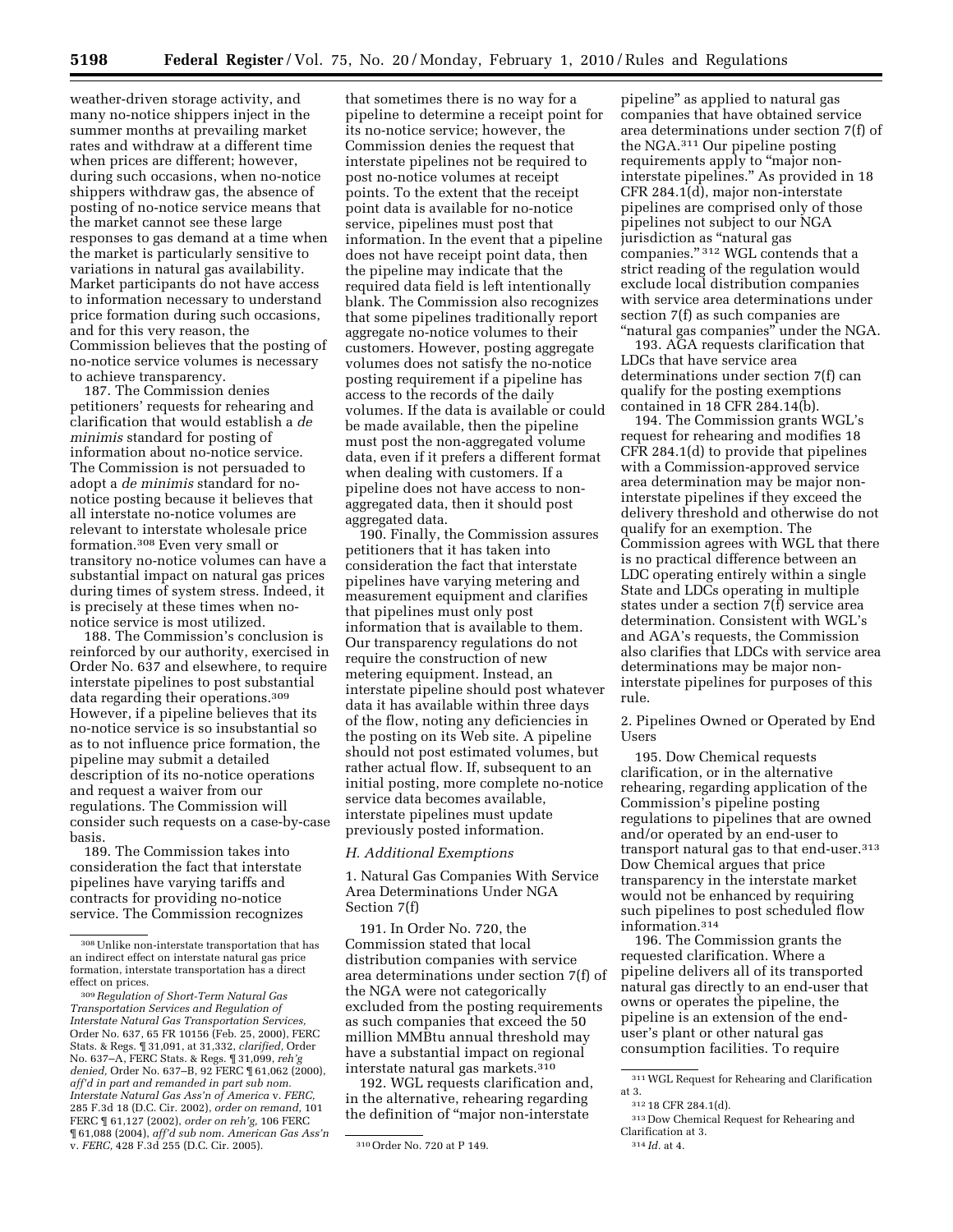posting in such circumstances would be the functional equivalent of requiring each large consumer of natural gas to post consumption information on a daily basis. However, if a pipeline delivers natural gas to entities other than the owner or operator of the pipeline, then it is not exempted from the regulation. The Commission modifies section 284.14(b) of our regulations to incorporate this exemption.

# **III. Cost of Compliance**

197. In Order No. 720, the Commission estimated the compliance costs of the pipeline posting regulations for both interstate and major noninterstate pipelines.315 The order found that the average annual cost of compliance for interstate pipelines and major non-interstate pipelines was approximately \$5,000 and \$30,000, respectively.316

#### *A. Requests for Rehearing and Clarification*

198. No petitioner objects to the Commission's estimate of compliance costs for interstate pipelines. However, two petitioners question the compliance costs for major non-interstate companies. California LDCs claim that initial compliance costs for each LDC may exceed \$500,000 to calculate and record the design capacity of delivery points as well as establishing procedures to capture new delivery points for which posting is required. Based upon these costs, the California LDCs conclude that the cost of compliance far outweighs the benefits of the rule.317

199. TPA argues that some TPA members will encounter increased compliance costs to design and implement scheduling processes at points where they currently do not schedule natural gas.318 Further, TPA notes that non-interstate pipelines may schedule delivery of natural gas to LDCs at sets of delivery points rather than individual delivery points. TPA claims that the rule would require such pipelines to establish mechanisms to account for scheduled flows to each point.319 Further, TPA claims that  $\frac{1}{2}$ [s]ome TPA members \* \* \* estimate implementation and start-up costs in the hundreds of thousands of dollars." 320 While TPA acknowledges that Order

- 317California LDCs Request for Rehearing and Clarification at 12–13.
- 318TPA Request for Rehearing and Clarification at 41.
- 319 *Id.*

No. 720 did not adopt posting requirements for segments or actual flow, and thus, reduced the potential cost of compliance, it argues that Order No. 720 ignores other costs estimated by TPA members.321

#### *B. Commission Determination*

200. The Commission disagrees with the California LDCs and TPA and finds, as it did in Order No. 720, that the benefits of our transparency regulations substantially outweigh the cost of compliance. Enhanced transparency will result in a more efficient wholesale natural gas market, more informed and better market choices made by market participants, and, ultimately, lower natural gas prices for consumers.

201. The Commission notes that Order No. 720's cost of compliance estimates were based upon comments received in response to the NOPR and the substantial reduction in compliance costs attendant in the Commission's decision not to require posting of actual natural gas flows or on pipeline segments. Further, Order No. 720 acknowledged that both start-up and annual compliance costs would vary among pipelines.322

202. The Commission emphasizes that only scheduled natural gas volumes are to be posted. The comments by TPA do not dissuade the Commission from the determination that ''most if not all of the gas control divisions of the affected companies currently have ready access to the information captured'' by the rule.323 In large part, it appears that TPA's concerns stem from fundamental misunderstandings of the Final Rule. For example, TPA notes that some of its member pipelines do not schedule flows at certain points, but that the rule requires such pipelines to restructure their operations to adopt a scheduling process.324 The regulations do not require pipelines to modify their operations so as to schedule natural gas flows at point where such flows have not heretofore been scheduled. Section 284.14(a) of the Commission's regulations makes clear that major noninterstate pipelines must post the amount of natural gas scheduled at each relevant point ''whenever capacity is scheduled.'' 325 Likewise, TPA assumes that volumes scheduled to an aggregated receipt point for an LDC customer must be broken out by physical receipt point. As clarified in this order, the

Commission's regulations will allow for posting of aggregated scheduled flows to virtual or pooling points. The Commission does not believe that major non-interstate pipelines will incur significant expenses adopting new scheduling procedures as our regulations do not require such changes.

203. TPA and the California LDCs claim that the major non-interstate pipelines that they represent may incur start-up costs of hundreds of thousands of dollars to comply with Order No. 720. Such costs seem disproportionately high given that other major non-interstate pipelines have not expressed similar concerns on rehearing. The Commission also finds such claims doubtful given the sophistication of these pipelines, their experience with electronic data capture, their familiarity with the receipt and delivery points on their systems, and, for at least some of these pipelines, their substantial experience with posting flow data on electronic databases. For these reasons and given the generality of the compliance cost claims by TPA and the California LDCs, the Commission will not modify the conclusion that compliance costs for the rule exceed the substantial value of enhanced market transparency.

#### **IV. Information Collection Statement**

204. The Office of Management and Budget (OMB) regulations require it to approve certain reporting and recordkeeping (information collection) requirements imposed by an agency.326 In the Final Rule and in this Order on Rehearing and Clarification, the Commission addresses two requirements for the posting or collection of information, one for interstate and one for major noninterstate pipelines.327 The Commission adopts no changes to its regulations regarding posting requirements for interstate pipelines. However, the Commission has submitted notification of the modified information collection requirements for major non-interstate pipelines to OMB for its review and approval under section 3507(d) of the Paperwork Reduction Act of 1995.328

205. The requirement for major noninterstate pipelines to post scheduled volume information would impose an information collection burden on major non-interstate pipelines. Certain noninterstate pipelines have asserted on rehearing that costs would be high if

<sup>315</sup>Order No. 720 at P 86.

<sup>316</sup> *Id.* P 171.

<sup>320</sup> *Id.* at 42.

<sup>321</sup> *Id.* at 43.

<sup>322</sup>Order No. 720 at P 171.

<sup>323</sup> *Id.* P 56.

<sup>324</sup>TPA Request for Rehearing and Clarification at p. 41.

<sup>325</sup> 18 CFR 284.14(a).

<sup>326</sup> 5 CFR 1320.11.

 $\rm ^{327}$  The OMB regulations cover both the collection of information and the posting of information. 5 CFR 1320.3(c). Thus, the proposal to post information would create an information collection burden.

<sup>328</sup> 44 U.S.C. 3507(d).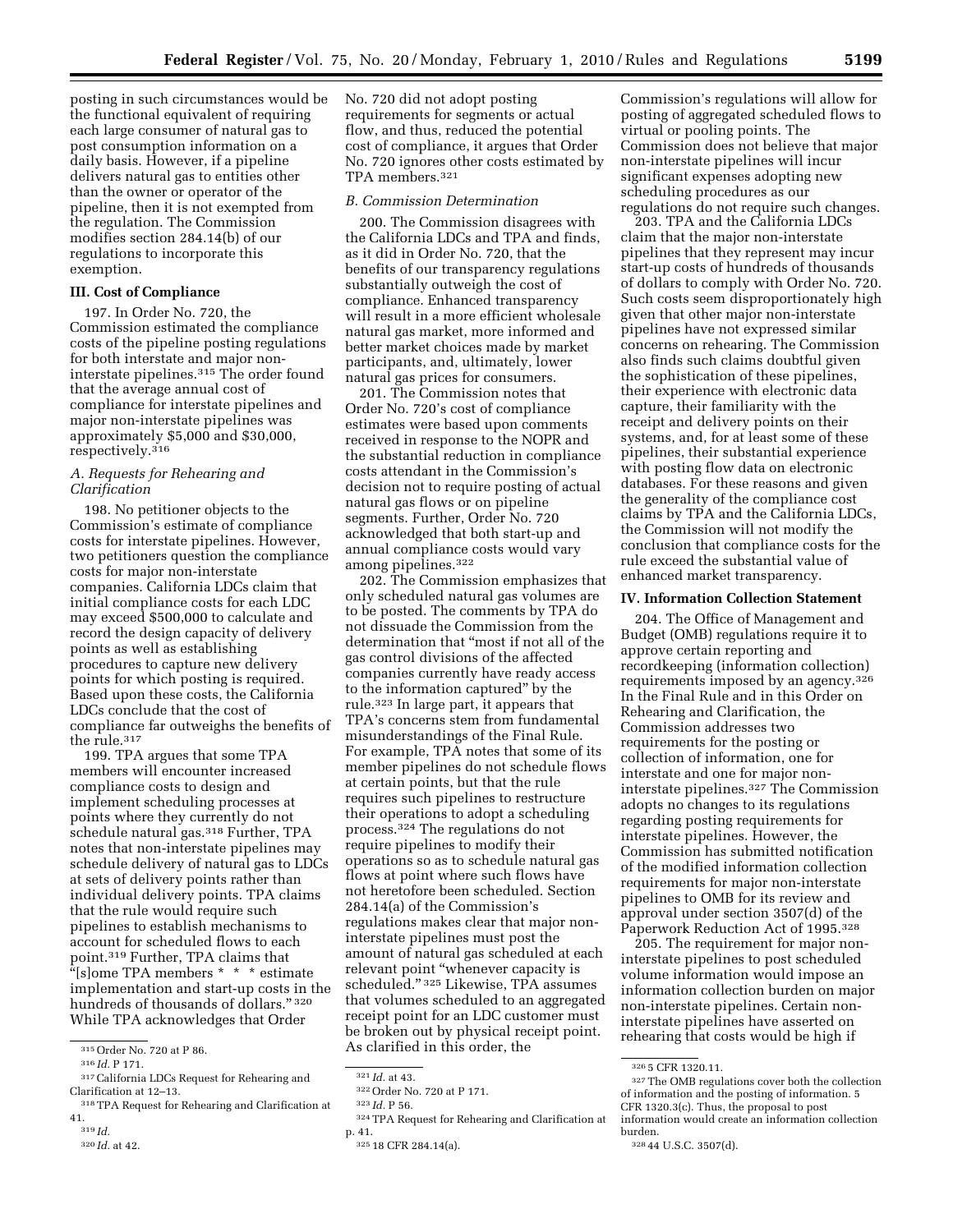additional equipment were needed to meet quick posting deadlines. However, the Commission does not believe that installation of additional equipment will be necessary to meet major noninterstate pipelines' obligations. The burden that is imposed by these regulations is largely for the collection

and posting of this information in the required format.329 Elsewhere in this preamble, the Commission has further addressed requests for rehearing and clarification regarding the burden of the requirements.

206. OMB regulations require OMB to approve certain information collection

requirements imposed by agency rule. The Commission submitted notification of this rule to OMB.

*Public Reporting Burden:* 

The start-up and annual burden estimates for complying with this rule are as follows:

| Data collection                        | Number of<br>respondents | Number of daily<br>postings per<br>respondent | Estimated annual<br>burden hours per<br>respondent | Total annual<br>hours for all<br>respondents | Estimated<br>start-up burden<br>per respondent |
|----------------------------------------|--------------------------|-----------------------------------------------|----------------------------------------------------|----------------------------------------------|------------------------------------------------|
| Part 284<br>FERC-551:                  |                          |                                               |                                                    |                                              |                                                |
| Major Non-Interstate Pipeline Postings | 70                       |                                               | 365                                                | 25.550                                       | 40                                             |

The total annual hours for collection (including recordkeeping) for all

respondents is estimated to be 25,550 hours. *Information Posting Costs:* The

average annualized cost for each

respondent is projected to be the following (savings in parenthesis):

|           | Annualized<br>capital/startup<br>costs<br>$(10 \text{ year})$<br>amortization) | Annual costs | Annualized costs<br>total |
|-----------|--------------------------------------------------------------------------------|--------------|---------------------------|
| FERC-551: | \$142                                                                          | \$30,000     | \$30,142                  |

*Title:* FERC–551.

*Action:* Proposed Information Posting and Information Filing.

*OMB Control No.:* 1902–0243. *Respondents:* Business or other for

profit.

*Frequency of Responses:* Daily posting requirements.

*Necessity of the Information:* The daily posting of additional information by interstate and major non-interstate pipelines is necessary to provide information regarding the price and availability of natural gas to market participants, State commissions, the Commission and the public. The posting would contribute to market transparency by aiding the understanding of the volumetric/ availability drivers behind price movements; it would provide a better picture of disruptions in natural gas flows in the case of disturbances to the pipeline system; and it would allow the monitoring of potentially manipulative or unduly discriminatory activity.

# **V. Regulatory Flexibility Act**

207. The Regulatory Flexibility Act of 1980 (RFA) 330 generally requires a description and analysis of final rules that will have significant economic

impact on a substantial number of small entities. The RFA requires consideration of regulatory alternatives that accomplish the stated objectives of a proposed rule and that minimize any significant economic impact on such entities. A natural gas pipeline is considered a small entity for the purposes of the Regulatory Flexibility Act if its average annual receipts are less than \$7.0 million.331 In Order No. 720, the Commission stated its belief that none of the pipelines required to comply with requirements in the rule had receipts of less than \$7.0 million annually and therefore, the daily posting proposal will not impact small entities.

208. In keeping with the provisions of the RFA, the Commission established a delivery threshold of 50 million MMBtu which would eliminate compliance burdens for smaller non-interstate pipelines by taking into account the resources that are available to small entities in order to comply with the posting requirements. In response to the comments on rehearing and supplemental comments, the Commission is also exercising an additional regulatory alternative by

exempting some major non-interstate pipelines with certain operational characteristics from the posting requirements and otherwise modifying the requirements to lessen the burden on posting pipelines. For example, the Commission is directing major noninterstate pipelines to review points with no known design capacity annually, rather on a rolling basis, to determine whether information for the point must be posted. Further, major non-interstate pipelines are exempt from posting scheduled natural gas volumes at points that have scheduled flows less than 5,000 MMBtu per day on each day within the prior three calendar years.

209. Additional exemptions include: Major non-interstate pipeline that have stub lines incidental to a processing plant and that delivers all of its transported gas directly into a single pipeline; major non-interstate pipelines that deliver more than 95 percent of their annual flows to end-users as measured by average deliveries over the preceding three calendar years; major non-interstate pipelines that deliver to on-system storage facilities (including deliveries to on-system LNG storage);

<sup>329</sup>*See* 5 CFR 1320.3(b)(2) (''The time, effort, and financial resources necessary to comply with a collection of information that would be incurred by persons in the normal course of their activities (*e.g.,*  in compiling and maintaining business records)

will be excluded from the "burden" if the agency demonstrates that the reporting, recordkeeping, or disclosure activities needed to comply are usual and customary.'').

<sup>330</sup> 5 U.S.C. 601–612.

<sup>331</sup>*See* U.S. Small Business Administration, *Table of Small Business Size Standards, http:// www.sba.gov/idc/groups/public/documents/ sba*\_*homepage/serv*\_*sstd*\_*tablepdf.pdf* (effective  $Iulv 31, 2006$ ).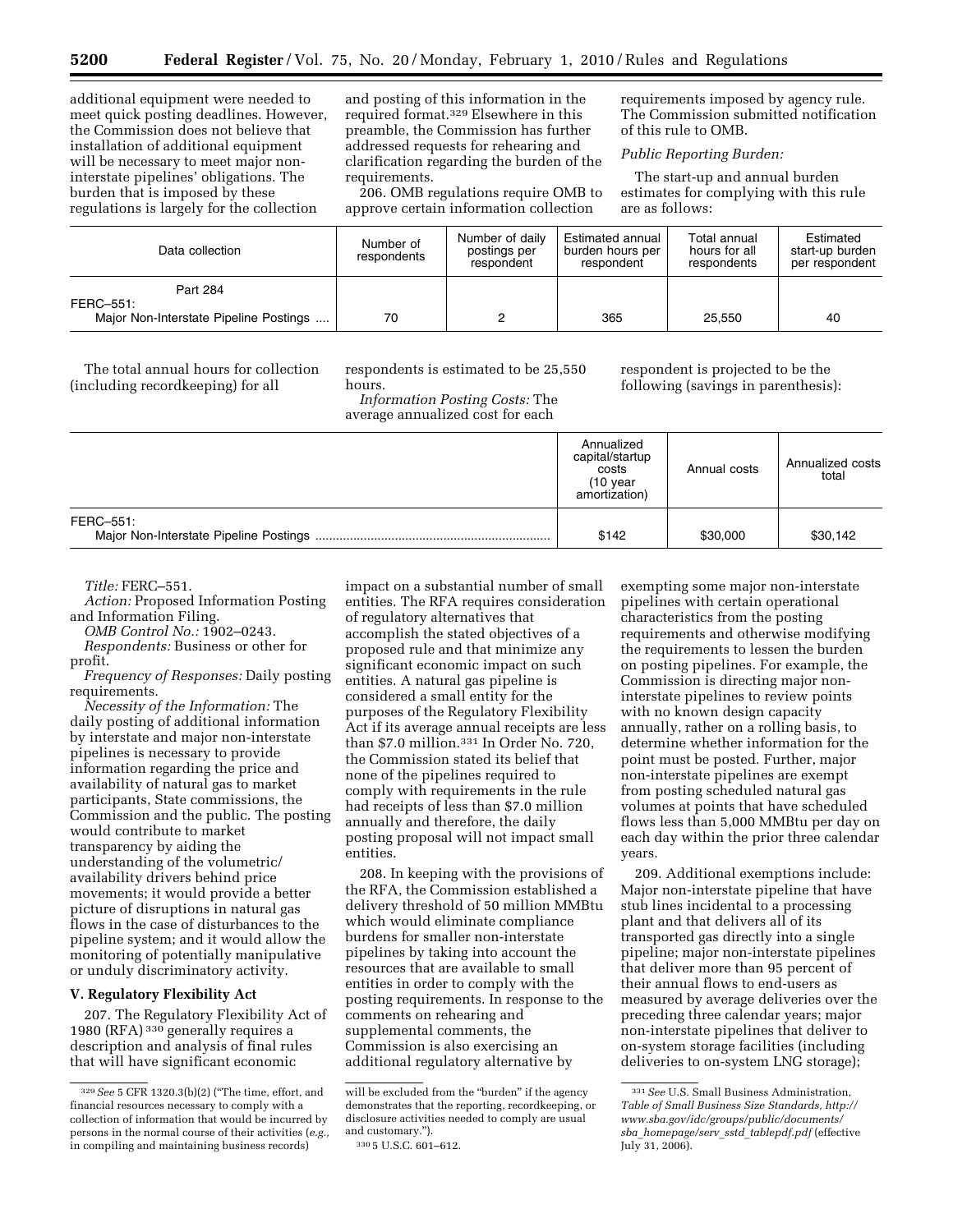pipelines that transport all of their natural gas directly to an end-user that owns or operates the pipeline.

# **VI. Document Availability**

210. In addition to publishing the full text of this document in the **Federal Register,** the Commission will provide all interested persons an opportunity to view and/or print the contents of this document via the Internet through FERC's Home Page (*http://www.ferc.gov*) and in FERC's Public Reference Room during normal business hours (8:30 a.m. to 5 p.m. Eastern time) at 888 First Street, NE., Room 2A, Washington, DC 20426.

211. From FERC's Home Page on the Internet, this information is available on eLibrary. The full text of this document is available on eLibrary in PDF and Microsoft Word format for viewing, printing, and/or downloading. To access this document in eLibrary, type the docket number excluding the last three digits of this document in the docket number field.

212. User assistance is available for eLibrary and the FERC's Web site during normal business hours from FERC Online Support at 202–502–6652 (toll free at 1–866–208–3676) or e-mail at *ferconlinesupport@ferc.gov,* or the Public Reference Room at (202) 502– 8371, TTY (202) 502–8659. E-mail the Public Reference Room at *public.referenceroom@ferc.gov.* 

#### **VII. Effective Date and Compliance Deadlines**

213. Order No. 720 set compliance deadlines for interstate and major noninterstate pipelines to comply with the transparency posting requirements.332 The Commission ordered interstate pipelines subject to the new posting requirements to comply with the promulgated regulations no later than 60 days following publication in the **Federal Register**; major non-interstate pipelines were given 150 days after such publication to comply.333 On January 15, 2009, in response to motions from major non-interstate pipelines for an extension of time to comply with Order No. 720, the Commission extended compliance for major non-interstate pipelines until 150 days following the publication of an order addressing the pending requests for rehearing.334 The Commission did not modify the deadline by which interstate pipelines must comply with the requirements of

Order No. 720.335 The compliance deadlines were chosen to allow the applicable entities sufficient time to update their information technology systems and establish an Internet Web site for the postings.

# *A. Requests for Rehearing and Clarification*

214. No parties submitted requests for rehearing or comments regarding the deadline for compliance with the Final Rule.

## *B. Commission Determination*

215. The Commission's regulations regarding the posting of data related to no-notice service by interstate pipelines are not modified in this order. Interstate pipelines should continue compliance with our regulations.

216. The Commission's revised regulations regarding postings by major non-interstate pipelines will become effective 30 days following publication in the **Federal Register.** The Commission continues to believe, that, for major non-interstate pipelines, a compliance deadline of 150 days following the issuance of this order on rehearing allows sufficient time for pipelines to update their information technology systems and establish an Internet Web site for the required postings. This time frame for compliance will allow major noninterstate pipelines to complete the current heating season without the need to implement new posting procedures while ensuring that new postings are available prior to the next heating season. Therefore, major non-interstate pipelines must comply within 150 days of the issuance of this order on rehearing.

# **List of Subjects in 18 CFR Part 284**

Continental shelf; Incorporation by reference; Natural gas; Reporting and recordkeeping requirements.

By the Commission. Commissioner Norris voting present.

## **Nathaniel J. Davis, Sr.,**

*Deputy Secretary.* 

■ For the reasons stated in the preamble, the Federal Energy Regulatory Commission amends 18 CFR Chapter I as follows.

# **PART 284—CERTAIN SALES AND TRANSPORTATION OF NATURAL GAS UNDER THE NATURAL GAS POLICY ACT OF 1978 AND RELATED AUTHORITIES**

■ 1. The authority citation for part 284 continues to read as follows:

**Authority:** 15 U.S.C. 717–717w, 3301– 3432; 42 U.S.C. 7101–7352; 43 U.S.C. 1331– 1356.

■ 2. In § 284.1, revise paragraph (d) to read as follows:

#### **§ 284.1 Definitions.**

\* \* \* \* \* (d) *Major non-interstate pipeline*  means a pipeline that fits the following criteria:

(1) It is not a ''natural gas company'' under section 1 of the Natural Gas Act, or is a ''natural gas company'' and has obtained a service area determination under section 7(f) of the Natural Gas Act from the Commission;

(2) It delivers annually more than fifty (50) million MMBtu (million British thermal units) of natural gas measured in average deliveries for the previous three calendar years; or, if the pipeline has been operational for less than three years, its design capacity permits deliveries of more than fifty (50) million MMBtu of natural gas annually.

■ 3. Section 284.14 is revised to read as follows:

#### **§ 284.14 Posting requirements of major non-interstate pipelines.**

(a) *Daily posting requirement.* A major non-interstate pipeline must post on a daily basis on a publicly-accessible Internet Web site and in downloadable file format equal and timely access to information regarding receipt or delivery points, including non-physical scheduling points.

(1) A major non-interstate pipeline must post data for each receipt or delivery point, or for any point that operates as both a delivery and receipt point for the major non-interstate pipeline, to which natural gas transportation is scheduled:

(i) With a physically metered design capacity equal to or greater than 15,000 MMBtu (million British thermal units)/ day; or

(ii) If a physically metered design capacity is not known or does not exist for such a point, with a maximum volume scheduled to such a point equal to or greater than 15,000 MMBtu on any day within the prior three calendar years.

(2) Notwithstanding the requirements of subsection 284.14(a)(1), a receipt point is not subject to the posting requirements of this section if the

<sup>332</sup>Order No. 720 at P 167–68.

<sup>333</sup> *Id.* 

<sup>334</sup>*Pipeline Posting Requirements Under section 23 of the Natural Gas Act,* 126 FERC ¶ 61,047, at P 2, 4 (2009).

 $^{\rm 335}$   $\it Id.$  at P 4. Thus, interstate pipelines were required to begin posting no-notice flow no later than January 30, 2009.